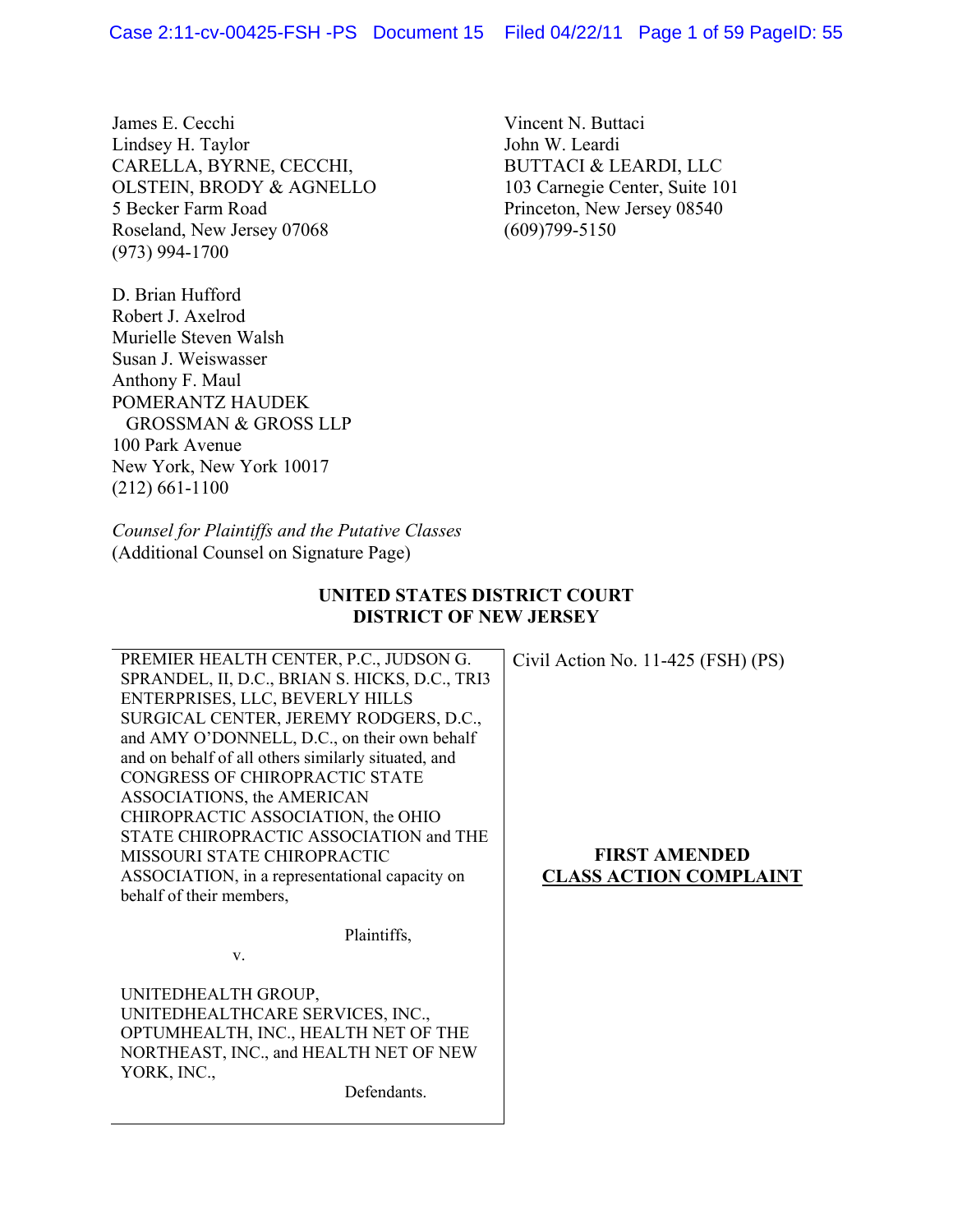Plaintiffs Premier Health Center P.C. ("Premier Health"), Judson G. Sprandel, II, D.C. ("Sprandel"), Brian S. Hicks, D.C. ("Hicks"), Tri3 Enterprises, LLC ("Tri3"), Beverly Hills Surgical Center ("BHSC"), Jeremy Rodgers, D.C., A.T.C. ("Rodgers"), Amy O'Donnell ("O'Donnell"), Congress of Chiropractic State Associations ("COCSA"), the American Chiropractic Association ("ACA"), the Ohio State Chiropractic Association ("OSCA") and the Missouri State Chiropractic Association ("MSCA"), to the best of their knowledge, information and belief, formed after an inquiry reasonable under the circumstances, for their First Amended Class Action Complaint (hereinafter "Complaint"), assert the following against Defendants UnitedHealth Group, UnitedHealthCare Services, Inc., OptumHealth, Inc., Health Net of the Northeast, Inc., and Health Net of New York, Inc. (collectively, "Defendants" or "United").

## **INTRODUCTION**

1. Plaintiffs bring this action against Defendants under the Employee Retirement Income Security Act of 1974, as amended, 29 U.S.C. § 1001, *et seq.* ("ERISA").

2. Plaintiffs Premier Health, Sprandel, Hicks, Tri3, BHCS, Rodgers and O'Donnell (collectively, the "Individual Plaintiffs") and the members of the putative Classes, as defined below, are health care providers or facilities who have provided health care service or supplies to members of health care plans insured or administered by United ("United Insureds"), and who have been paid by United for providing such services or supplies through the issuance of benefits under the terms and conditions of the United Insureds' health care plans ("United Plans"). Plaintiffs COCSA, ACA, OSCA and MSCA (collectively, the "Association Plaintiffs") are membership organizations that serve the interests of chiropractic physicians. They bring this action in a representational capacity on behalf of their members.

3. As alleged herein, United engaged in post-payment audits of the benefit payments made to the Individual Plaintiffs and other members of the Class and subsequently determined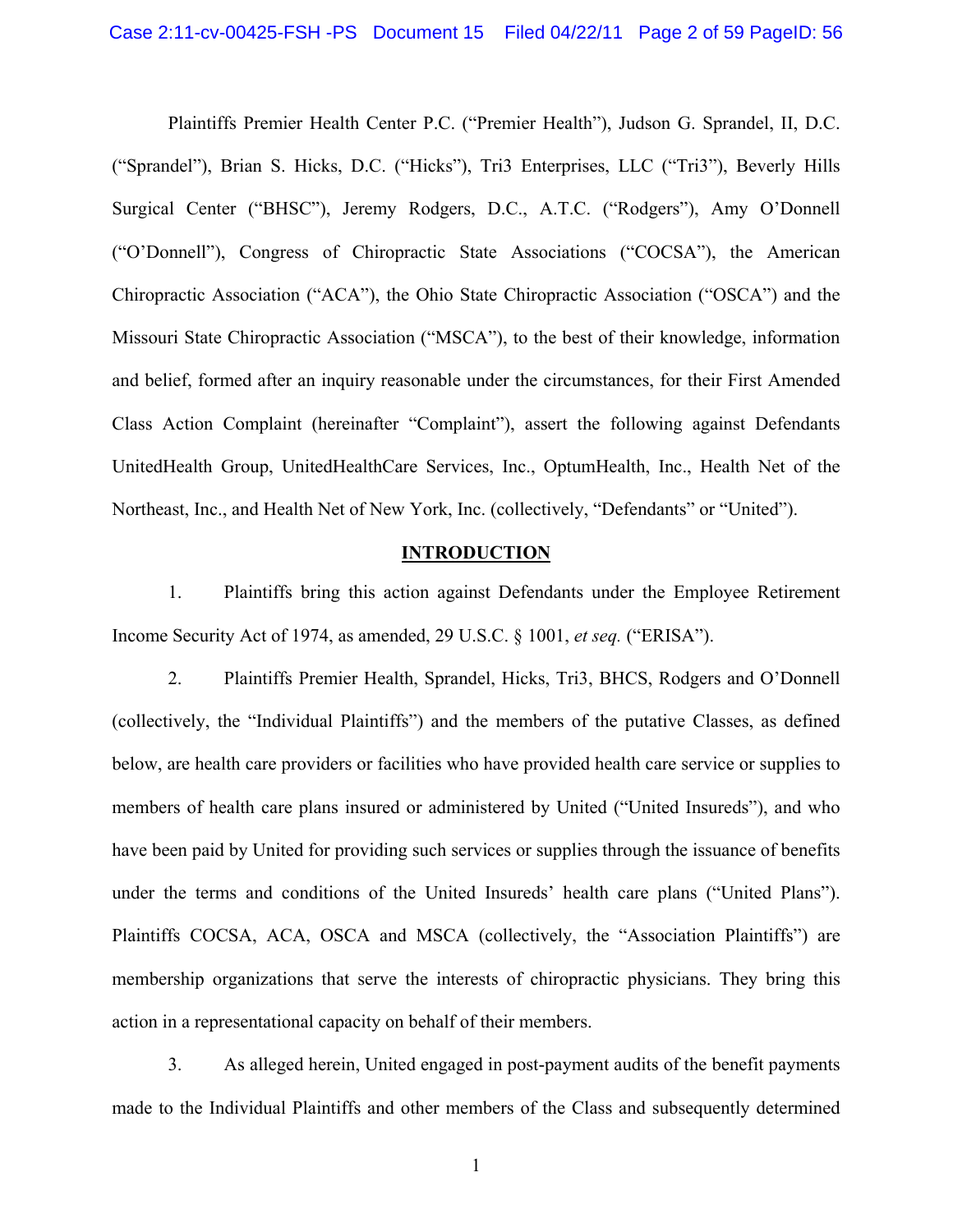#### Case 2:11-cv-00425-FSH -PS Document 15 Filed 04/22/11 Page 3 of 59 PageID: 57

that it had erroneously made overpayments that it then demanded be repaid. It subsequently took steps to coerce certain of the Individual Plaintiffs and other Class members to return the alleged overpayments, including by withholding payments from new and unrelated services and applying them to the alleged debt, or by filing invalid lawsuits seeking to compel repayment.

4. Many of the United Plans at issue are provided through private employers. As a result, they are governed by ERISA, which establishes strict rules and procedures with which United or other entities that administer ERISA plans must comply. Among other things, ERISA sets forth specific steps that must be followed when an insurer such as United makes an "adverse benefit determination" by denying or reducing benefits, including by providing a "full and fair review" of the decision. This requirement is designed to establish an administrative record relating to any decision denying or reducing benefits so that it can be effectively challenged in court, with the court having a valid basis for reviewing the decision. By making a retroactive determination that a previously paid benefit was, in fact, paid improperly, an insurer makes an adverse benefit determination under ERISA, and any effort to recover previously paid benefits issued under ERISA plans arises under ERISA and is limited in scope to such remedies that are permitted under ERISA. As detailed herein, United has violated ERISA by its retroactive adverse benefit determinations without complying with ERISA requirements.

5. In addition to its improper recoupment activities, United, through its wholly owned subsidiary OptumHealth, Inc. ("Optum"), also engaged in improper actions, including denials of benefits, by application of flawed, manipulated and undisclosed policies designed to discourage and limit the provision of health care services, as described herein. In so doing, United has similarly violated ERISA.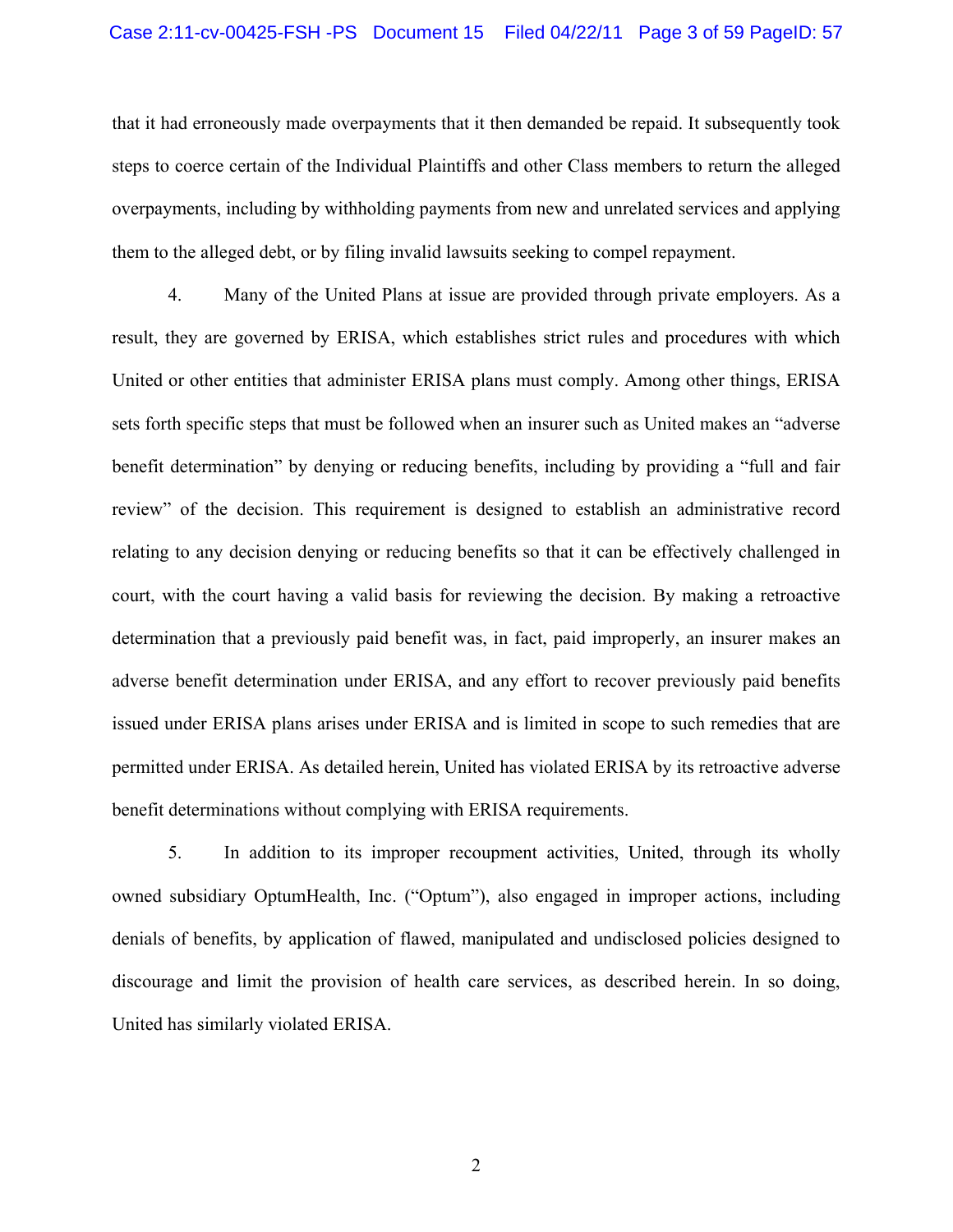## **THE PARTIES**

## **Plaintiffs**

6. Plaintiff Premier Health is a licensed professional corporation located at 385 Prospect Avenue, Hackensack, NJ 07601. It is wholly owned by Phillip Kim, D.C. ("Kim"). Premier Health is a health care facility that provides health care services to various patients, many of whom are United Insureds. As an out-of-network ("ONET") health care provider, Premier Health never signed an agreement with Defendants to accept discounted rates in exchange for having United Insureds directed to it. Rather, it provides services to patients who choose to come to it, and then, pursuant to assignments that are signed by its patients, bills to and receives benefit payments directly from United on behalf of the United Insured patients.

7. The standard "Assignment of Benefits Form" that Premier Health has its patients

sign states:

I hereby instruct and direct [United or Health Net] Insurance Company to pay by check made out and mailed out to: Premier Health Center, P.C., 385 Prospect Ave., 1Fl., Hackensack, NJ 07601, Or

If my current policy prohibits direct payment to doctor, I hereby also instruct and direct you to make out the check to me and mail it as follows: [to same address]

For the professional or expense benefits allowable, and otherwise payable to me under my current insurance policy as payment toward the total charges for the professional services rendered. THIS IS A DIRECT ASSIGNMENT OF MY RIGHTS AND BENEFITS UNDER THIS POLICY. This payment will not exceed my indebtedness to the above-mentioned assignee, and I have agreed to pay, in a current manner, any balance of said professional service charges over and above this insurance payment.

Pursuant to this assignment, Plaintiff has standing to pursue claims under ERISA.

8. Dr. Sprandel is a licensed Doctor of Chiropractic who practices at 1412 Cleveland

Avenue, N.W., Canton, OH 44703, and provides services to numerous United Insureds. A

member of both ACA and OSCA, Dr. Sprandel is an INET provider with United, which means

that he has agreed to accepted discounted rates from United for providing Covered Services to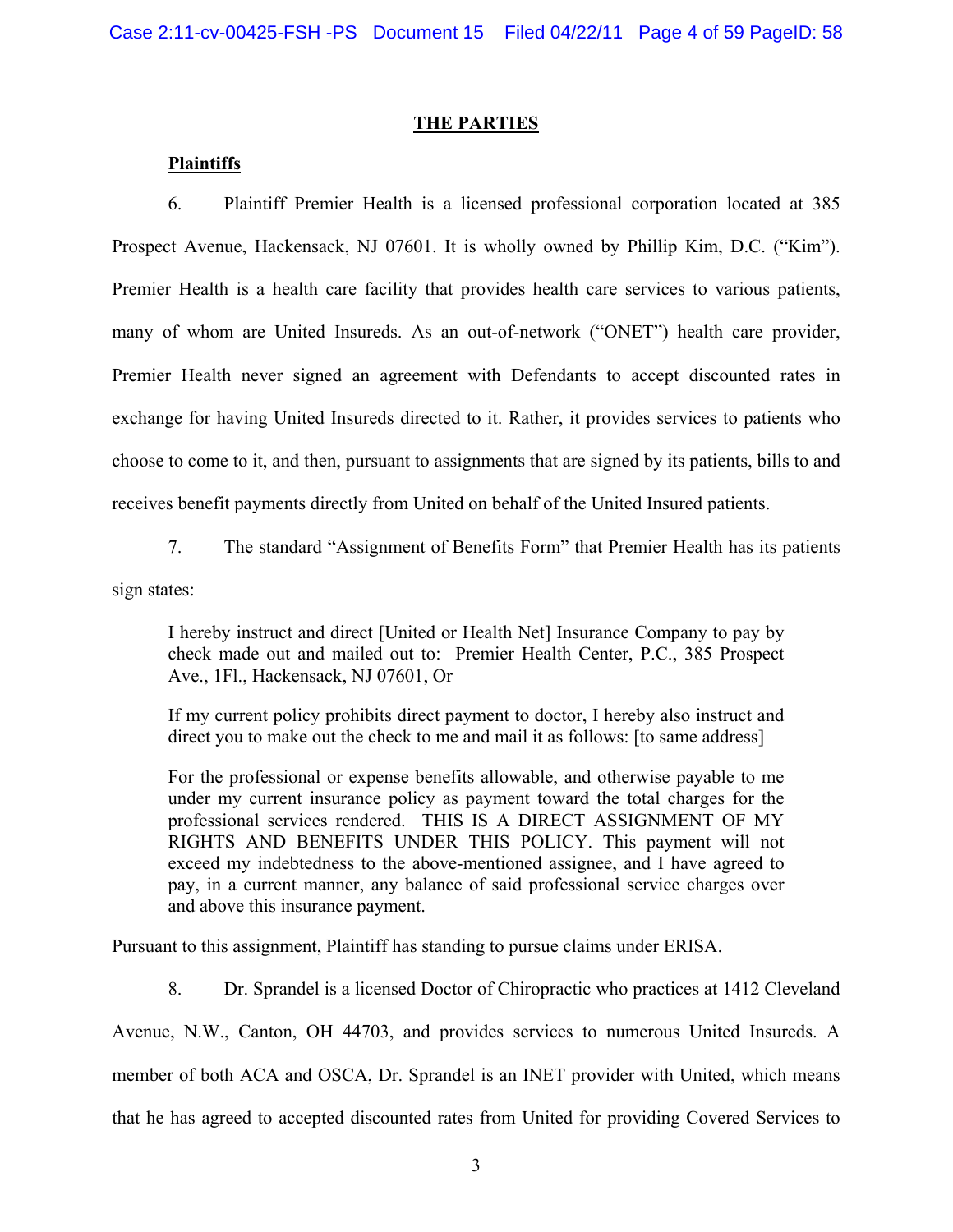United Insureds (as defined in the United Plans). He has become an in-network provider in order to gain better access to United Insureds as patients. As a matter of course, Dr. Sprandel has his patients execute written assignments in which they agree that Dr. Sprandel may bill and receive payments directly from United, thereby giving him standing to pursue ERISA claims. Further the patients affirm that they remain financially liable for any portion of the bill that is deemed not to be medically necessary or otherwise not a Covered Service.

9. Dr. Hicks is a licensed Doctor of Chiropractic who practices at  $7100 \text{ E}$ .  $151^{\text{st}}$ Street, Bixby, OK 74008, and provides services to numerous United Insureds. Dr. Hicks is an innetwork provider with Optum's ACN Network. "ACN" stands for "American Chiropractic Network," the name formally used by Optum. Dr. Hicks' patients execute written assignments, as a matter of course, in which they agree that he may bill and receive payments directly from United. Therefore Dr. Hicks has standing to pursue ERISA claims. Further, Dr. Hicks' patients affirm that they remain financially liable for any portion of the bill that is deemed not to be medically necessary or otherwise not a Covered Service.

10. Plaintiff Tri3, headquartered at 950 N Rand Road, Suite 121, Wauconda, IL 60084, is a health care facility which provides durable medical equipment ("DME") through its wholly owned and controlled subsidiaries, Wabash Medical Company, LLC ("Wabash"), located at 7750 Zionsville Road, Suite 850, Indianapolis, IN 48268, and Orthoflex Inc., d/b/a Integrated Orthopedics ("Orthoflex"), located at 3717 N. Ravenswood Ave., Suite 217, Chicago, IL 60613. Operating through Wabash and Orthoflex, Tri3 has provided durable medical equipment to many United Insureds pursuant to prescriptions from the Insureds' health care providers. Wabash signed a Facility Participation Agreement with United as of August 1, 2009, but an error was made by United in implementing the agreement. United subsequently informed Wabash that it needed to fill out a new Facility Agreement, which United sent to Wabash on March 4, 2010.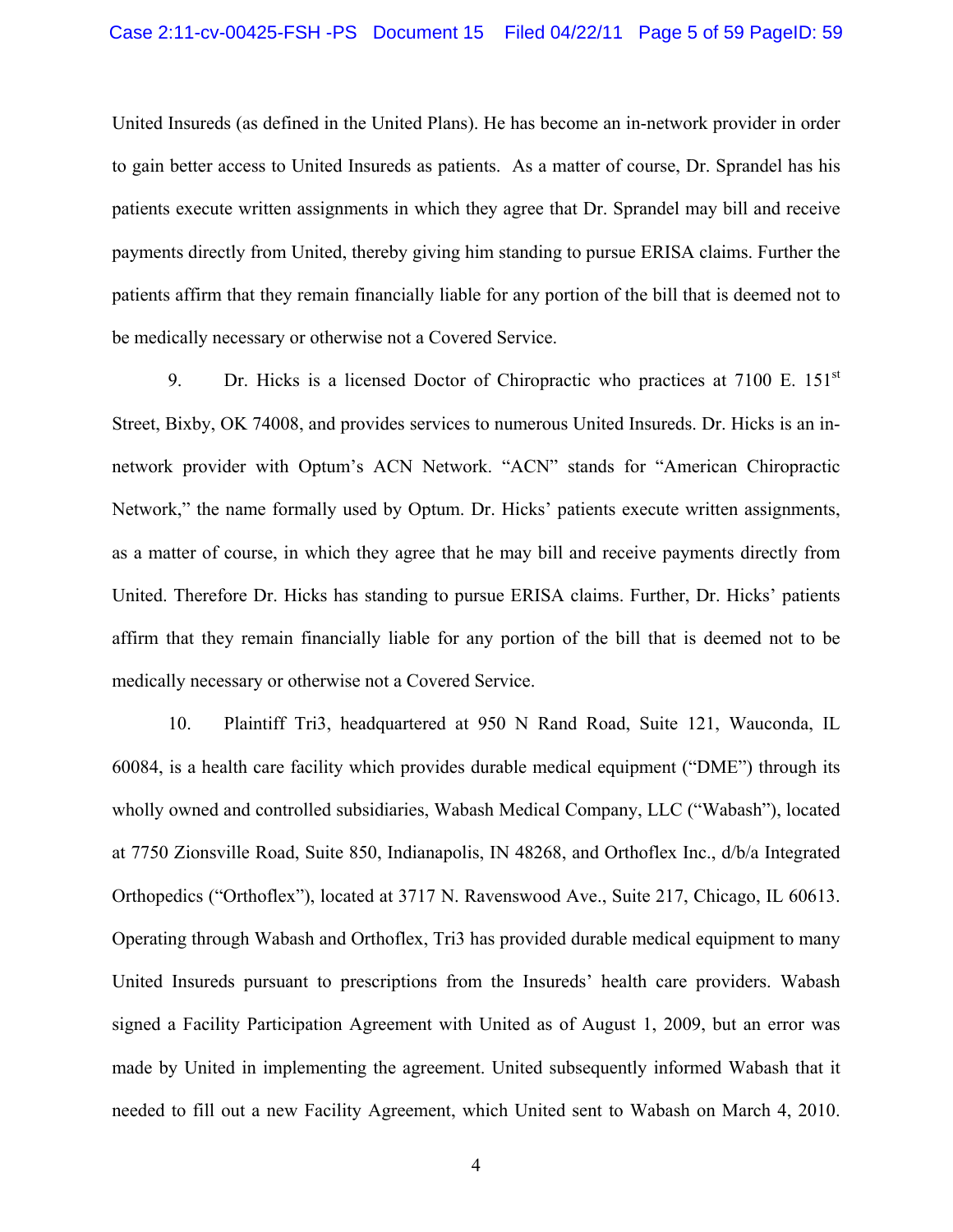Wabash, however, never completed or returned this revised Agreement and informed United that it no longer wished to be in-network ("INET") with United. Wabash was therefore only INET with United, if at all, from August 1, 2009 through March 4, 2010. Both before and after these dates, Wabash was an ONET facility with respect to United. At all times, Orthoflex has been an ONET provider with United. With regard to Wabash, Tri3 is only asserting claims for recoupments that were taken for the time in which Wabash was an ONET provider.

11. As a health care facility, Tri3, through Wabash and Orthoflex, has its patients execute assignments, as a matter of course, which generally state:

Assignment of Insurance Benefits: I certify that the information given by me is correct. I request that payment of authorized benefits be made on my behalf. I assign the benefits payable for covered services rendered by Tri3 to Tri3 and authorize Tri3 to submit claim to . . . commercial insurance carriers for payment. I authorize payment of my insurance benefits directly to Tri3, which payment will not exceed the balance due on my account. I hereby guarantee payment to Tri3 of any and all charges not covered by this assignment, and waive any and all notices and demands in the event of non-payment thereunder. . . . By signing I hereby appoint Tri3 Enterprises, LLC or affiliates to act on my behalf in connection with any claim for coverage of benefits under my health plan. This includes appealing a claim for benefits that has been denied (either in whole or in part). This appointment authorizes my representative to receive any and all information provided to me, and to act for me (or my covered spouse or dependent child), if named above as patient. This appointment also authorizes my representative to provide any requested information to the plan that relates to any claim [for] coverage or benefits under the plan.

This assignment establishes Tri3's legal standing to pursue the ERISA claims asserted herein.

12. Plaintiff BHSC is a licensed surgical center with offices at 250 S. La Cienega Boulevard Suite 100, Beverly Hills, CA 90211. It provides health care services as an ONET provider to numerous United Insureds. As a matter of course, BHSC has its patients execute written assignments in which they agree that it may bill and receive payments directly from United. Thus, BHSC has standing to pursue ERISA claims. Further, BHSC's patients agree that they remain financially liable for any portion of the bill that is deemed not to be medically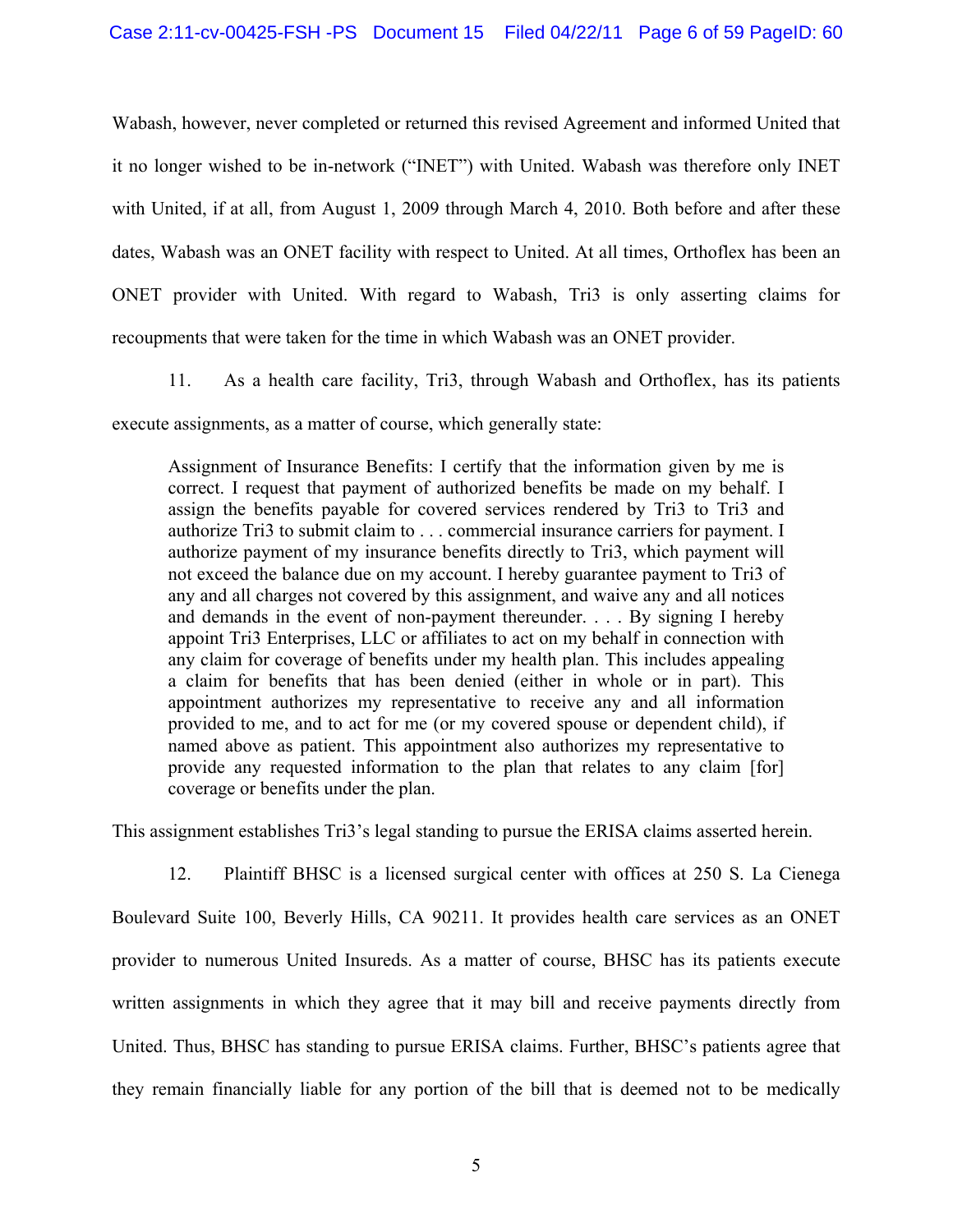necessary or otherwise not a Covered Service.

13. Dr. Rodgers is a licensed Chiropractic Radiologist and board-certified athletic trainer who practices at 333 South Boulder Road, Ste. 2, Louisville, CO 80027, and provides services to numerous United Insureds. Dr. Rodgers was previously in-network with United through Optum's ACN network. In 2005, he terminated his participation in ACN's network after ACN requested that he submit to a "Performance Improvement Agreement" that was invalid and solely designed to pressure him improperly to reduce services to his patients. Dr. Rodgers has his patients execute written assignments, as a matter of course, in which they agree that he may bill and receive payments directly from United. Therefore, Dr. Rodgers has standing to pursue ERISA claims. Further Dr. Rodgers's patients affirm that they remain financially liable for any portion of the bill that is deemed not to be medically necessary or otherwise not a Covered Service.

14. Dr. O'Donnell is a licensed Chiropractic Physician who works as an Integrative Chiropractor with Greenwich Hospital's Center for Integrative Medicine, located at 35 River Road, Cos Cob, CT 06807, and has provided services to numerous United Insureds. Dr. O'Donnell was previously in-network with United through Optum's ACN network. During her time as an INET provider, from approximately 2002 through 2007, she was continually pressured and harassed by United employees to alter her practice and reduce the level of care she provided to her patients, before she finally elected to terminate her participation in or around 2007. As a matter of course, Dr. O'Donnell has her patients execute written assignments in which they agree that he may bill and receive payments directly from United. As a result, Dr. O'Donnell has standing to pursue ERISA claims, and, further, she has her patients affirm that they remain financially liable for any portion of the bill that is deemed not to be medically necessary or otherwise not a Covered Service.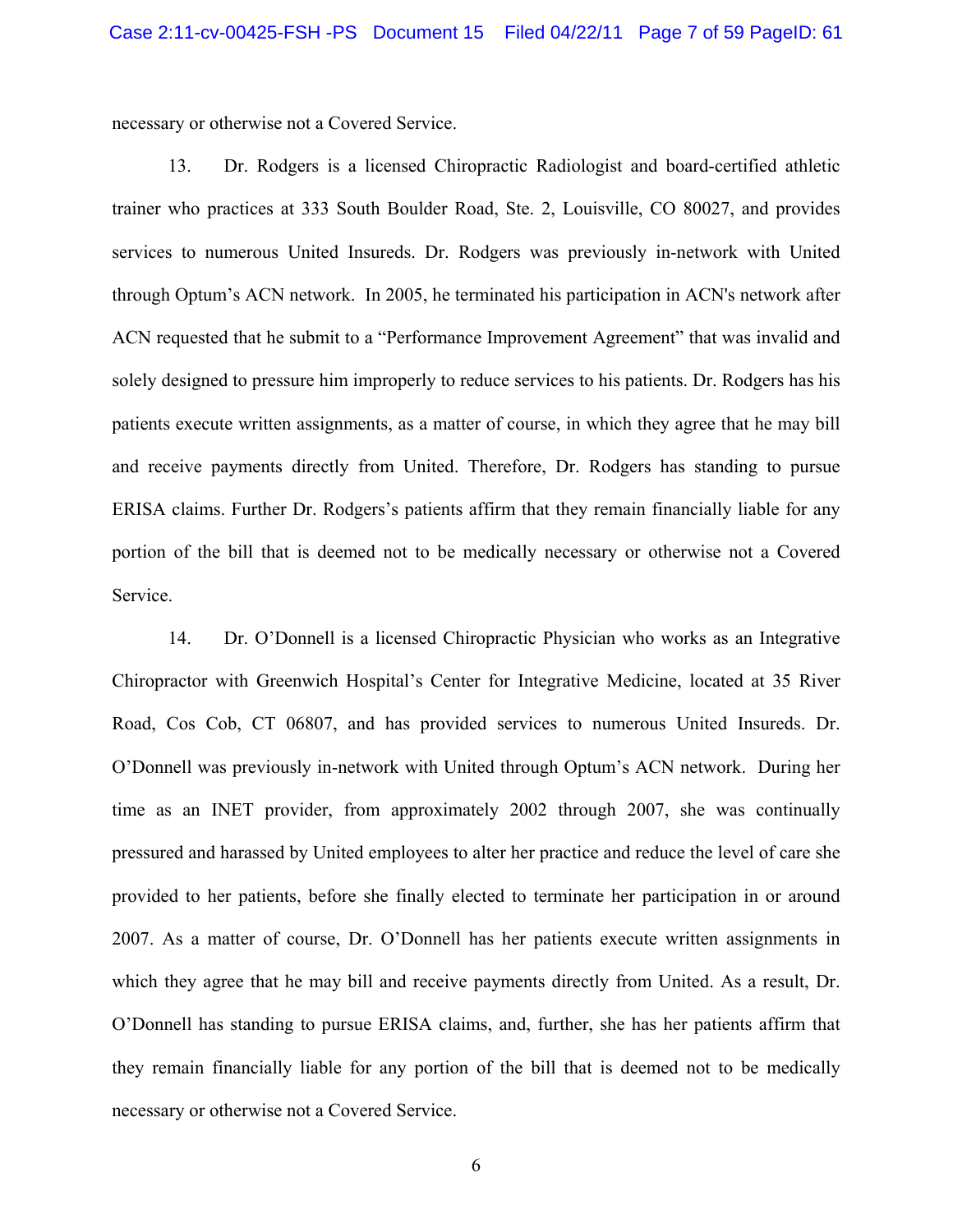15. COCSA was formed in the late 1960's and is a not-for-profit organization consisting of state chiropractic associations in all 50 states, with its headquarters based in Wichita, Kansas. The mission of the Congress is to provide an open, nonpartisan forum for the promotion and advancement of the chiropractic profession through service to member state associations. The purpose of COCSA, as stated in its Rules & Regulations, is (1) to form a coalition of official chiropractic state organizations; (2) to serve as a forum or clearing house to help solve mutual state problems on a non-partisan basis; (3) to cooperate with other organizations in the advancement of natural health and Chiropractic; (4) to assure that Chiropractic attains its rightful place in healing arts; and (5) to initiate, encourage and support programs and projects for the advancement of the Chiropractic profession.

16. ACA, based in Arlington, Virginia, is the largest professional association in the United States representing Doctors of Chiropractic, with more than 15,000 members. The ACA promotes the highest standards of ethics and patient care, contributing to the health and wellbeing of millions of chiropractic patients. On behalf of its members, ACA lobbies for prochiropractic legislation and policies, promotes a positive public image of chiropractic, supports research, provides professional and educational opportunities for Doctors of Chiropractic, and offers leadership for the advancement of the profession. The ACA's formal Mission Statement is as follows:

The ACA is a professional organization representing Doctors of Chiropractic. Its mission is to preserve, protect, improve and promote the chiropractic profession and the services of Doctors of Chiropractic for the benefit of patients they serve. The purpose of the ACA is to provide leadership in health care and a positive vision for the chiropractic profession and its natural approach to health and wellness. On behalf of the chiropractic profession, we accomplish our mission and purpose by affecting public policy and legislation, by promoting high standards in professional ethics and quality of treatment and by carrying out a dynamic strategic plan to help ensure the professional grown and success of Doctors of Chiropractic.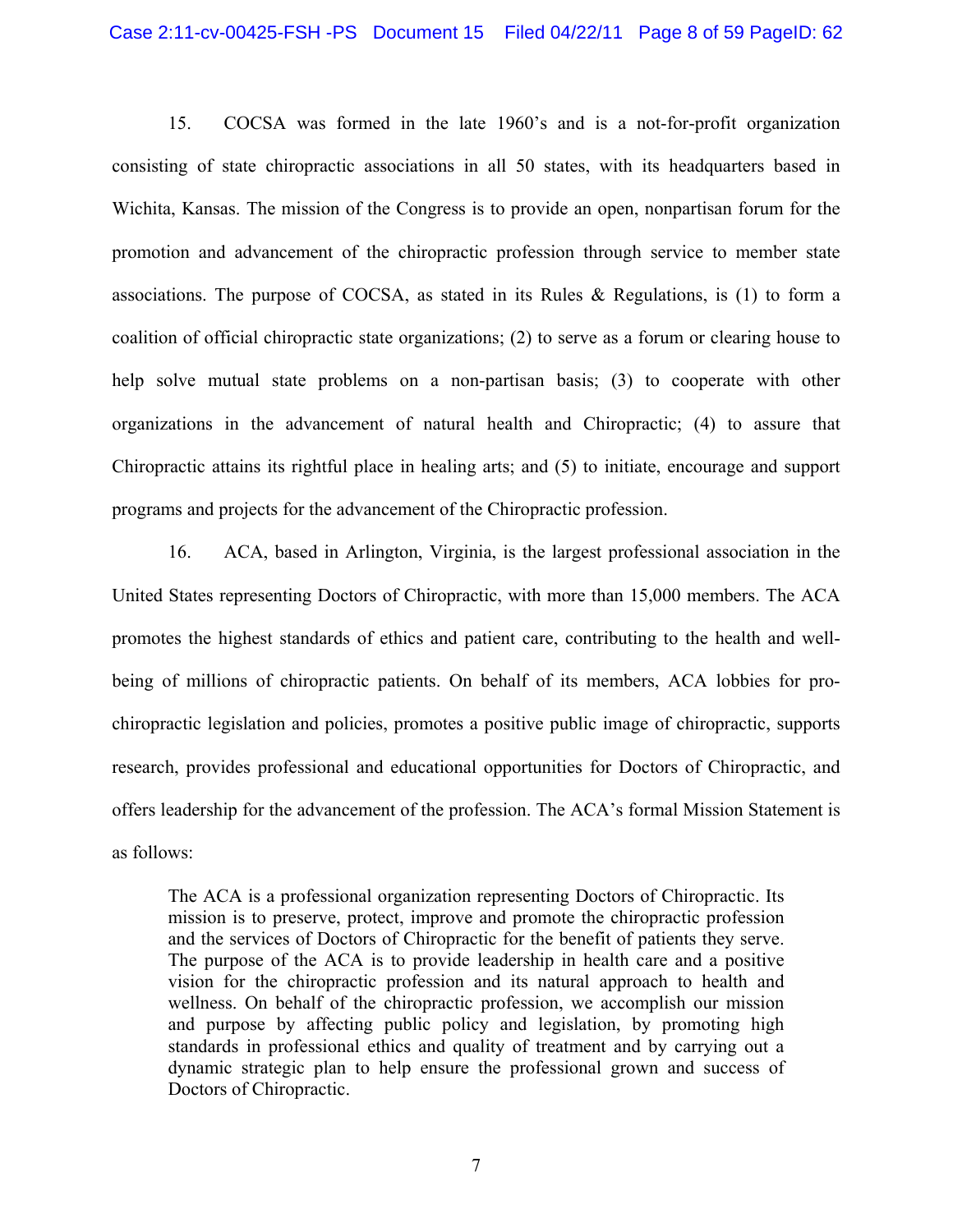17. The OSCA is a chiropractic association based in Columbus, Ohio, and is a member of COCSA. Dr. Sprandel is a member of the OSCA and its former President. As of the end of 2010, the OSCA's membership consisted of more than 800 chiropractic physicians residing and practicing in the State of Ohio. The OSCA's declared mission is to "empower Ohio chiropractic physicians as the preferred choice for health care needs, specializing in spinal care, neuromuscular care and/or nervous system function; and [to educate] the general public and policymakers on the importance of chiropractic in reaching one's fully human potential." Further, the OSCA's Mission Statement is as follows:

Our mission is to promote the science, philosophy and art of the chiropractic profession by advocating the highest standard of ethics in practice; by working united to advance the profession; by developing close cooperation among the doctors within the association for the welfare of all Doctors of Chiropractic and the public we serve; and by promoting desirable relationships with other entities for the benefit of the chiropractic profession.

18. The MSCA is a chiropractic association based in Jefferson City, Missouri. As of the end of 2010, the MSCA's membership consisted of more than 765 chiropractic physicians residing and practicing in the State of Missouri. The MSCA's declared mission statement is as follows:

"Our mission is to promote chiropractic to the public, preserve, protect and promote the philosophy, science and art of chiropractic for the purpose of improving the health and wellbeing of Missouri citizens. The Missouri State Chiropractic Association is dedicated to promoting chiropractic through public education, legislative efforts and securing equality in the health care arena on behalf of all Missouri residents."

The MSCA brings this action in an associational capacity on behalf of its members, many of whom have suffered improper audits, repayment demands and recoupments from Defendants.

19. The Association Plaintiffs bring this action in an associational capacity on behalf of their members to obtain appropriate injunctive relief from improper audits, repayment demands and recoupments of benefit payments from Defendants. The Association Plaintiffs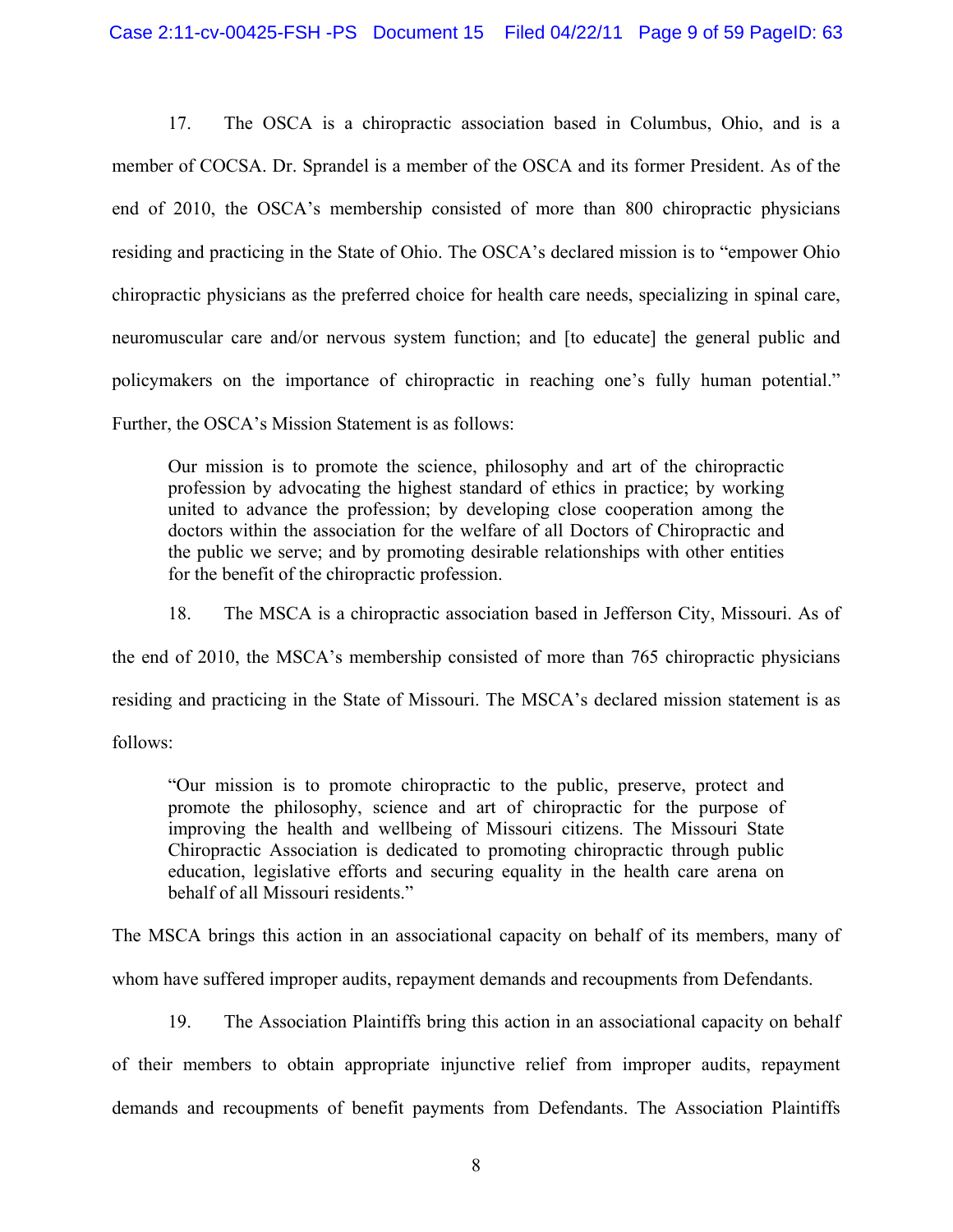further seek relief on behalf of their members for various other practices employed by United and Optum designed to improperly limit benefits paid for patient treatment. These practices include tiering providers based on simplistic statistical parameters, denying treatment plans without regard to patients' medical needs, and threatening providers with loss of network participation unless they improperly limit their care to patients,

20. Pursuant to associational standing, the Association Plaintiffs have standing to pursue the ERISA claims of the chiropractic members they represent.

#### **Defendants**

21. Defendant UnitedHealth Group, headquartered at 9900 Bren Road East Minnetonka, MN 55343, is a corporation organized and existing under and pursuant to the laws of Minnesota which issues and administers health care plans around the country through its various wholly owned and controlled subsidiaries, including Defendant UnitedHealthCare Services, Inc., as well as other wholly-owned and controlled subsidiaries, including Oxford Health Plans. Defendant Optum is one of UnitedHealth Group's wholly-owned and controlled subsidiaries, headquartered at 6300 Olson Memorial Highway, Golden Valley, MN 55427.

22. Defendant Health Net of the Northeast, Inc., headquartered at 1 Far Mill Crossing, Shelton, CT 06484, provides administrative services to a number of subsidiaries of UnitedHealth Group, including Defendant Health Net of New York, Inc., Health Net Insurance of New York, Inc.; Health Net of New Jersey, Inc. and Health Net of Connecticut, Inc. Defendant Health Net of New York, Inc. is also based in Shelton, Connecticut. On December 11, 2009, UnitedHealthcare and Health Net, Inc. announced that UnitedHealthcare had completed the acquisition of Health Net of the Northeast's licensed subsidiaries and obtained the rights to renew Health Net's membership in Connecticut, New York and New Jersey. Defendants Health Net of the Northeast, Inc. and Health Net of New York, Inc. are collectively referred to herein as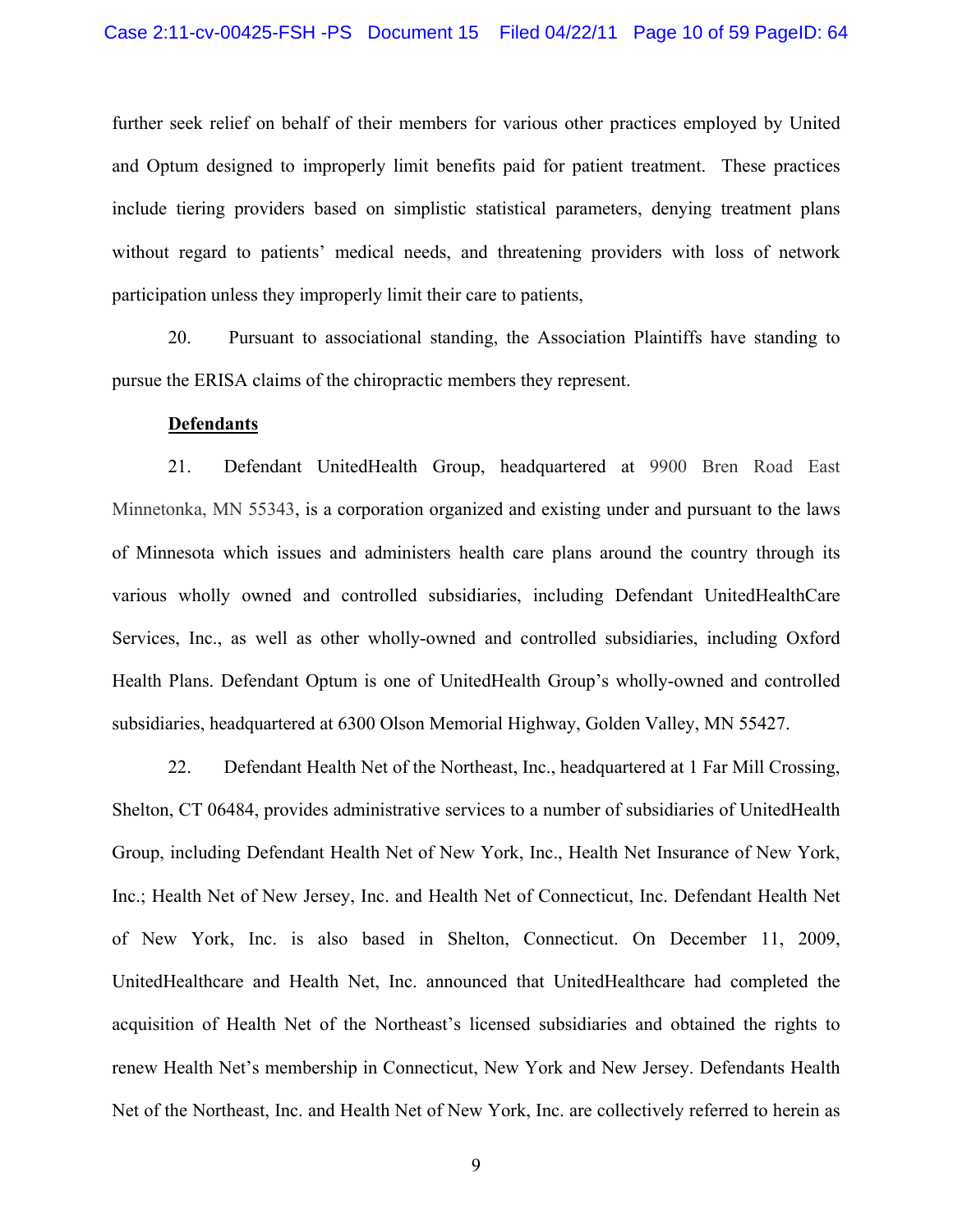the "Health Net Defendants."

23. United (including Optum and the Health Net Defendants, acting in their own names) engaged in numerous post-payment audits and have improperly recouped or otherwise sought to recover payments from, or improperly denied coverage for services provided by, many Providers, including the Individual Plaintiffs, in violation of ERISA. Moreover, United and OptumHealth have imposed various policies in violation of ERISA designed to reduce or deny coverage for health care services, as detailed herein.

24. Due to the manner in which Defendants function with respect to their United Plans, they are all functional ERISA fiduciaries and, as such, must comply with fiduciary standards. Moreover, in making coverage determinations relating to their United Insureds, Defendants must comply with the terms and conditions of the applicable health care plans and otherwise must comply with ERISA and its underlying regulations.

#### **JURISDICTION AND VENUE**

25. Defendants' actions in administering employer-sponsored health care plans, including determining reimbursements for Providers who supply health care services to United Insureds pursuant to the terms and conditions of the health care plans, are governed by ERISA, 29 U.S.C. § 1001, *et seq.* Plaintiffs assert subject matter jurisdiction under 28 U.S.C. § 1331 (federal question jurisdiction), 29 U.S.C. § 1132(e) (ERISA).

26. Venue is appropriate in this District for Plaintiffs' claims under 28 U.S.C. § 1391 and 29 U.S.C. § 1132(e)(2) because Plaintiff Premier Health resides and operates here, material portions of the improper repayment demands that are the subject of this lawsuit occurred here, and Defendants are authorized to do business here, either directly or through wholly owned and controlled subsidiaries.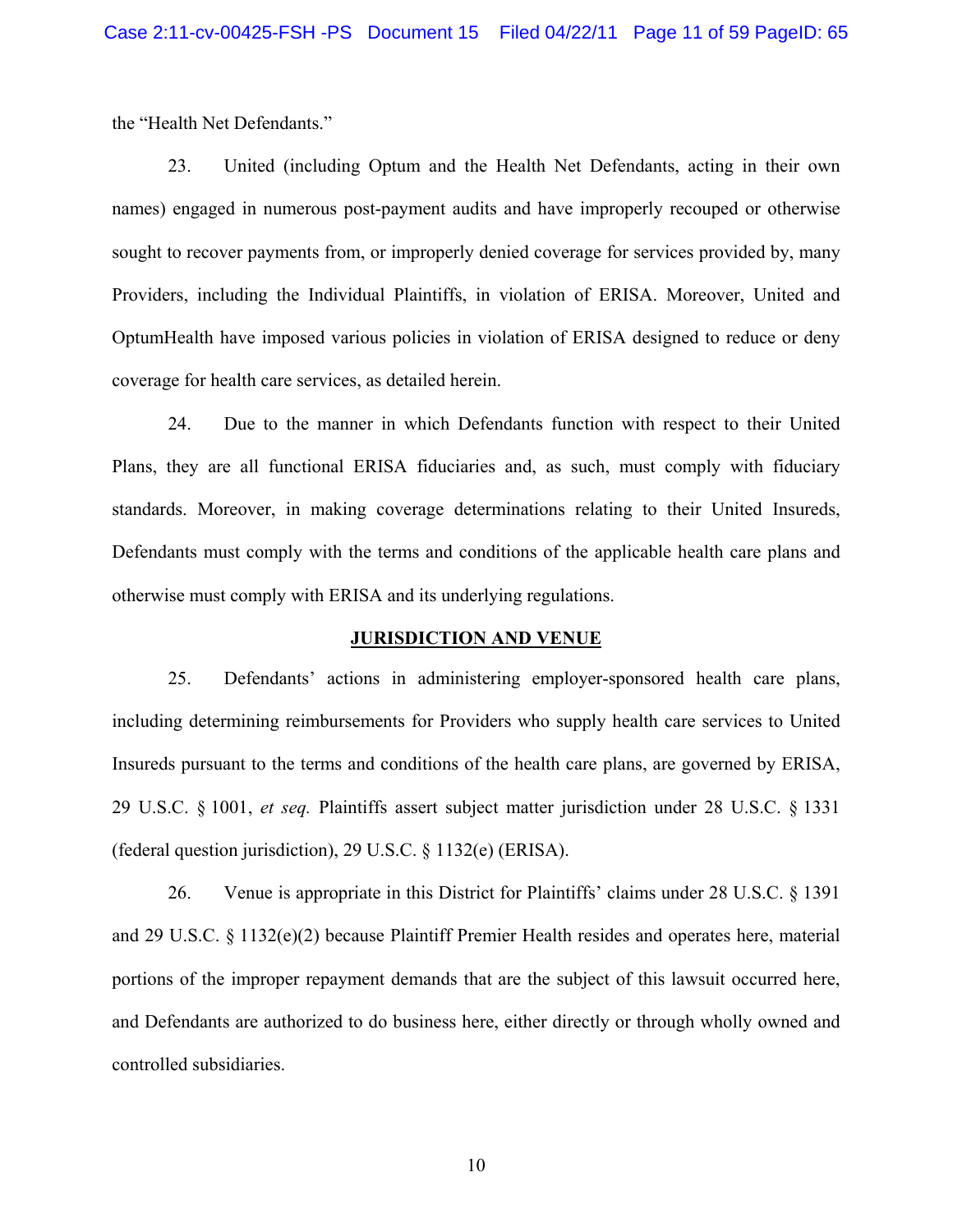## **THE EXPERIENCE OF PLAINTIFF PREMIER HEALTH WITH UNITED HEALTH PLANS**

# **Health Net**

27. On or about January 6, 2010, Plaintiff Premier Health received a series of letters

from Health Net, through Health Net of New York, Inc. Recovery Unit, notifying Premier Health

of a purported overpayment of previously paid benefits. The letter stated:

We recently determined that the claim referenced above was overpaid by [a specified amount which differed for each letter] for the reason listed at the bottom of this notice. Additionally, there may be interest if indicated above.

You may elect to refund the amount paid incorrectly. If we do not receive your payment within 30 calendar days from the date of this letter, we will deduct the overpayment amount from future claim payments.

Please send a refund check for [the specified amount] within 30 calendar days to the address listed below. A copy of this letter must accompany your payment. We have included a postage paid envelope for your convenience....

If you believe the overpayment refund request is incorrect, you have 30 calendar days from the date of this letter to send written documentation of your dispute to: Provider Service Unit, 1 Far Mill Crossing, P.O. Box 904, Shelton, CT 06484 or  $call \dots$ 

28. At the bottom of the letter, Health Net listed the following as "Reasons" for the

repayment demand: "Adjustment made to prior payment; New information received by plan,

member not eligible on the date of service." In total, Health Net demanded that Premier Health

repay approximately \$4,500 for services provided to a United Insured primarily in June 2009.

29. On January 25, 2010, through its agent, Precision Billing & Consulting Services,

LLC ("Precision Billing"), Premier Health submitted a first level appeal to Health Net's repayment demand in which it specifically stated: "I am contesting this [repayment] request and the money may not be deducted without a hearing." The letter then detailed the information that was necessary to allow the appeal to proceed: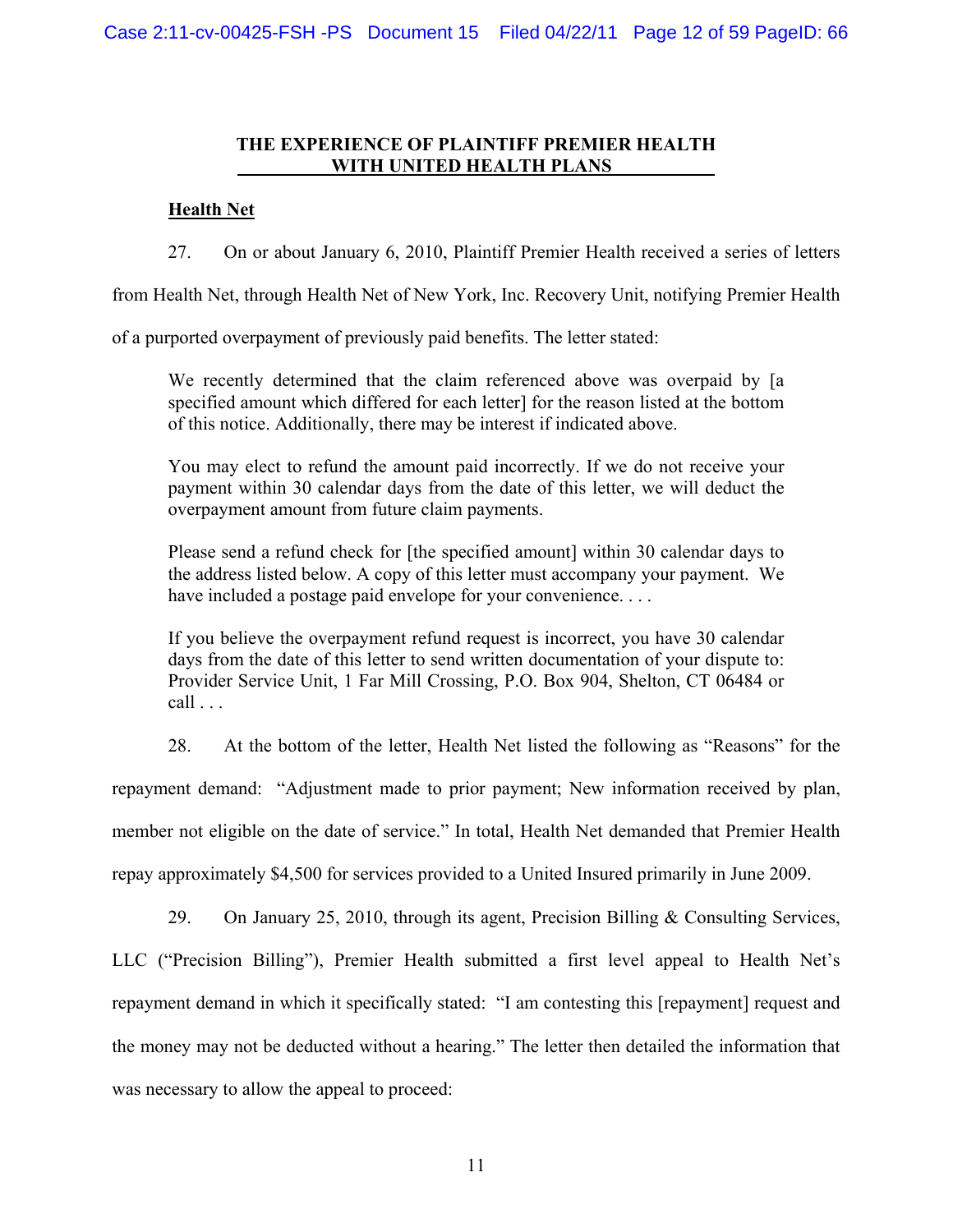I must respectfully decline your request until the following documentation has been presented to establish your entitlement to the refund. Our records indicate, and your payment confirms, that the patient was insured under your health care plan and covered for services rendered at the time of treatment.

Therefore, I must have documentation to support your right to a reversal of payment. I will carefully review these documents to determine the appropriateness of this request. I will require:

- 1. A copy of the claim.
- 2. A copy of the canceled check.
- 3. A clearly stated reason for this reversal of payment.
- 4. An explanation as to why the claim was originally considered acceptable and is now denied.
- 5. The statute of limitations in regard to the refunds.
- 6. A copy of the appropriate section of your contract stating your entitlement of this action.

I am entitled to this information in a timely manner. However, your demand of payment within 45 days is unrealistic. You will need time to gather the information and I will equally need time to review it. Therefore your threat of deducting the monies from my future claim payments is inappropriate, unprofessional and illegal!

Upon arrival of the fore-mentioned documentation I will carefully review it and determine if I feel a refund is appropriate.

Be advised that I DO NOT authorize an extraction from future payments to cover this.

30. In the letter, Premier Health then cited several court decisions in which it was

established that the risk of loss arising from an erroneous payment by an insurer to a health care

provider rests with the insurance company, such that recoupment of such payments would be

improper.

31. Health Net did not formally respond to the appeal, but in subsequent telephone

calls, Health Net represented to Premier Health that Health Net would not consider the appeal

and that it was therefore effectively denied. By February 26, 2010, Health Net had begun to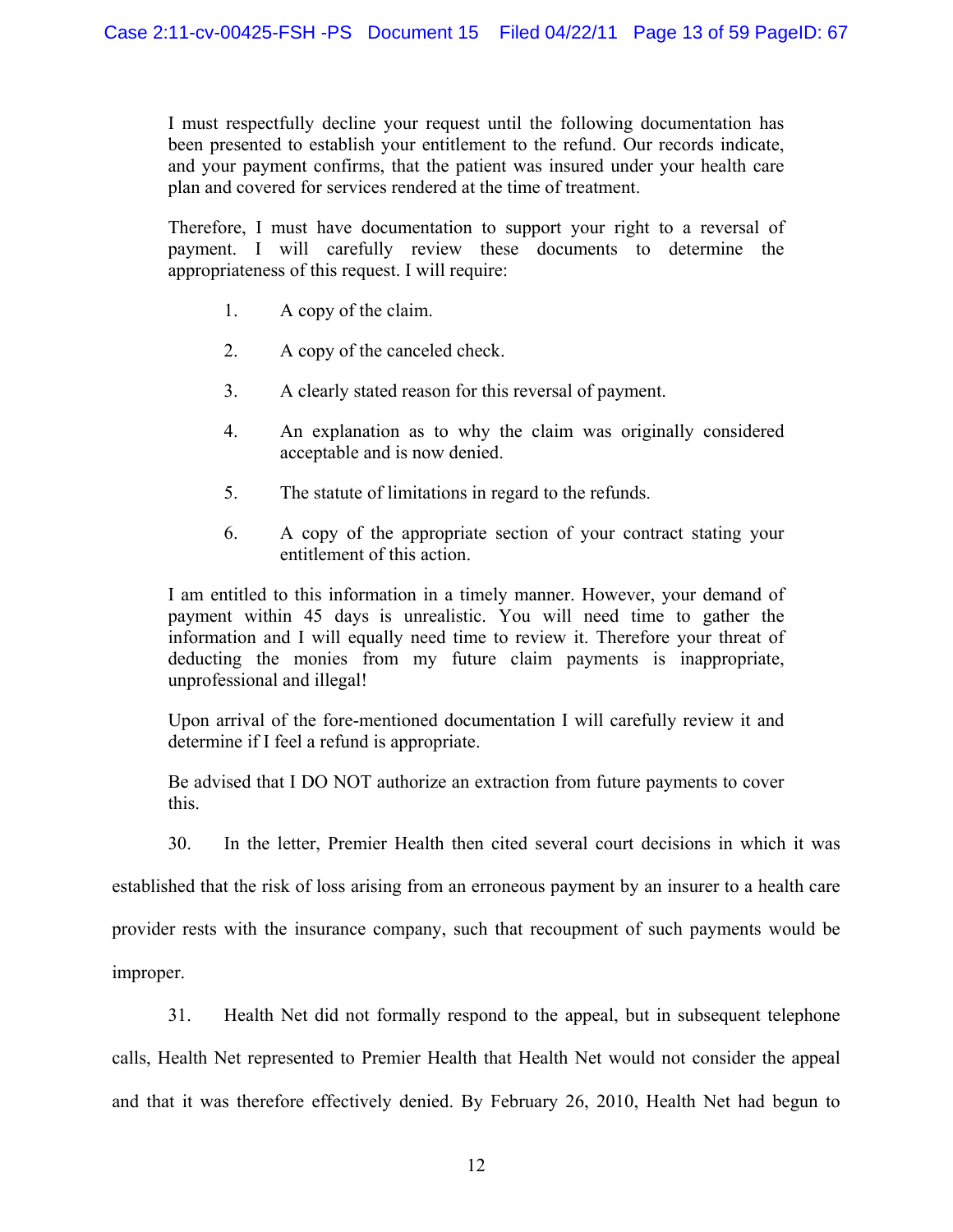recoup the alleged overpayments by withholding sums from payments otherwise due and owing to Premier Health for services provided to United Insureds.

32. In an email to Premier Health dated March 16, 2010, Health Net confirmed the recoupments had begun, stating:

Below is a breakdown of all claims retracted, showing if recouped or still open. Again if the Member can get her coverage updated than all of these claims will be reprocessed. If she cannot get coverage retro-activated than she will be responsible for payment to you in full on these claims.

33. The email summarized that a total of \$3,084 had been recouped, by withholding payments for unrelated claims that were otherwise payment benefits, with an additional \$1,382 "on hold." The email ended by stating: "There is nothing further I can do to resolve this issue." Health Net has proceeded to recoup funds from Premier Health in an amount exceeding that which it claimed to have been overpaid.

34. Prior to recouping the funds, Health Net failed to offer or provide Premier Health with a "full and fair review" of the retroactive adverse benefit determination which served as the basis for its repayment demand. For this and other reasons, Health Net violated ERISA.

### **United**

35. Among the services Dr. Kim, on behalf of Premier Health, provides to his patients are Manipulation under Anesthesia ("MUA"), where a provider places a patient under anesthesia before providing spinal manipulation services, and Nerve Conduction Studies ("NRV"), which are used to find damage to the peripheral nervous system and to assist in the diagnosis of and treatment for nerve disorders. Dr. Kim has provided these treatments to United Insureds for years; these services have been reimbursed as Covered Services under the patients' health care plans throughout.

36. At some point beginning as early as 2006 for MUA and 2008 for NRV, United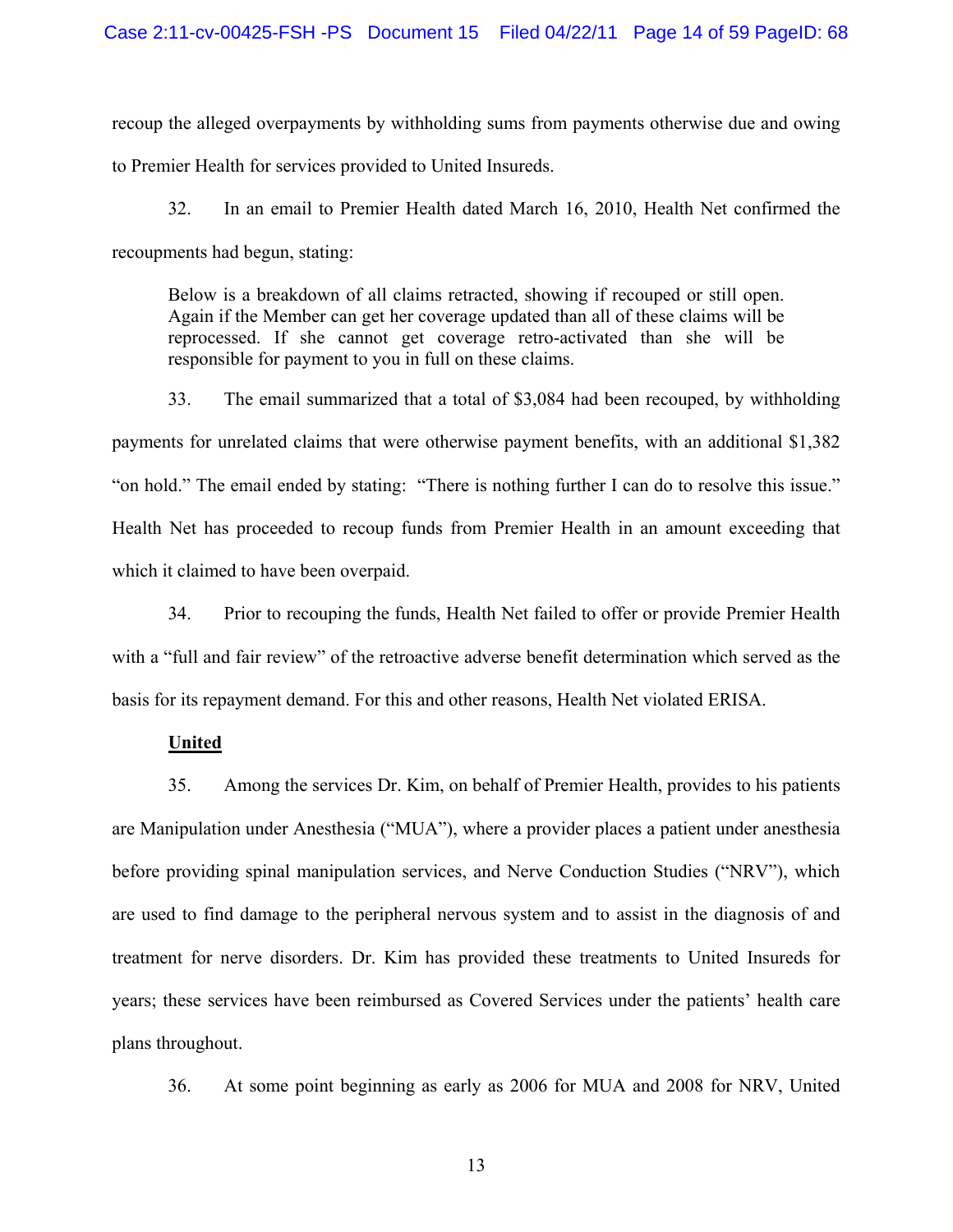changed its policy and began to deny coverage for such services. Premier Health appealed those denials and exhausted all administrative remedies. Premier Health subsequently sued United in state court in New Jersey seeking coverage for the denied benefits.

37. On November 30, 2010, United filed its Second Amended Answer to Amended Complaint, Defenses and Amended Counterclaim ("United Counterclaim") to Premier Health's state law complaint. In its counterclaim, United asserts that it "was and is the administrator and/or insurer of major medical and hospitalization plans sponsored by employers and offered to their employees throughout the United States, including New Jersey," defining them collectively as the "Health Plans," adding that "[m]any of these Health Plans . . . were and are employee welfare benefit plans governed by ERISA." United Counterclaim, ¶ 5.

38. United proceeds to assert a right to repayment for previously paid MUA and NRV payments to Dr. Kim, on the basis that they were not Covered Services under the applicable Health Plans, stating:

Phillip Kim, D.C. and Plaintiff have been erroneously reimbursed for MUA services, which are not covered under the [Health] Plans. Plaintiff has submitted under Phillip Kim, D.C.'s name for serial MUA procedures, that are not covered services under The Plans, and which were performed on at least nine [United] participants.

Phillip Kim, D.C. and Plaintiff have also been erroneously reimbursed for nerve conduction studies, which were not performed in conjunction with needle electromyography, and therefore are not covered services.

United Counterclaim, ¶¶ 20-21.

39. United then asserted that it was seeking overpayment of "no less than \$498,000," representing the aggregate amount by which it purportedly had overpaid Premier Health for providing non-covered MUA and NRV services. In so doing, United made clear that it was asserting its claim as a remedy under ERISA, stating:

Pursuant to 29 U.S.C. § 1132(a), with respect to the Health Plans governed by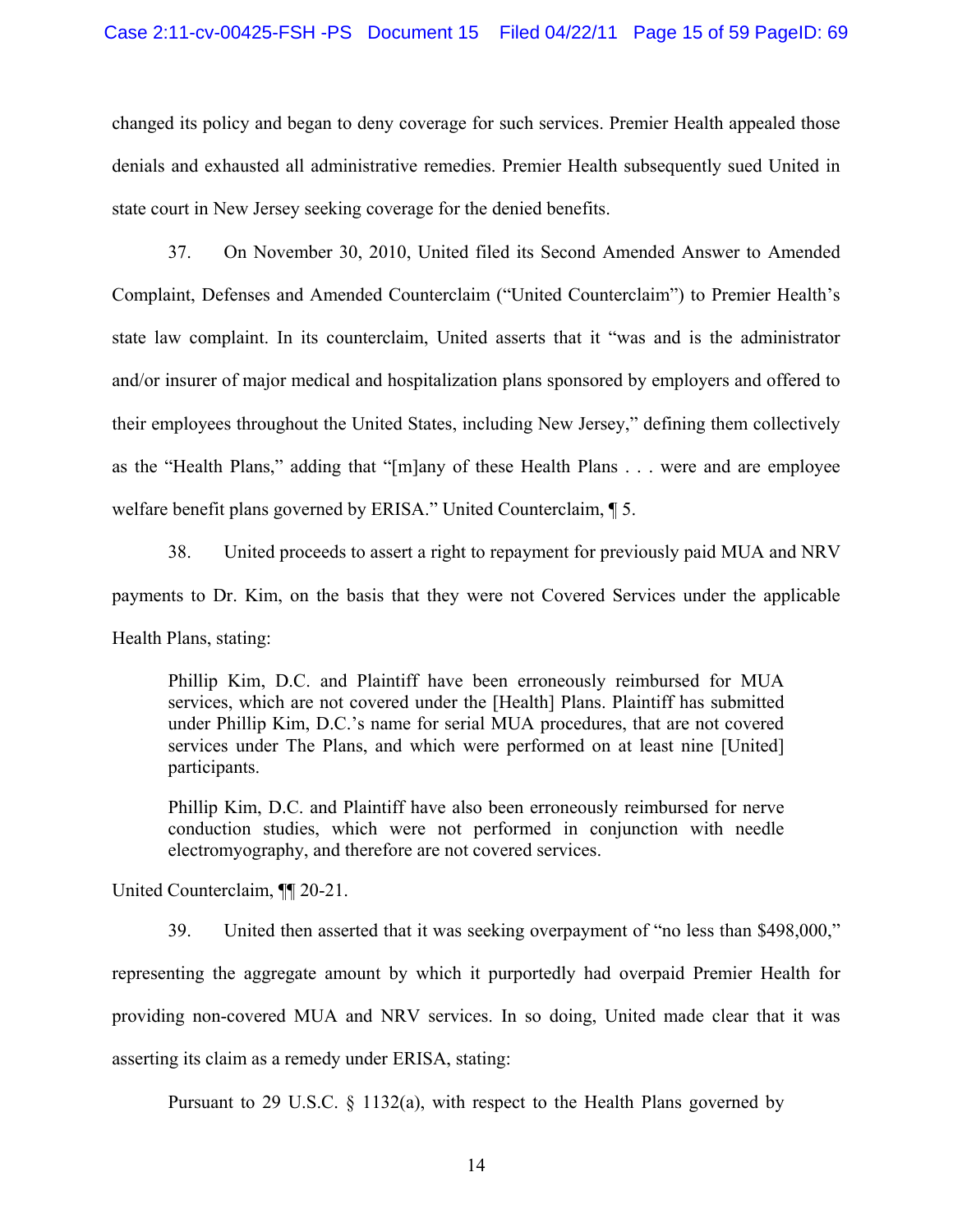ERISA, [United] may bring a civil action to obtain "appropriate equitable relief" to redress violations of ERISA or the terms of an ERISA plan, or to enforce any provisions of ERISA or the terms of the ERISA plan.

*Id.*  $\parallel$  31. Further, United asserted that any claims by Premier Health to challenge United's payment policies were preempted by ERISA: "Plaintiff's remedies for any act or omission of United are limited solely to those afforded by ERISA. *Id.* ¶ 5.

40. United is correct that ERISA governs a dispute over the alleged overpayment of health care benefits and related repayment demands made by insurers against providers. Its counterclaim, however, was improvidently filed as state courts do not have jurisdiction over the ERISA claims filed by United. Premier Health will therefore be filing a motion to dismiss the Counterclaim.

41. In this action, Premier Health seeks to exercise its rights under ERISA, pursuant to assignments it has received from its United Insured patients, to preclude United from seeking to enforce its repayment demands. Among other things, United cannot pursue a repayment demand, which constitutes a retroactive adverse benefit determination, without complying with ERISA's detailed procedural guidelines, including the requirement that United provide a "full and fair review" of its adverse benefit determinations.

# **THE EXPERIENCE OF PLAINTIFF SPRANDEL \_\_\_\_\_\_\_WITH UNITED HEALTH PLANS\_\_\_\_\_\_\_**

42. In mid-2009, Dr. Sprandel received various requests for medical records from Optum, a division of UnitedHealth Group, as part of an ongoing post-payment audit of benefits he had previously received for services provided to United Insureds. Dr. Sprandel complied with the requests and provided the records.

43. In August 2009, Dr. Sprandel received a series of formal "Refund Requests" from Optum, sent under the letterhead of Johnson & Rountree, a collection agency retained by United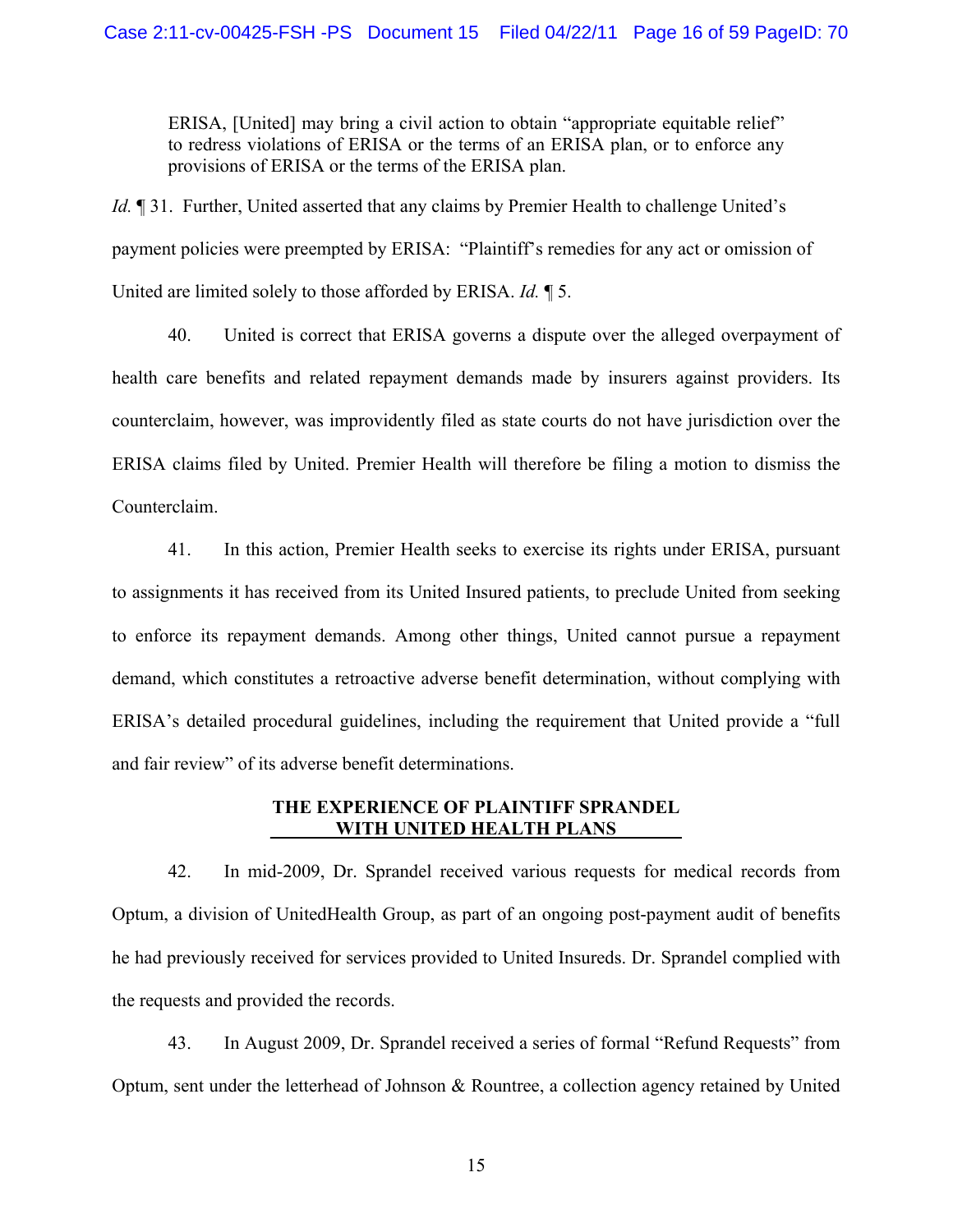for work on collecting alleged overpayments from providers. In these requests, Optum identified the date of service, from 2008 or 2009, with the amount of overpayment identified. The following was listed as the "Overpayment Reason":

Claim paid for a service not payable under OptumHealth Reimbursement Policy.

Manual therapy (97140) must be documented as a distinct service not in the chiropractic manipulative treatment region and must meet the timed-service requirement as described in ACN Group UM Policy 474 and Reimbursement Policies 0045 & 0049. The following CPT codes are not supported by the documentation submitted. [Date of service]: 97140.

44. This was followed by a series of letters from Optum in or around September 2009, in which it stated it had "recently performed a review of UnitedHealthcare paid claims" in which "it was determined the claim(s) . . . was/were paid incorrectly." After asking that a "refund check" be made out to UnitedHealthcare and sent to Johnson & Rountree, it added: "If you believe these findings are in error, you have the right to appeal. If you want to appeal, you must do so within 30 days of receipt of this initial request by submitting, in writing, the reason for your appeal, any documentation, and supporting material to Johnson & Rountree . . ." Finally, it stated that "[i]f a response is not received, UnitedHealthcare may offset future payments by the refund amount requested."

45. By letter dated November 4, 2009, Dr. Sprandel submitted a formal appeal to United's repayment demand, stating:

The purpose of this correspondence is to furnish proof that the services rendered to your insured, my patient, were reasonable necessary, and the billing codes for same are herein discussed for clarification purposes, and to remain adamant that no overpayment exists, the UCR rates of [United] have been applied by us, a plan provider for [United].

46. In the letter, Dr. Sprandel explained that he used CPT Code 97140 with modifier -59 to demonstrate that he was providing this service on a region unrelated to the area of chiropractic manipulative treatment that was therefore properly payable as a distinct service, as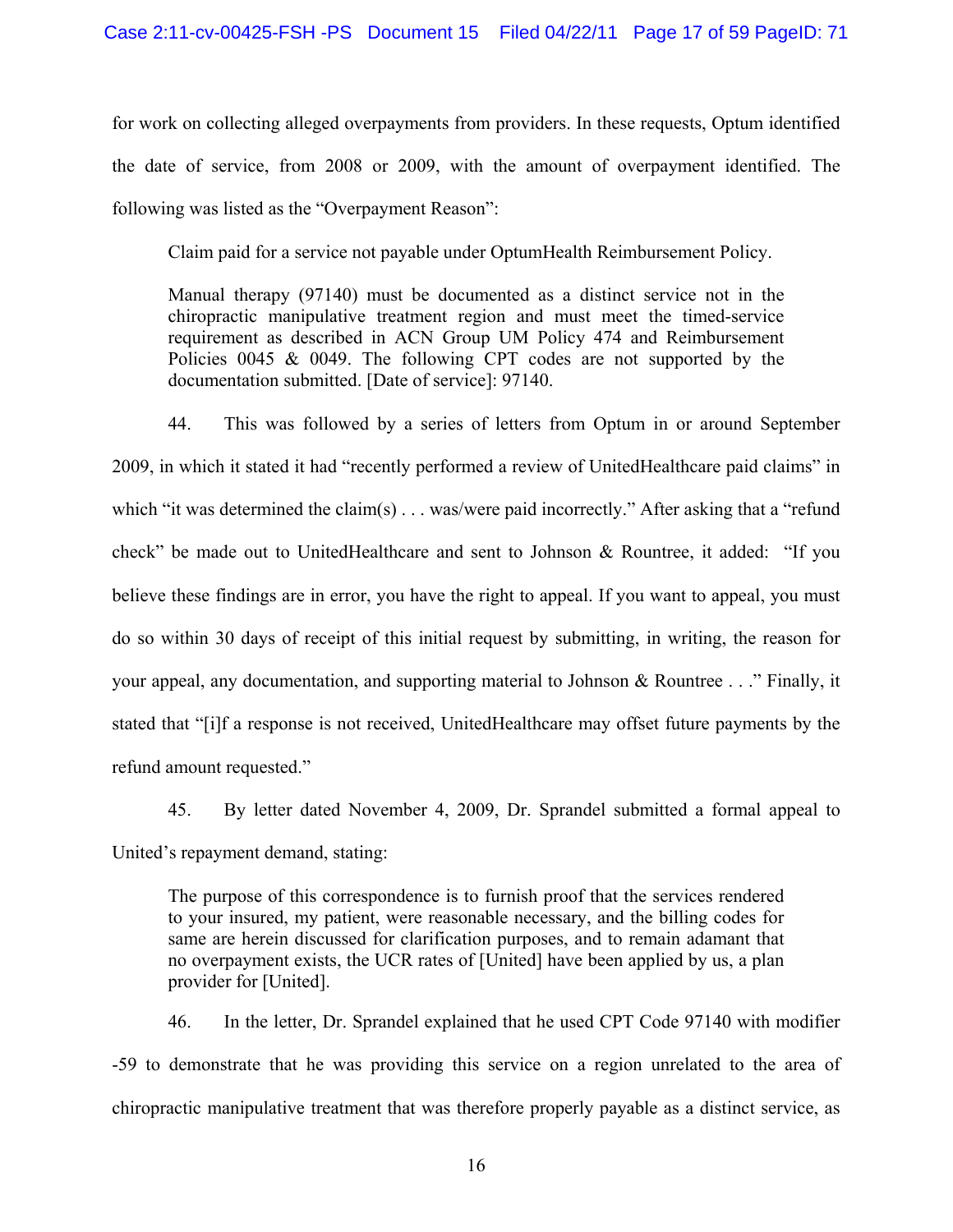# Case 2:11-cv-00425-FSH -PS Document 15 Filed 04/22/11 Page 18 of 59 PageID: 72

explained in the coding books identifying proper coding protocols: "[I]f the 97140 service is at a different region, the AMA approves its usage. For such encounters, the modifier -59 is appended to the 97140, and it signifies that a distinct procedure is being performed at other than the CMT treatment region."

47. United (through Optum and Johnson & Rountree) denied the appeal by letter

dated November 19, 2009, stating:

Johnson & Rountree Premium, on behalf of ACN Group, Inc. ("OptumHealth Care Solutions"), previously contacted you regarding this incorrect payment and requested a refund. You filed a written appeal. After reviewing the documentation submitted, we find the overpayment refund request remains valid. The details of the decision(s) are explained on the attached list.

Please make your refund check payable to UnitedHealthcare and mail the check along with a copy of this letter and attached list to Johnson & Rountree Premium, P.O. Box 203921, Houston, TX 77216-3921.

If you believe this decision was made in error, please submit in writing the reasons for your continuing appeal, any documentation, and supporting material to Johnson & Rountree Premium, PO Box 2625, Del Mar, CA 92014.

Your prompt attention to this matter is greatly appreciated. If a response is not received, UnitedHealthcare may offset future payments by the refund amount requested.

The list attached to the letter identified the amounts that were allegedly overpaid, with the

statement: "A second audit of the originally submitted medical records has been completed. The

overpayment determination that CPT code 97140 is not supported by the required documentation

has been upheld."

48. Dr. Sprandel responded to this correspondence with a letter dated December 2,

2009, stating as follows:

[S]ince the issue dispute is 97140-59 for services wherein trigger point compression was manually administered, we have consulted a billing specialist who recommended using code 97124-59, instead of 97140-59.

Since the services have been paid, please note rebilling is for correction of code purposes only.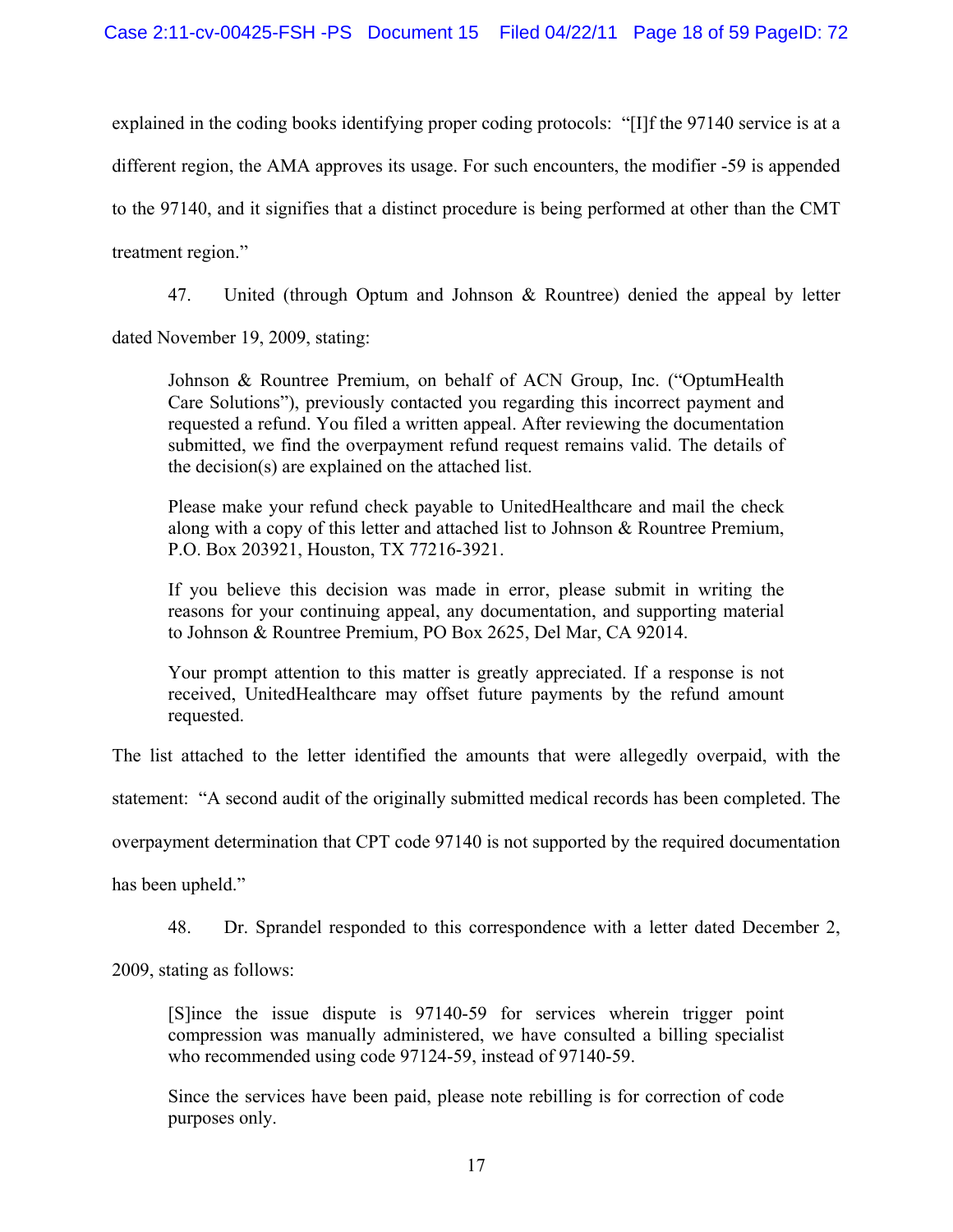49. After resubmitting the bills with the revised code, Dr. Sprandel continued to receive reports from Johnson & Rountree asking for repayment. He therefore submitted further appeals, asking for back-up information supporting the pricing paid for the treatments and for the claim that the treatments provided were not Covered Services under the patients' health care plans. In one letter dated December 17, 2009, Dr. Sprandel stated:

We have re-examined the 12-07-2009 corrected billing and find that HGFA [sic] billing was originally \$51.00 for CPT code 97124. You will need to furnish the claimant/insureds SPD [summary plan description] to prove that CPT 97124 . . . is not a covered service.

50. In another letter of the same date, referring to continued repayment demands relating to CPT code 97140, Dr. Sprandel reiterated his demand for back-up information, including the patients' SPD and the "'audit' notes" relating to the repayment demand. In requesting such information, Dr. Sprandel stated:

We cannot simply "accept" your word – we must have proof of your assumptions and this will be the third time we have asked you for proof of price lists within this patient's SPD (Summary Plan Description), which is probably an ERISA matter, hence, there should be a printed SPD available to me as a provider. If this is an ERISA contract, you must furnish the SPD or face a fine of \$100.00 per day for not furnishing the SPD on a timely basis.

51. Without responding to Dr. Sprandel's request for back-up information, United (through Optum and Johnson & Rountree) issued new letters in January 2010, designated as "Appeal Resolution – Overpayment Still Exists," which simply repeated the same language from the November 19, 2009 letter, stating that the appeal had been denied and the overpayment remained due and owing. Accompanying these letters were the same charts reflecting the overpayment demand, stating:

A third audit of the originally submitted medical records has been completed. The overpayment determination that CPT code 97140 is not supported by the required documentation has been upheld.

52. Dr. Sprandel has continued to receive repeated refund requests from Johnson &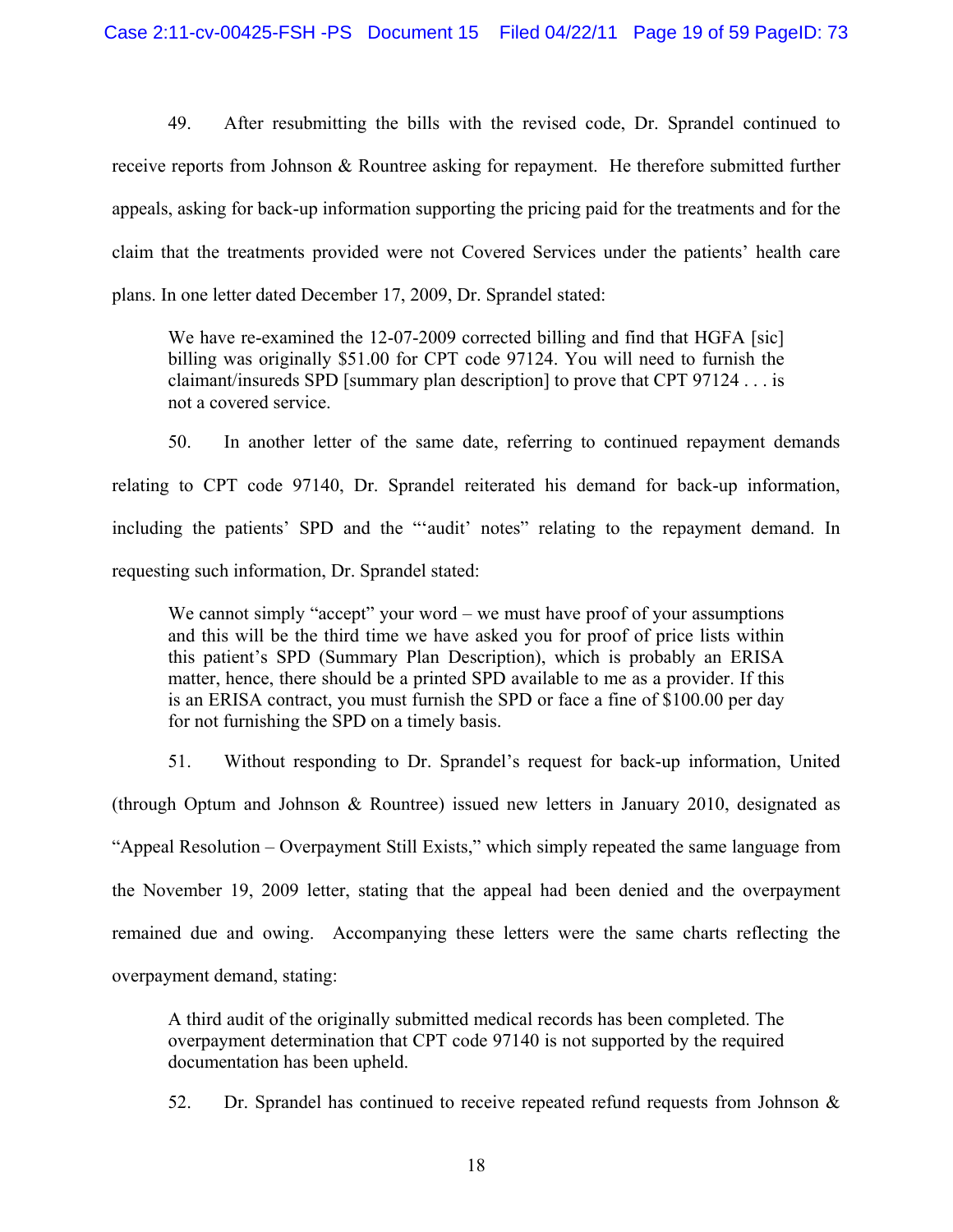Rountree on behalf of United, forcing Dr. Sprandel and his staff to waste valuable time and energy responding to such requests and filing repeated and futile appeals. Each and every time, United (through Johnson & Rountree) has denied the appeals, while ignoring the requests for back-up information and related documents. Through this action, Dr. Sprandel seeks to exercise his rights under ERISA, pursuant to assignments he has received from his patients insured by United, to preclude United from seeking to enforce its repayment demands. Among other things, United cannot pursue a repayment demand, which constitutes a retroactive adverse benefit determination, without complying with ERISA's detailed procedural guidelines, including the requirement that United provide a "full and fair review" of its adverse benefit determinations.

## **THE EXPERIENCE OF PLAINTIFF HICKS WITH UNITED HEALTH PLANS**

53. By letter dated February 2, 2010, OptumHealth Audit and Recovery Operations requested that Dr. Hicks provide the medical records for seven patients relating to claims Dr. Hicks had submitted for these patients, which claims had already been paid by United. Dr, Hicks provided the requested records.

54. By letter dated February 19, 2010, Optum Health reported to Dr. Hicks that it had completed its medical records audit and had determined that paid codes submitted by Dr. Hicks "were not supported by minimum documentation requirements" because the supporting documents were "illegible," and it therefore identified the amounts paid for those claims as overpayments.

55. Dr. Hicks appealed this determination. In letters dated March 19 and March 29, 2010, Dr. Hicks' office wrote as follows:

There have been several claims and patients that are under this [refund] request for "overpayment," the reason stating "illegible record submission." This poses some confusion due to the fact that all of our claims are filed electronically. In addition, the included patients all required notification through ACN. Approval was received from ACN with electronic notification done by our office prior to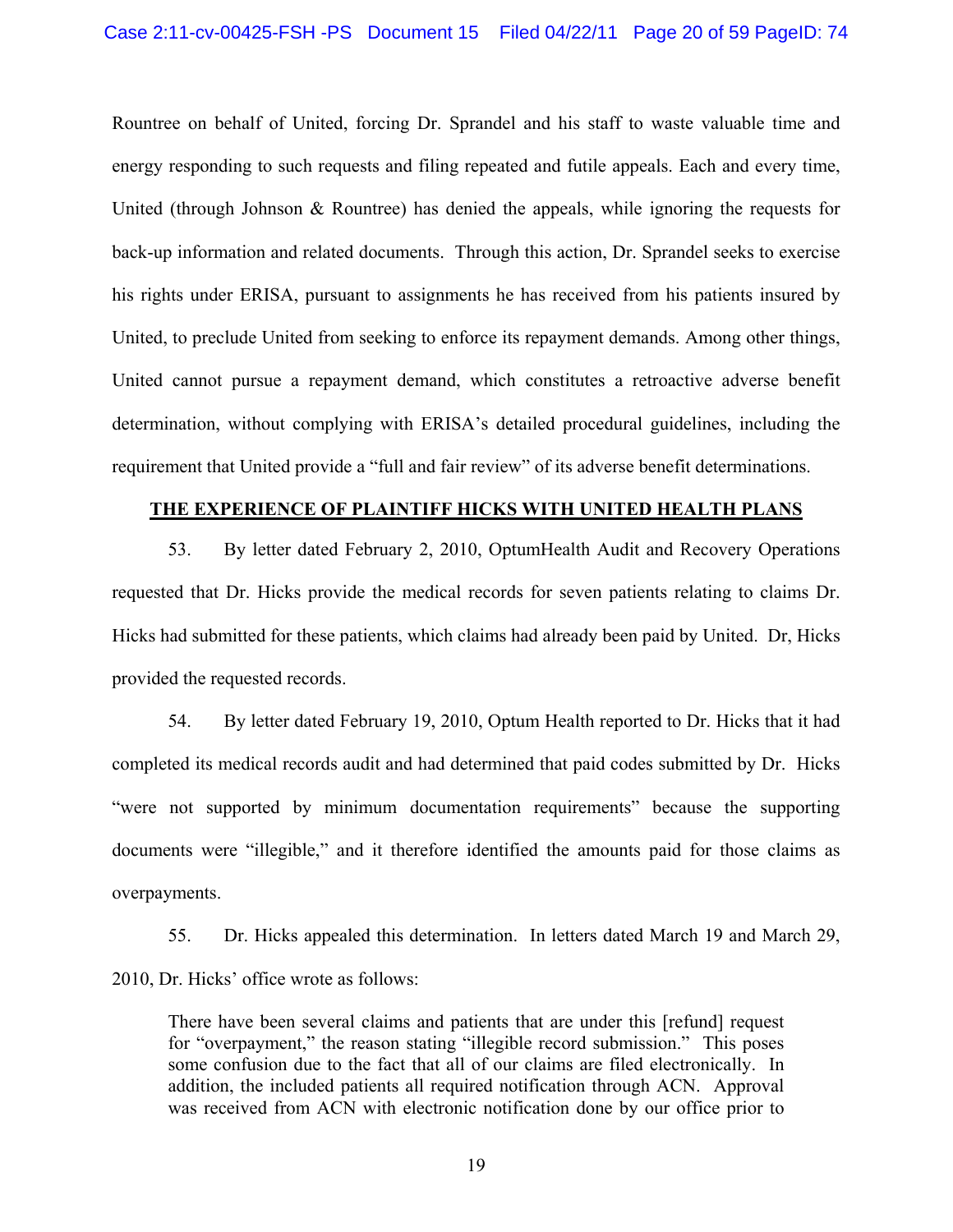treatment. Please review the validity of this request due to the fact that claims were filed electronically and treatment was authorized through ACN.

56. Dr. Hicks also attempted to provide additional records supporting the claims in order to make them legible for any auditors. However, Optum refused to consider these records because it considered these to be "modifications or revisions of the patient medical record subsequent to the audit [that] cannot be considered in the appeal process."

57. On April 27, 2010, Johnson & Rountree sent a letter to Dr. Hicks, which stated "APPEAL RESOLUTION – Overpayment Still Exists," and noted a "total due" amount of \$3,837.00 relating to overpayment of claims. The letter further stated:

Johnson & Rountree, on behalf of ACN Group, Inc. ("Optum Health Care Solutions"), previously contacted you regarding this incorrect payment and requested a refund. You filed a written appeal. After reviewing the documentation submitted, we find the overpayment refund request remains valid.

58. The letter went on to state that if payment was not received, "United Healthcare may offset future payments by the refund amount requested."

59. Johnson & Rountree sent Dr. Hicks similar correspondence in May and July, 2010 regarding other alleged claim overpayments, noting that the insurer had denied his appeal on these claims, and demanding that Dr. Hicks refund the insurer for the claims in question. As with the earlier correspondence, the letters stated that if payment was not received, United Healthcare may "offset future payments by the refund amount requested."

60. By letter dated June 28, 2010, Dr. Hicks again attempted to appeal United's determination of overpayment. Dr. Hicks' June  $28<sup>th</sup>$  letter detailed the diagnosis for the seven patients in question, and the recommended treatment. The letter pointed out that that for each of these patients, Dr. Hicks had submitted documentation to ACN, and ACN had approved the treatment. The letter noted that "[i]f there had been any question of whether [treatment] was appropriate, ACN would not have given approval for this level of service."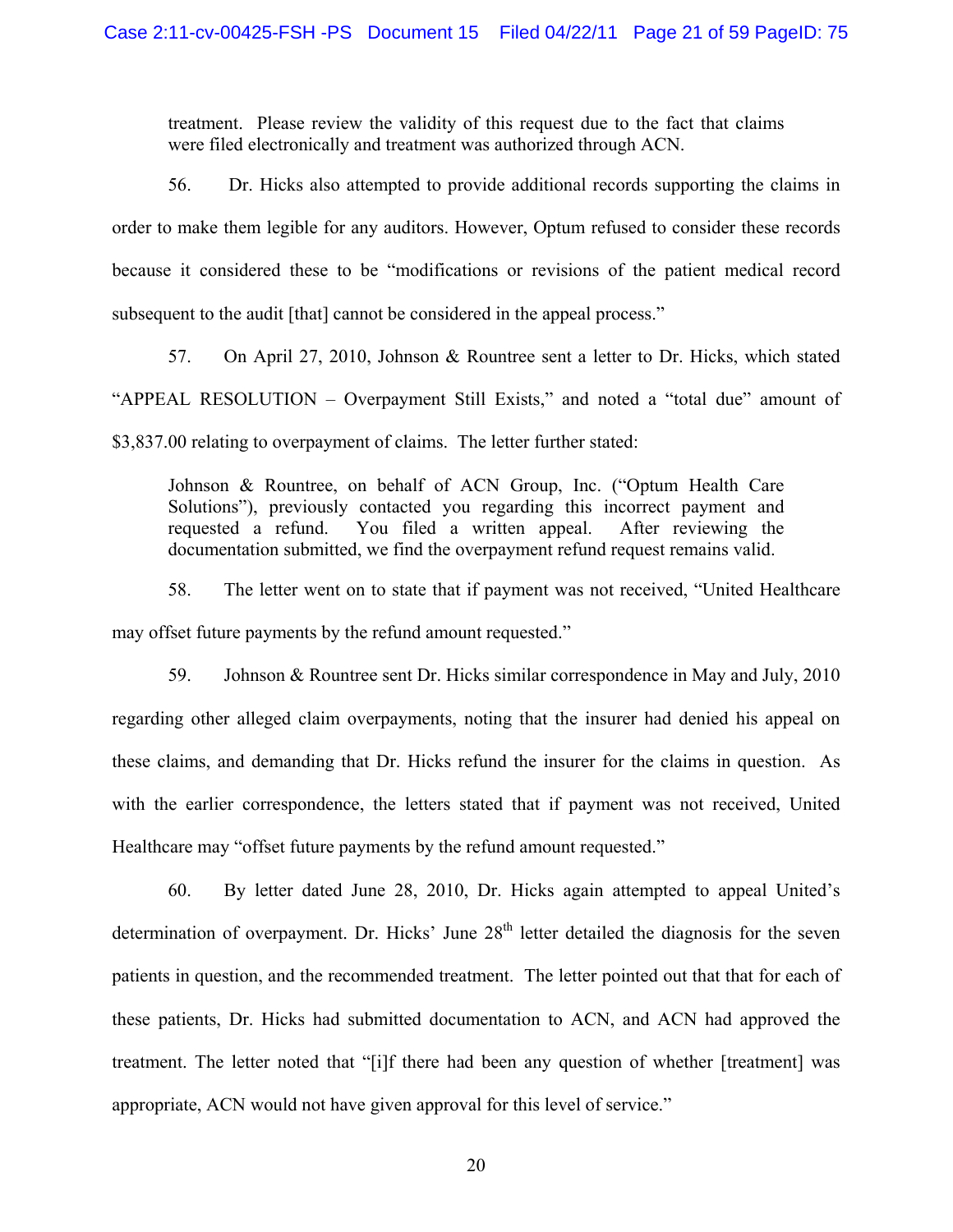61. Despite Dr. Hicks' good faith efforts to provide the necessary documentation and overturn United's overpayment determination, United has arbitrarily and unreasonably refused to consider the documentation supplied by Dr. Hicks' office, and continued with its repayment demands to Dr. Hicks, thereby effectively denying Dr. Hicks a full and fair review of its adverse benefit determination. In fact, on September 17, 2010, OptumHealth Care Audit and Recovery Unit issued a second set of medical records requests to Dr. Hicks' office.

62. Through this action, Dr. Hicks seeks to exercise his rights under ERISA, pursuant to assignments he has received from his patients insured by United, to preclude United from seeking to enforce its repayment demands. Among other things, United cannot pursue a repayment demand, which constitutes a retroactive adverse benefit determination, without complying with ERISA's detailed procedural guidelines, including the requirement that United provide a "full and fair review" of its adverse benefit determinations.

## **THE EXPERIENCE OF PLAINTIFF TRI3 WITH UNITED HEALTH PLANS**

63. Tri3, operating through Wabash and Orthoflex, is a DME facility, whereby it provides durable medical equipment to United Insureds who come to it after having been prescribed such equipment by their treating health care providers. Upon providing such supplies to United Insureds, Tri3, through Wabash and Orthoflex, files claims with United for reimbursement pursuant to the terms and conditions of the underlying health care plans of the patients. United then pays the applicable benefits directly to Tri3, Wabash or Orthoflex, pursuant to assignments they have obtained from the United Insureds.

64. On numerous occasions, United withheld payments for otherwise covered services as offsets for alleged overpayments of prior benefit payments. In such circumstances, however, United does not provide a valid explanation of the basis for its determination that there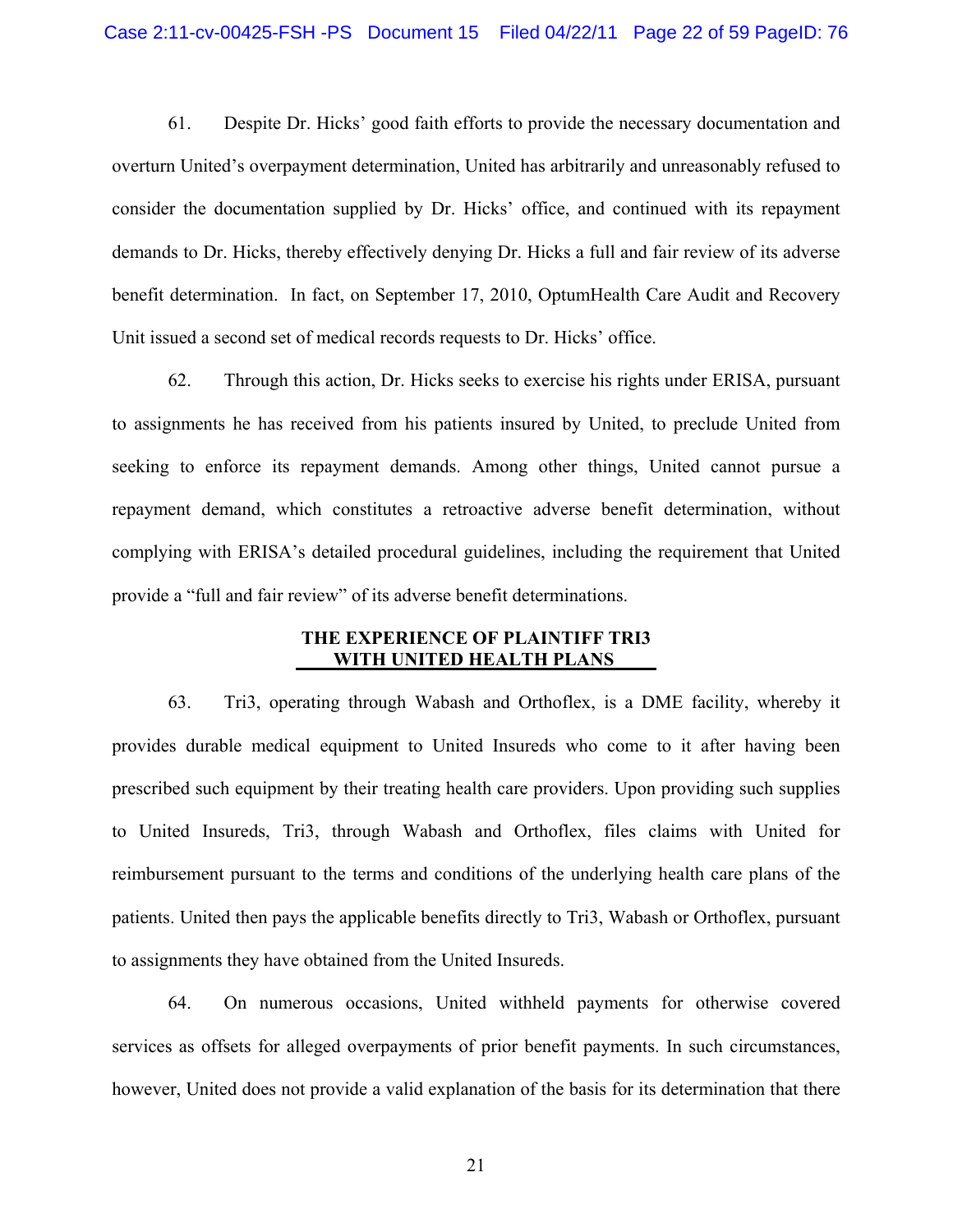### Case 2:11-cv-00425-FSH -PS Document 15 Filed 04/22/11 Page 23 of 59 PageID: 77

has been an overpayment, and it fails to provide any means by which Tri3 can appeal or otherwise grieve the recoupment. In total, United has improperly recouped, through withholds of benefit payments otherwise due to Tri3, more than \$25,000.

65. As one example of an improper recoupment, United sent a Remittance Notice to Wabash dated June 3, 2010. In that notice, United reported that it had allowed \$1,911.88 for certain DME provided to a United Insured. After deducting the co-payment and deductible that remained the responsibility of the patient, United reported that Wabash was "paid" \$1,057.53. However, United then reported that the total check actually paid Wabash was only \$696.13, with \$361.13 being withheld as a "provider adjustment." To explain that reduction, United used the code "WO" for "Overpayment Recovery." No other explanation was given for why this amount had been withheld as an overpayment, and no further opportunity to appeal or otherwise grieve the recoupment was offered by United. The following are similar examples:

| <b>Remittance Notice</b> | <b>Total Recouped (WO)</b> |
|--------------------------|----------------------------|
| Dec. 31, 2010            | \$275.25                   |
| June 23, 2010            | \$19.88                    |
| June 16, 2010            | \$811.02                   |
| June 16, 2010            | \$11.02                    |

In each case, United provided no explanation for the alleged overpayment and offered no appeal process.

66. Orthoflex has been subjected to similar improper recoupments. As one example, United sent Orthoflex a Remittance Notice dated February 3, 2011, reporting that Orthoflex had submitted claims for various DME provided to a United Insured. A total allowed amount of \$1,455.59 was identified, with a total amount "paid" to Orthoflex of \$663.35 after the patient's co-payment and deductible. But United then reported that the entire amount was being withheld as an "adjustment" as an "Overpayment Recovery," using the same "WO" code. Thus, Orthoflex received no payment at all for providing these otherwise covered medical supplies. In addition,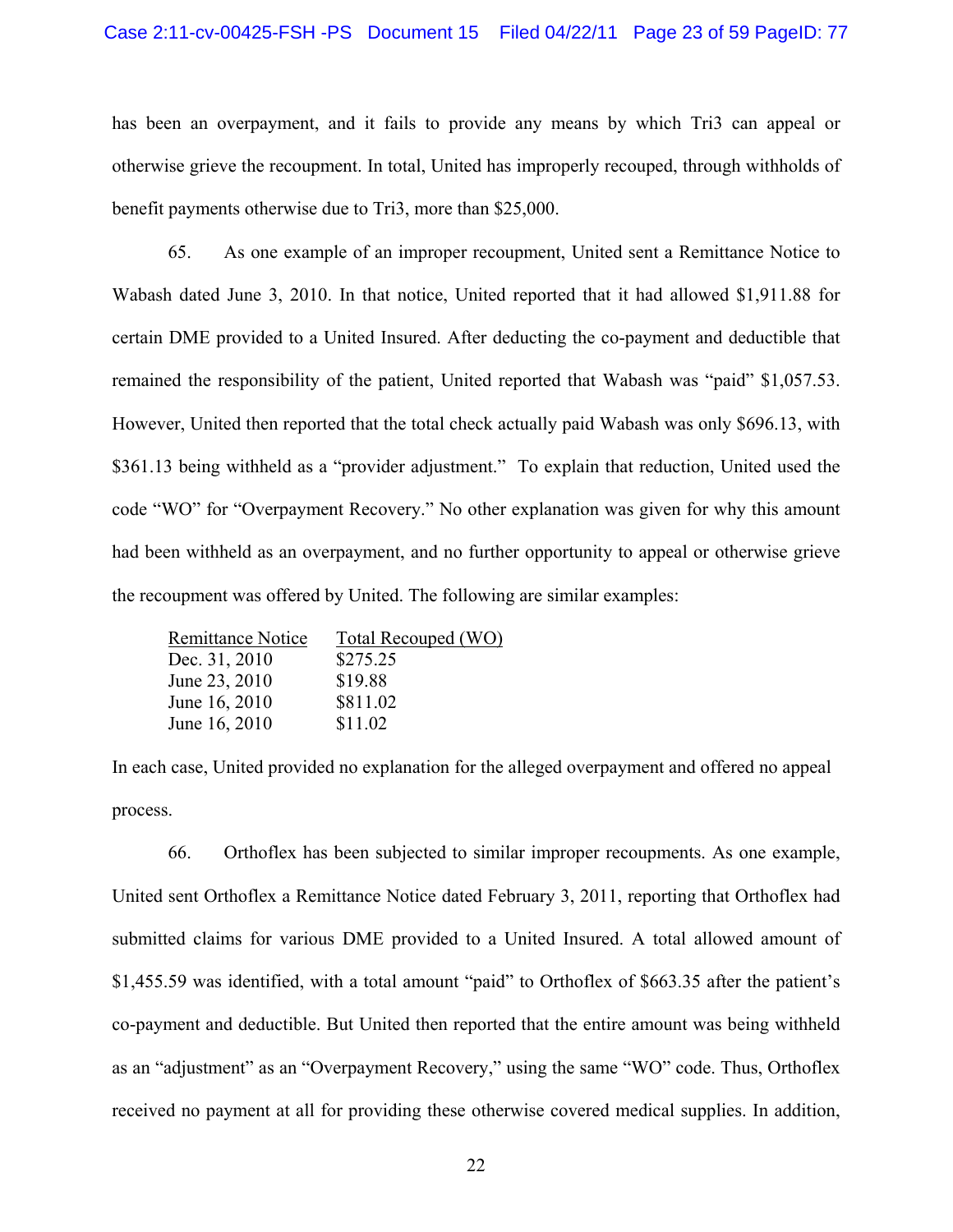### Case 2:11-cv-00425-FSH -PS Document 15 Filed 04/22/11 Page 24 of 59 PageID: 78

as with Wabash, United provided no additional explanation and offered no internal appeal process.

67. On March 23, 2011, United also sent Orthoflex an "Overpayment Notification," in which it stated, in full:

UnitedHealthcare is unable to offset the attached list of identified claim overpayment(s) because we are unable to offset funds on this claim system at this time. For this reason, please make your refund check payable to UnitedHealthcare, and mail the check along with a copy of this letter and attached list to UnitedHealth Group Recovery Services, P.O. Box 740804, Atlanta, GA 30374-0804. Please contact us at [phone number] if you require additional information.

Attached to the letter was a "Refund Request" relating to health care services provided to a United Insured from November 23, 2010 through December 13, 2010, with the alleged overpayment amount of \$1,748.98. The "Overpayment Reason" provided on the form was "HRA overpaid-Medicaid reconsidered charge," with an addition comment listed under "Notes," stating: "This claim was reconsidered by UnitedHealthcare medical benefits." No further information was provided, and no appeal rights were offered to Orthoflex to challenge the overpayment demand.

68. When United withholds payments for claims submitted by Tri3 (through Wabash or Orthoflex) on behalf of United Insureds, this constitutes an adverse benefit determination under ERISA. Similarly, when United determines that previously paid benefits had been overpaid, and pursues repayments, this similarly constitutes an adverse benefit determination under ERISA. Under both circumstances, United is required to comply with ERISA, including with appropriate notice and providing a "full and fair" review, prior to withholding benefits or otherwise recoupment funds from Plaintiffs. It has failed to do so, in violation of its ERISA obligations.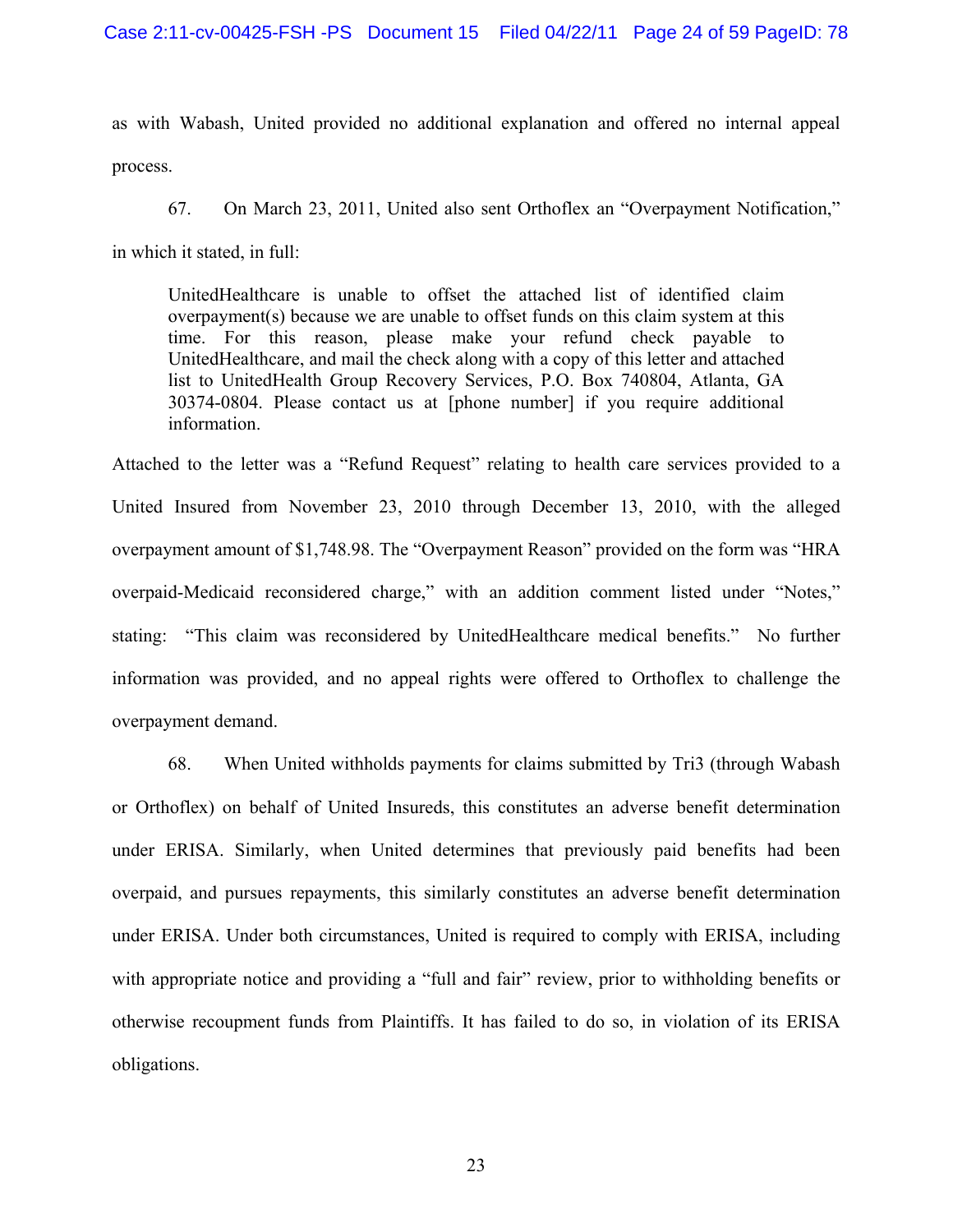## **THE EXPERIENCE OF PLAINTIFF BHSC WITH UNITED HEALTH PLANS**

69. BHSC is a licensed surgical center with offices at 250 S. La Cienega Boulevard, Suite 204, Beverly Hills, California 90211. BHSC, too, has been the subject of post-payment audits by United, which resulted in overpayment notifications and refund requests by United to BHSC. In some cases, United offset alleged "overpayments" on certain claims to amounts currently due and owing to BHSC on other, unrelated claims.

70. On May 18, 2010, BHSC submitted a claim for reimbursement in the amount of \$23,867.01 to United for services provided to United Insureds on March 27, 2010, which United paid on June 21, 2010.

71. On August 12, 2010, United Healthcare sent BHSC a notice of alleged overpayment with respect to this claim that it had already approved and paid. The letter stated, in relevant part:

Every effort is made to process claims accurately, but unfortunately errors can occur. We overpaid you for the above claim and a refund is needed.

\* \* \*

Please repay us \$11,933.50 with a check or money order payable to UnitedHealthcare. We would appreciate receiving the refund within 45 days from the date of this letter.

72. The stated reason for overpayment was that United had "incorrectly calculated the patient's coverage" for the services provided by BHSC. The letter further stated: "If we do not receive the refund, we may deduct the amount due from future claim payments."

73. On October 3, 2010, United sent BHSC a "Followup Request – Overpayment

Notification," which noted an outstanding balance of \$11,933.50 and stated as follows:

UnitedHealth Group Recovery Services, on behalf of UnitedHealthcare, previously contacted you regarding the incorrect claim payment(s) on the attached list. We requested a full refund be made payable to UnitedHealthcare and mailed to UnitedHealth Group Recovery Services.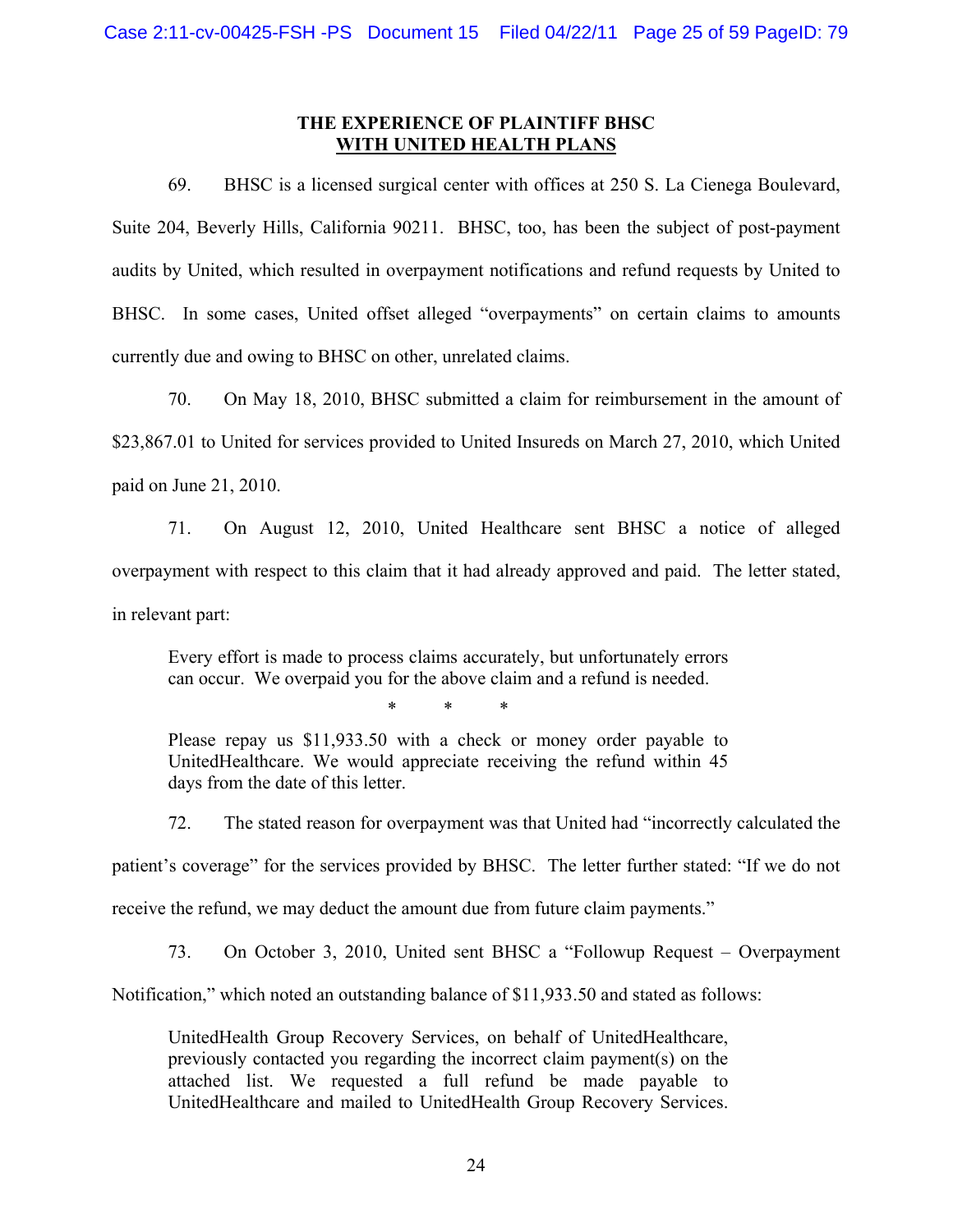To date, we have not received the refund requested.

Please make your refund check payable to United Healthcare and mail the check along with a copy of this letter and attached list to UnitedHealth Group Recovery Services, P.O. Box 740804, Atlanta, GA 30374-0804.

\* \* \*

Your prompt attention to this matter is greatly appreciated. If a response is not received, UnitedHealthcare may offset future payments by the refund amount requested.

74. With respect to other patients of BHSC, United proceeded to recoup the alleged overpayments it claimed it had made by offsetting the amount it claimed was owed against future benefit payments. It did so by withholding funds otherwise due and payable on behalf of two BHSC patients.

75. Through this action, BHSC seeks to exercise its rights under ERISA, pursuant to assignments it has received from his patients insured by United, to preclude United from seeking to enforce its repayment demands and to preclude it from offsetting future alleged overpayments on certain claims against monies otherwise due its patients on unrelated claims. Among other things, United cannot pursue a repayment demand, which constitutes a retroactive adverse benefit determination, without complying with ERISA's detailed procedural guidelines, including the requirement that United provide a "full and fair review" of its adverse benefit determinations.

### **THE EXPERIENCE OF PLAINTIFF RODGERS WITH UNITED HEALTH PLANS**

76. Dr. Rodgers is a licensed chiropractic radiologist and board-certified athletic trainer. Because Dr. Rodgers has specialized knowledge in radiology, he frequently takes on patients who require xrays as part of their treatment from other chiropractors who lack the knowledge or equipment necessary to perform xrays. As a result, Dr. Rodgers' practice performs a volume of xray services that greatly exceeds the average among chiropractors.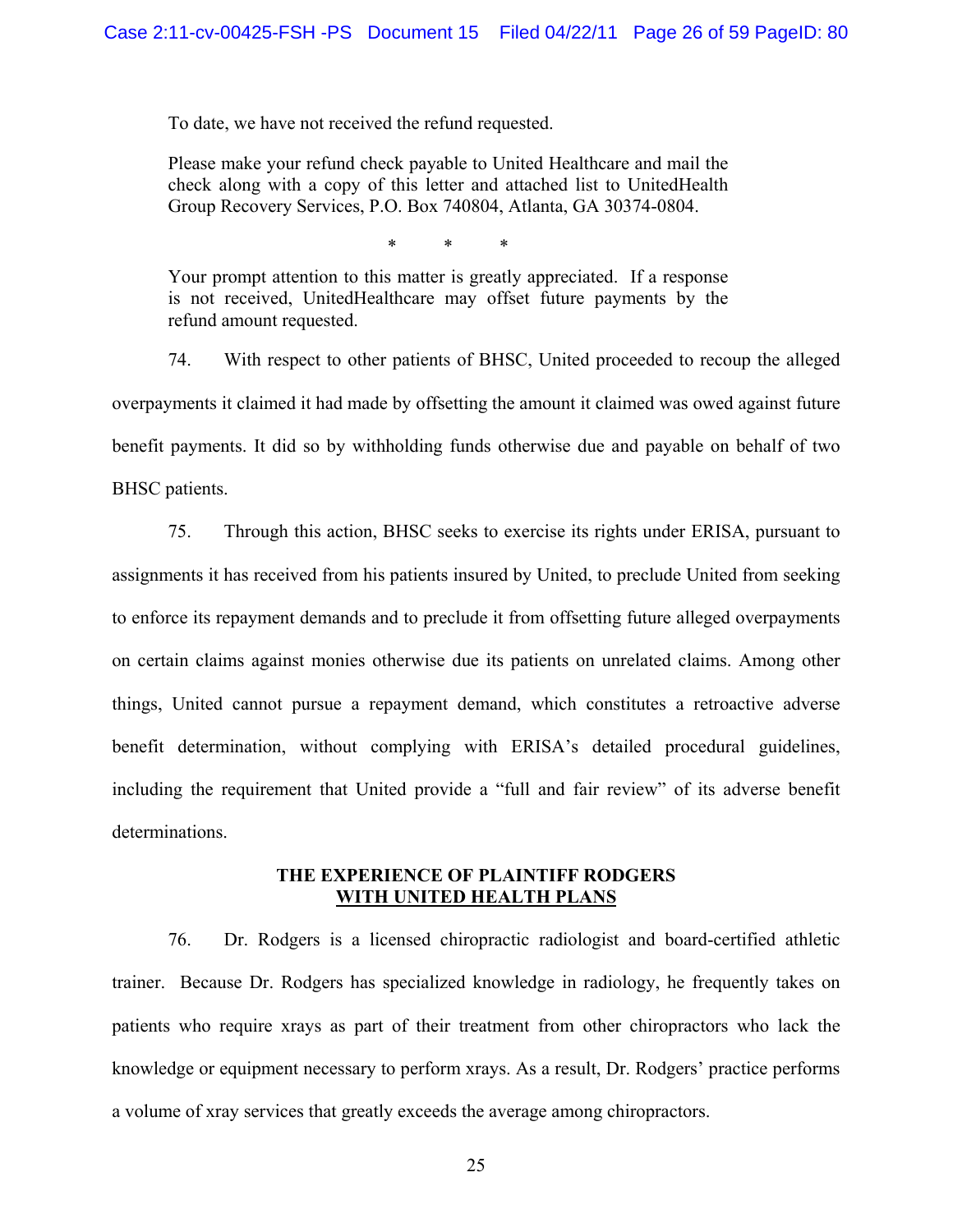#### Case 2:11-cv-00425-FSH -PS Document 15 Filed 04/22/11 Page 27 of 59 PageID: 81

77. Dr. Rodgers was previously a participant in Optum's ACN network. However, in early 2005, Optum notified Dr. Rodgers that, because the number of xrays he performed in 2004 was more than one standard deviation for the average among in-network chiropractors, he would need to submit to a Performance Improvement Agreement requiring him to perform fewer xrays.

78. Believing Optum had merely failed to take his practice specialty into account, and loath to sign on to what he considered to be an unjust admonishment of his practice, Dr. Rodgers refused to sign the Performance Improvement Agreement.

79. Optum responded by sending a "Termination Notice" to Dr. Rodgers. The notice indicated that Dr. Rodgers would be terminated from the ACN network if he failed to sign the Performance Improvement Agreement by August 29, 2005.

80. On June 6, 2005, Rodgers wrote a letter appealing the termination notice he received from Optum. In his letter, Rodgers requested that Optum either upgrade his provider status to "Tier 1" (Optum's most preferred provider rating) or provide an explanation as to why, taking into consideration his unique practice profile, that tier status would be inappropriate. Rodgers's letter also requested that Optum's termination notice be rescinded. Rodgers requested a response by July 1, 2005.

81. When Rodgers did not hear from Optum, he wrote another appeal letter on August 1, 2005. In this letter, Rodgers reiterated that, given his practice specialty, disproportionate xray services were inevitable, and should not be a basis for admonishment. The letter provided concrete information disputing Optum's evaluation of Dr. Rodgers's xray utilization:

Regarding my x-ray utilization, I have included a sample of my radiology consultant intake forms and radiology reports in 2 consecutive months in 2004 demonstrating the fact that my clinic both takes and interprets on the average 25 studies/month diagnostic imaging studies for other chiropractors, physiatrists, and physical therapists. Additionally, I have discussed the inaccuracy in A.C.N.'s xray utilization data on several occasions with Gordon Heinrich and R.T. Donohue. Specifically, I surveyed Boulder County chiropractic clinics 3 years ago to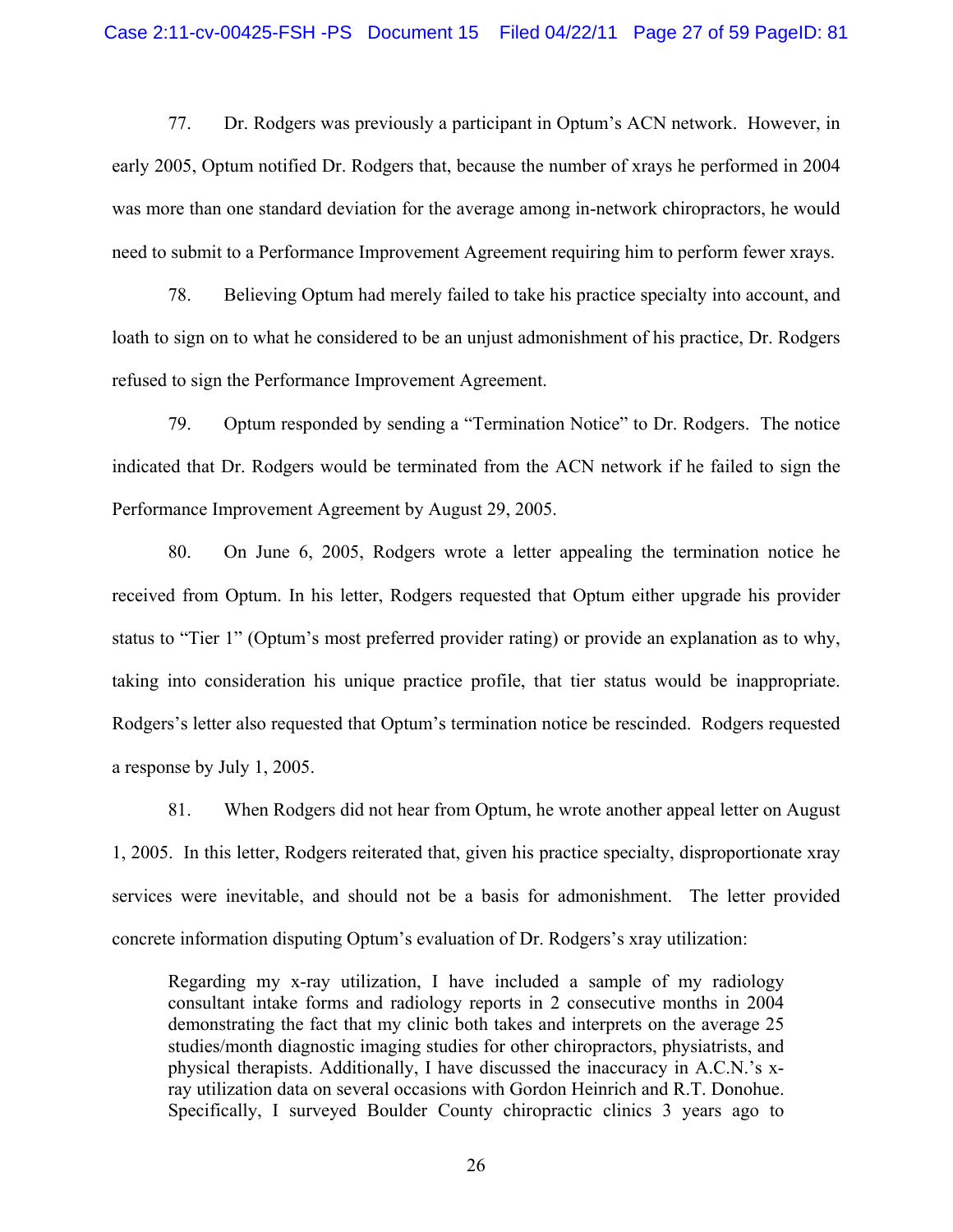identify which clinics had in-house x-ray abilities for my own radiology service marketing purposes. I found that only 73% of clinics had their own x-ray tube. The remainder was sending patients to local hospitals, orthopedists, or independent diagnostic imaging centers like my own clinic. This makes those providers' utilization lower while making mine higher. Is this not the case? Is it fair to expect a provider to sign and agreement to alter his or her x-ray utilization based on this disparity in data collection and my clinic's unique referral base? Is this the type of variance you're really trying to alter? I think not.

82. After Optum refused to consider Dr. Rodgers's attempts to appeal their determination, Dr. Rodgers decided to terminate his participation in the ACN network. Dr. Rodgers continues to provide out-of-network care to Optum and United Insureds. However, the fact that he no longer participates as an in-network provider limits his access to Optum and United Insureds and has had a negative economic impact on his practice.

## **THE EXPERIENCE OF PLAINTIFF O'DONNELL WITH UNITED HEALTH PLANS**

83. Dr. O'Donnell is a licensed chiropractic who specializes in integrated chiropractics. She has more than 25 years of experience helping patients resolve pain issues and alleviate symptoms of medical conditions by restoring the body's proper alignment. Her areas of expertise include the Graston Technique, orthotic training, rehabilitation protocols for spinal and extremity conditions, soft tissue treatments and Kinesio Taping for athletes.

84. Dr. O'Donnell became an INET provider with United in or around 2002. At some in time thereafter, she was identified by United as being a purported outlier due to the number and types of services she provided to her patients and was placed on a tiering level that required her to submit claims to frequent reviews by United.

85. United called Dr. O'Donnell on a number of occasions to go through her profile and try to pressure her to reduce the numb and types of services she was providing. The United representatives would even specify that certain services should be done by the patient at home, rather than being provided by a medical provider, a conclusion with which Dr. O'Donnell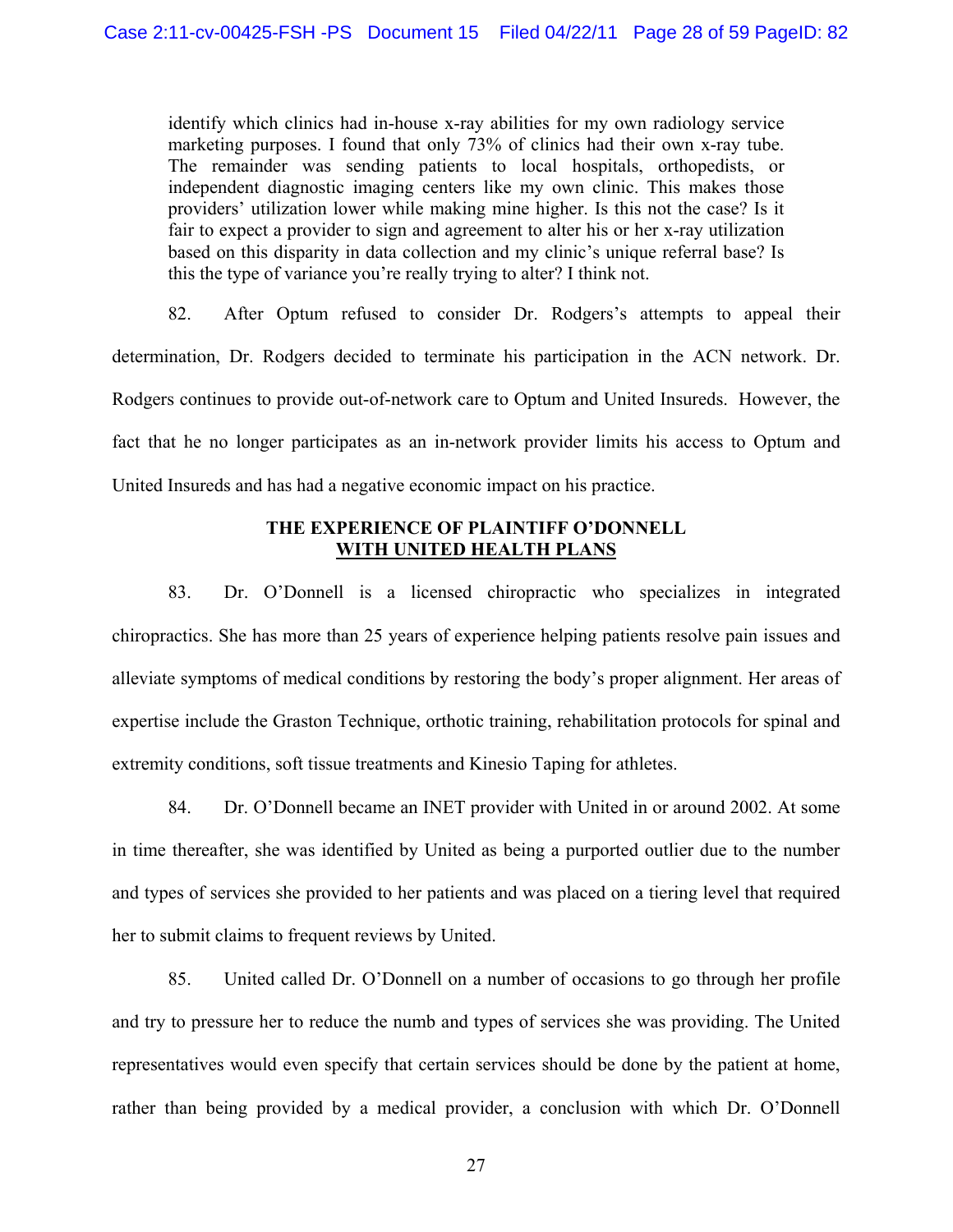vehemently disagreed.

86. At one point Dr. O'Donnell wrote a letter to United to explain why her practice differed from other practitioners and why she provided the types of services she did. United, however, never responded to her letter, nor did it seek further information, but continued to pressure to such an extent that Dr. O'Donnell found it to be harassing.

87. During this time, United also delayed payments for benefits provided by Dr. O'Donnell, and frequently stopped paying altogether, even for new patient visits. The difficulties got so significant that in or around 2007, Dr. O'Donnell elected to terminate her association as an INET provider with United. While Dr. O'Donnell continues to be available to provide services as an ONET provider to Optum and United Insureds, her access to such patients is limited since she is not on the INET list, which has cost her patients and lost income.

## **DEFENDANTS' ERISA VIOLATIONS RESULTING FROM THEIR POST-PAYMENT AUDIT AND RECOUPMENT PRACTICES**

88. Due to the role United (or the Health Net Defendants) played in administering the United Plans that provided the insurance to the patients whose claims were subsequently determined to be overpaid, including making coverage and benefit decisions and deciding appeals, it acted as a fiduciary under ERISA. Under ERISA, United cannot deny coverage for such services unless the applicable health care plan expressly includes an exclusion specifying that such services are not covered benefits.

89. Under ERISA, United is required, among other things, to comply with the terms and conditions of its health care plans; to accord its United Insureds or their providers an opportunity to obtain a "full and fair review" of any denied or reduced reimbursements; and to make appropriate and non-misleading disclosures to United Insureds or their providers. Such disclosures include accurately setting forth plan terms; explaining the specific reasons why a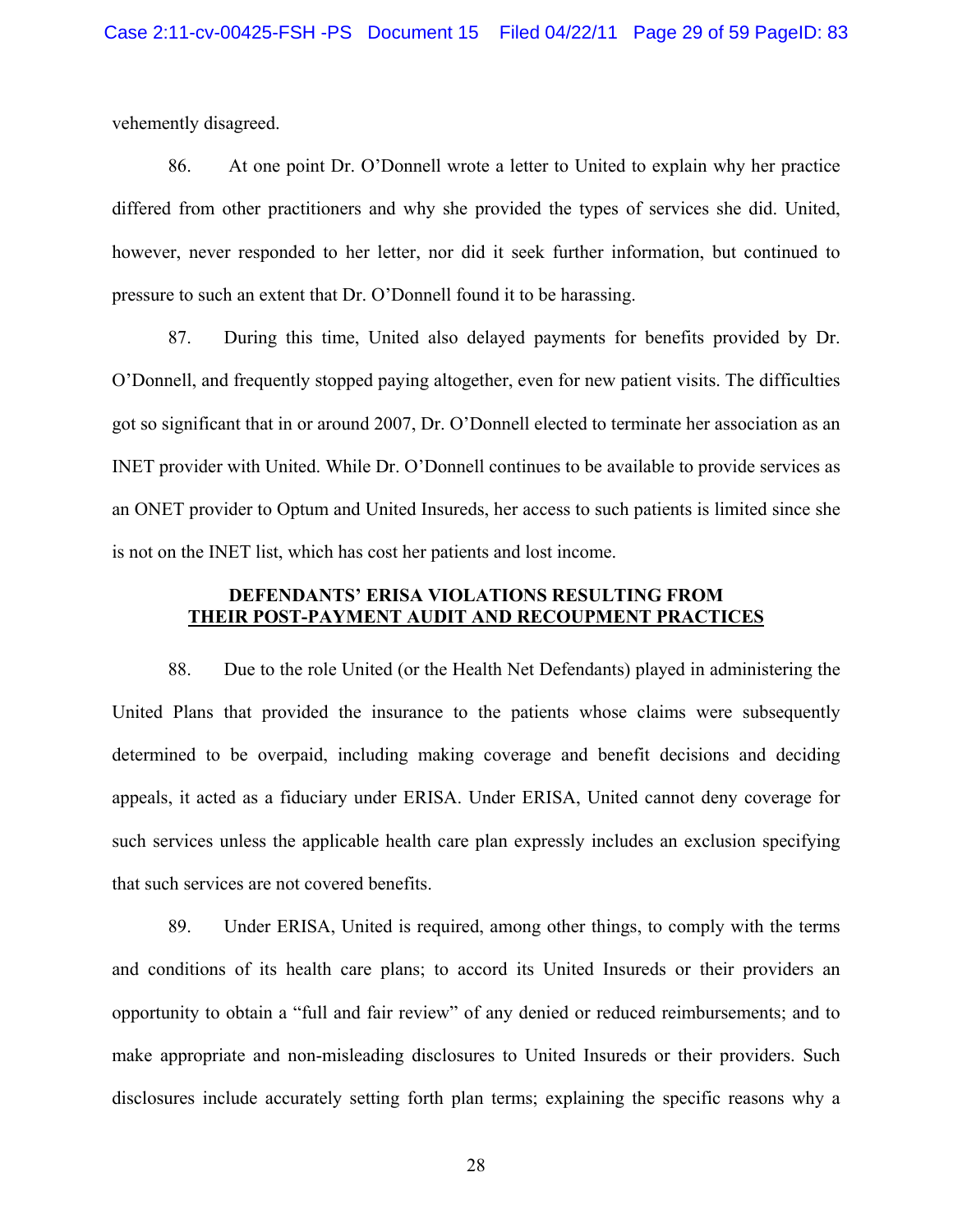claim is denied and the internal rules and evidence that underlie such determinations; disclosing the basis for its interpretation of plan terms; and providing appropriate data and documentation concerning its coverage decisions.

90. In offering and administering its health care plans, United further assumes the role of "Plan Administrator," as that term is defined under ERISA, in that it interprets and applies the plan terms, makes all coverage decisions, and provides for payment to members and/or their providers. As the acting Plan Administrator, United also assumes various obligations specified under ERISA. These obligations include providing its members with a Summary Plan Description ("SPD"), a document designed to describe in layperson's language the material terms, conditions and limitations of the health care plan. The full details of the plan, which are summarized in the SPD, are contained in the Evidence of Coverage ("EOC") that governs each member's health care plan.

91. United is also obligated under ERISA to make its coverage determinations in a manner consistent with the disclosures contained in the SPD. To the extent there is a disparity or conflict between the SPD and the EOC, the SPD governs, so long as the member benefits from the application of the SPD. If the employer, rather than United, is deemed to be the Plan Administrator, United remains responsible for ensuring that the SPD complies with the law under its duties as a co-fiduciary as provided in ERISA, 29 U.S.C. § 1105, even if the employer prepares or disseminates the SPD.

92. United violated ERISA and breached its fiduciary duties by failing to disclose the reimbursement rules it used to reduce members' benefits, by making retroactive benefit claim denials without proper disclosure or following required procedures, by seeking to impose new policies after-the-fact in an effort to compel payments by providers, by improperly excluding benefits for safe and effective services based on an incorrect determination that they were not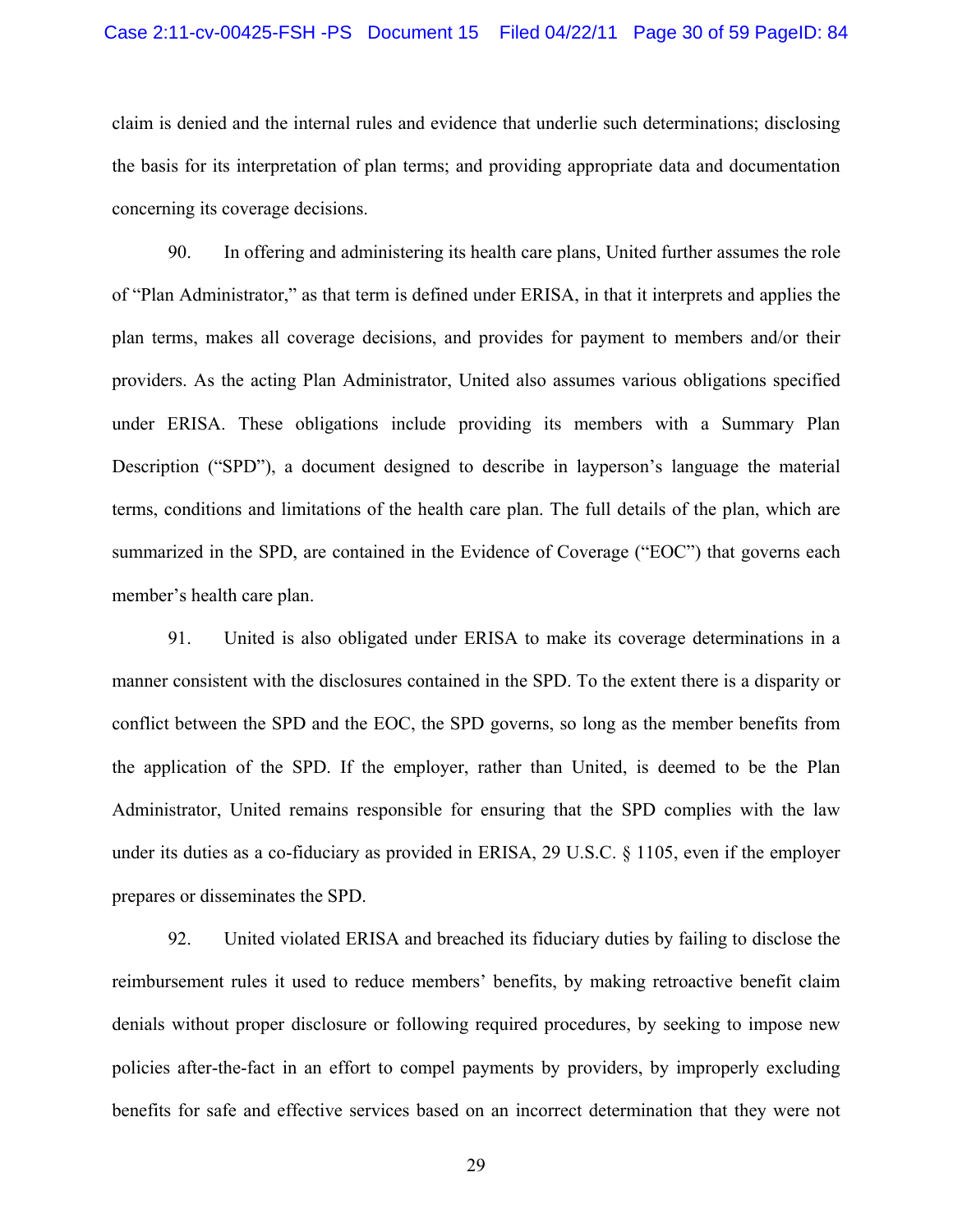Covered Services, by improperly recouping benefits or suing for repayment of benefits that were rightfully paid to Plaintiffs, and by failing to fulfill its obligations of good faith, due care and loyalty.

93. Under ERISA:

The term "adverse benefit determination" means any of the following: a denial, reduction, or termination of, or a failure to provide or make payment (in whole or in part) for, a benefit, including any such denial, reduction, termination, or failure to provide or make payment that is based on a determination of a participant's or beneficiary's eligibility to participate in a plan, and including, with respect to group health plans, a denial, reduction, or termination of, or a failure to provide or make payment (in whole or in part) for, a benefit resulting from the application of any utilization review, as well as a failure to cover an item or service for which benefits are otherwise provided because it is determined to be experimental or investigational or not medically necessary or appropriate.

94. As the definition makes clear, United's new policies as applied to Providers constitute "adverse benefit determinations" under ERISA. The requests for recoupment are based on United's determination that the services at issue were not "covered," and the forced recoupment or withholding of authorized benefits constitutes a "reduction" in benefits or "a failure to provide or make payments (in whole or in part) for a benefit," thereby satisfying the requirement for an adverse benefit determination.

95. ERISA further establishes what steps must be followed once an "adverse benefit

determination" is reached, including the following:

[T]he plan administrator shall provide a claimant with written or electronic notification of any adverse benefit determination. . . . The notification shall set forth, in a manner calculated to be understood by the claimant  $-$  (i) The specific reason or reasons for the adverse determination; (ii) Reference to the specific plan provisions on which the determination is based; (iii) A description of any additional material or information necessary for the claimant to perfect the claim and an explanation of why such material or information is necessary; (iv) A description of the plan's review procedures and the time limits applicable to such procedures, including a statement of the claimant's right to bring a civil action under section 502(a) of the Act following an adverse benefit determination on review . . . (29 CFR 2560.503-1(g)).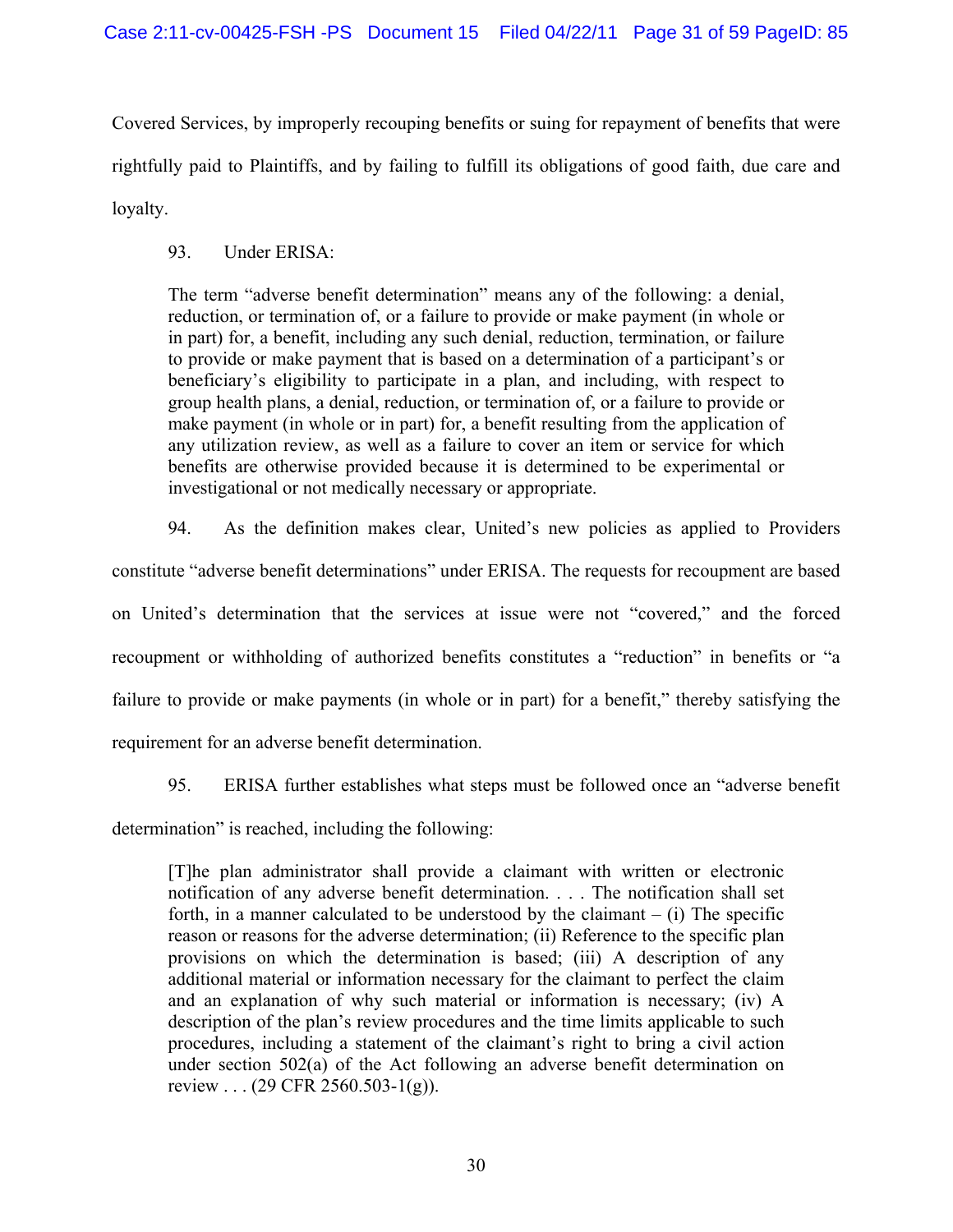#### Case 2:11-cv-00425-FSH -PS Document 15 Filed 04/22/11 Page 32 of 59 PageID: 86

96. In addition, ERISA requires that each claimant be given "a reasonable opportunity to appeal an adverse benefit determination" and to receive a "full and fair review of the claim,"  $(29 \text{ CFR } 2560.503 - 1(h)(1))$ , all within clear and explicit timing requirements.

97. United utterly failed and continues to fail to comply with any of the ERISA requirements. After making benefit determinations, pursuant to which it found that the specific health care services at issue were Covered Benefits of its health care plans and subsequently paid benefits to the providers, United reversed its coverage decisions. United subsequently informed these Providers that it was determining that those same services were no longer deemed to be Covered Services and demanded that the providers repay United.

98. United's actions represent after-the-fact adverse benefit determinations under ERISA that would have the effect of creating new liabilities for the members to the providers. Yet, United failed to inform United Insureds or their providers of their actions, including by failing to provide necessary disclosures or documentation required under ERISA either to the members or the providers.

99. Because of United's failure to comply with the steps required under ERISA to pursue an adverse benefit determination, its actions in demanding recoupment are invalid and unenforceable, and its coverage determinations should be deemed to be arbitrary and capricious.

100. Even were United to have complied with its procedural obligations under ERISA, it has no legal right to recoup or pursue repayment of such funds paid to Providers, based on retrospective reversals of prior benefit determinations. Each recoupment demand issued by United is a claim for restitution under ERISA. Yet, ERISA does not permit restitution unless the assets at issue are easily identified and separate from other assets, which these are not. Providers obtained the funds in good faith and expended them or otherwise acted based on the assumption that such payments were proper. As there is no dispute that the services at issue were provided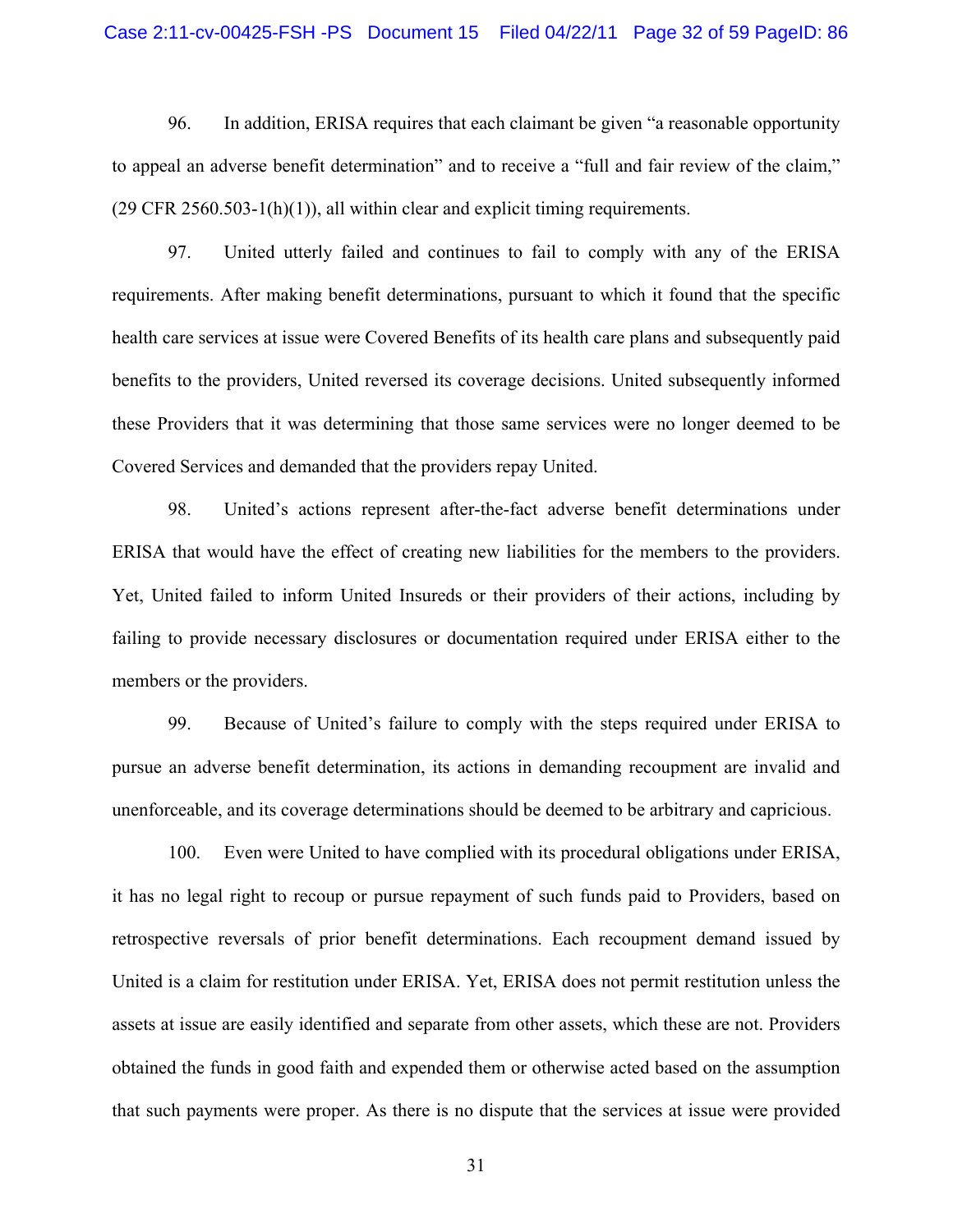by the Providers, and that they billed and received payment for these services in good faith, ERISA does not permit restitution, and equity demands that the providers be entitled to keep such payments. United should therefore be estopped from seeking recoupment or retaining any funds that were paid pursuant to its demands, or should otherwise be found to have waived its ability to collect.

#### **OPTUM**

101. The use of post-payment audits and repayment demands to recoup previously paid benefits is only part of the scheme undertaken by Defendants to enhance profits through denials of benefits otherwise due and payable under United health care plans. In particular, United, through Optum, has adopted a series of internal policies and procedures that are intended to – and have had the affect of – improperly denying benefits of health care services, in violation of ERISA.

102. On behalf of UnitedHealth Group, Optum (through its Physical Health division) manages the United Healthcare networks for chiropractic providers, as well as speech, physical, occupational and massage therapists, and athletic trainers. In total, Optum has an estimated 24,000 chiropractic providers in its networks across the United States, and these providers manage care for approximately 20 million subscribers. Optum does business under a variety of names, including OptumHealth, Inc., OptumHealth Care Solutions, Inc., ACN Group IPA of New York, Inc., Managed Physical Network, Inc., and ACN Group of California, Inc.

103. The Optum provider contract is not negotiated, but is offered as a take-it or leaveit proposition to the provider. Because of the size of the Optum network, and the large number of subscribers it controls, many providers have no real option but to accept the Optum contract if they are to remain in business. In addition, the construct of most of United's chiropractic benefits are with high copays and/or deductibles such that ONET providers find that there is virtually no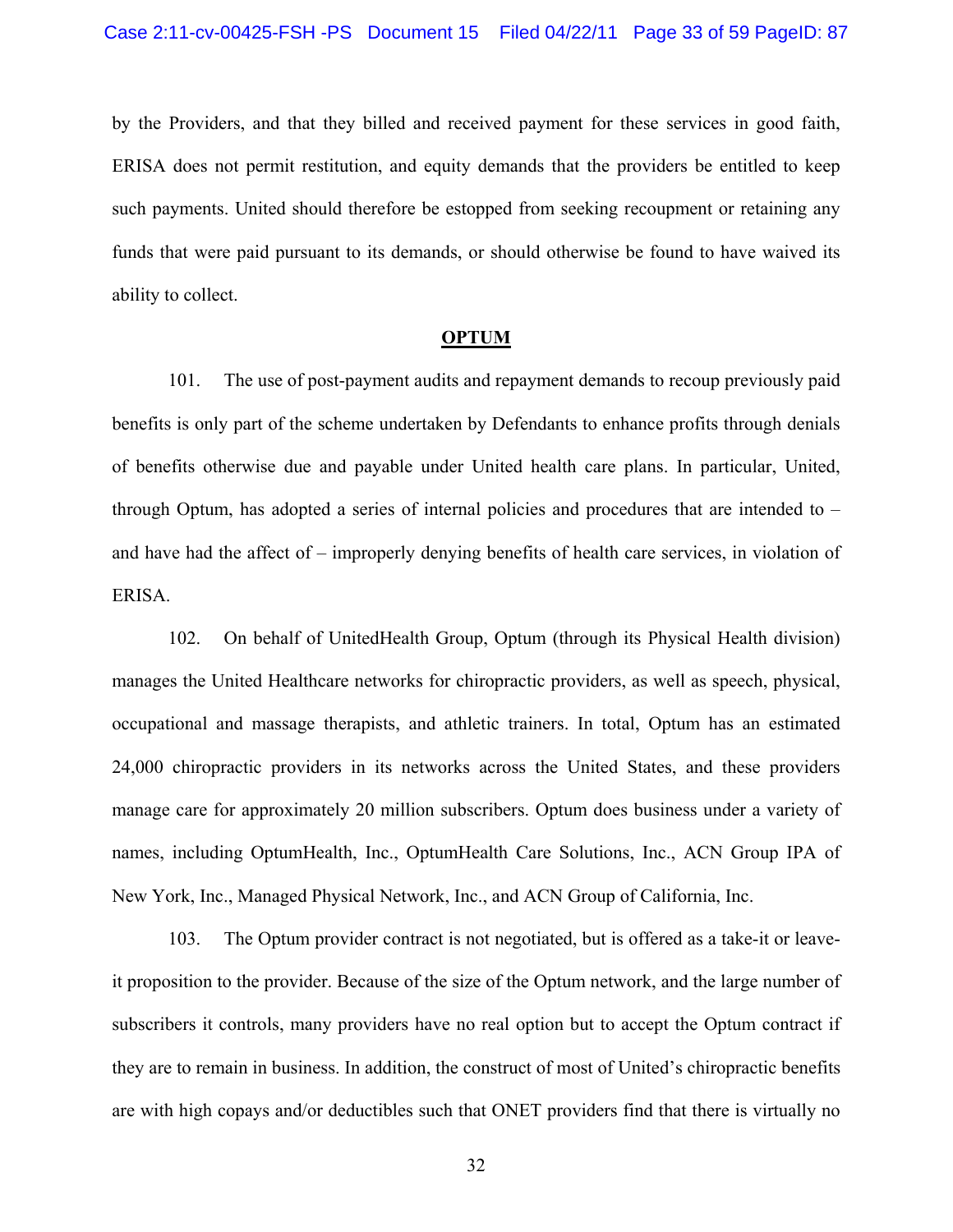payment of benefits and few, if any, patients seek services from ONET providers.

104. As a means to pressure its INET providers to reduce the amount of services provided to United Insureds, as well as the insureds of other insurers who use Optum's services, Optum has adopted a tiering plan that imposes burdensome and unreasonable administrative requirements on those providers who have been identified as having a higher level of utilization than the "norm" as established by Optum. The "norm" used by Optum to determine tier levels, however, are based on flawed and manipulated data that has nothing to do with appropriate levels of care, but, instead, are intended solely to pressure providers to reduce utilization rates in order to save Optum and United money.

105. "Tier 1" is defined in Optum's "Operations Manual for Participating Providers" ("Operations Manual") as follows:

 Providers that meet a minimal patient volume and have clinical decision-making consistently aligned with current evidence and community standards. Tier 1 providers participate in a minimal utilization process. Following 2 consecutive years as a Tier 1 provider, while meeting a minimal patient volume, the provider moves to a no utilization review process (Tier 1 Advantage Program). Tier 1 Advantage providers, with minor plan exceptions, are no longer required to submit Patient Summary Forms.

106. "Patient Summary Forms" are identified in Optum's Operations Manual as "a standardized health record including valid and reliable public domain outcomes-assessment instruments for documenting and submitting data regarding the demographic and historical attributes of all patients treated and the outcomes of treatment." While purported to be used to assess proper patient outcomes, for which the form is patently inadequate to do, Optum in fact only uses the Patient Summary Forms as a means to punish providers who do not lower their utilization rates sufficiently to be deemed Tier 1 Advantage providers. Patients also complete a cursory section with answers to subjective questions on the Patient Summary Form. Optum directs providers within the Provider Manual to explain to patients the plan of care they will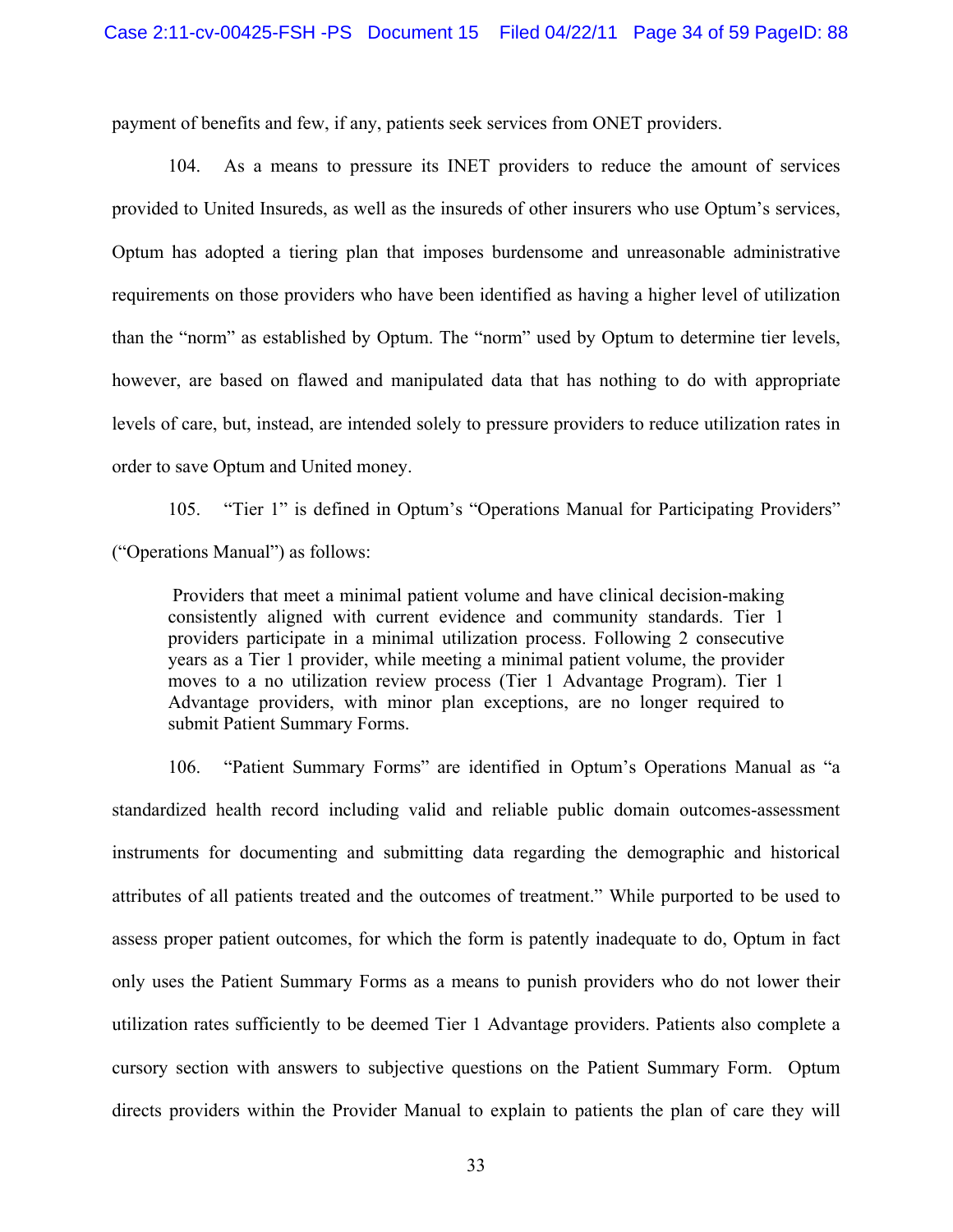undergo which includes frequency, duration, type of treatment and expected outcome. Although patients participate in the submission of information to Optum – leading to the expectation of a preauthorization of care – no appeal rights are afforded to patients when the care authorized differs from the doctor's careplan, in violation of ERISA.

107. The Operations Manual defines a "Tier 2" provider as follows:

Providers that either are new to the network, have not met a minimum patient volume or have clinical decision-making not aligned with current evidence and community standards in one or more areas. Tier 2 providers participate in a comprehensive utilization review process.

108. The "comprehensive utilization review process," imposed by Optum on all Tier 2 providers, which means all providers that have not agreed to reduce their utilization rates to the arbitrary level established by Optum, is, in effect, a pre-certification procedure that requires all Tier 2 providers to submit clinical information pertaining to each patient so that preauthorization by Optum can occur. Although Optum asks providers to indicate to patients the intended plan of care, it does not permit the provider to communicate the planned care to Optum as part of the pre-authorization process. Instead, the provider is only to identify the condition of and symptoms suffered by the patient, in order to allow Optum to approve certain utilization patterns while avoiding ERISA obligations.

109. In implementing its improper pre-authorization requirement, Optum requires that once Tier 2 providers see a United Subscriber, they must submit "Clinical Submission" information to Optum by way of a Patient Summary Form prior to providing any further treatment after an initial examination. Based solely on the information provided in this Form, Optum relies on a proprietary database with undisclosed utilization review criteria to set the number of treatments and duration of care that will be deemed to be covered as medically necessary. Notably, Optum expressly prohibits the treating provider from requesting a specific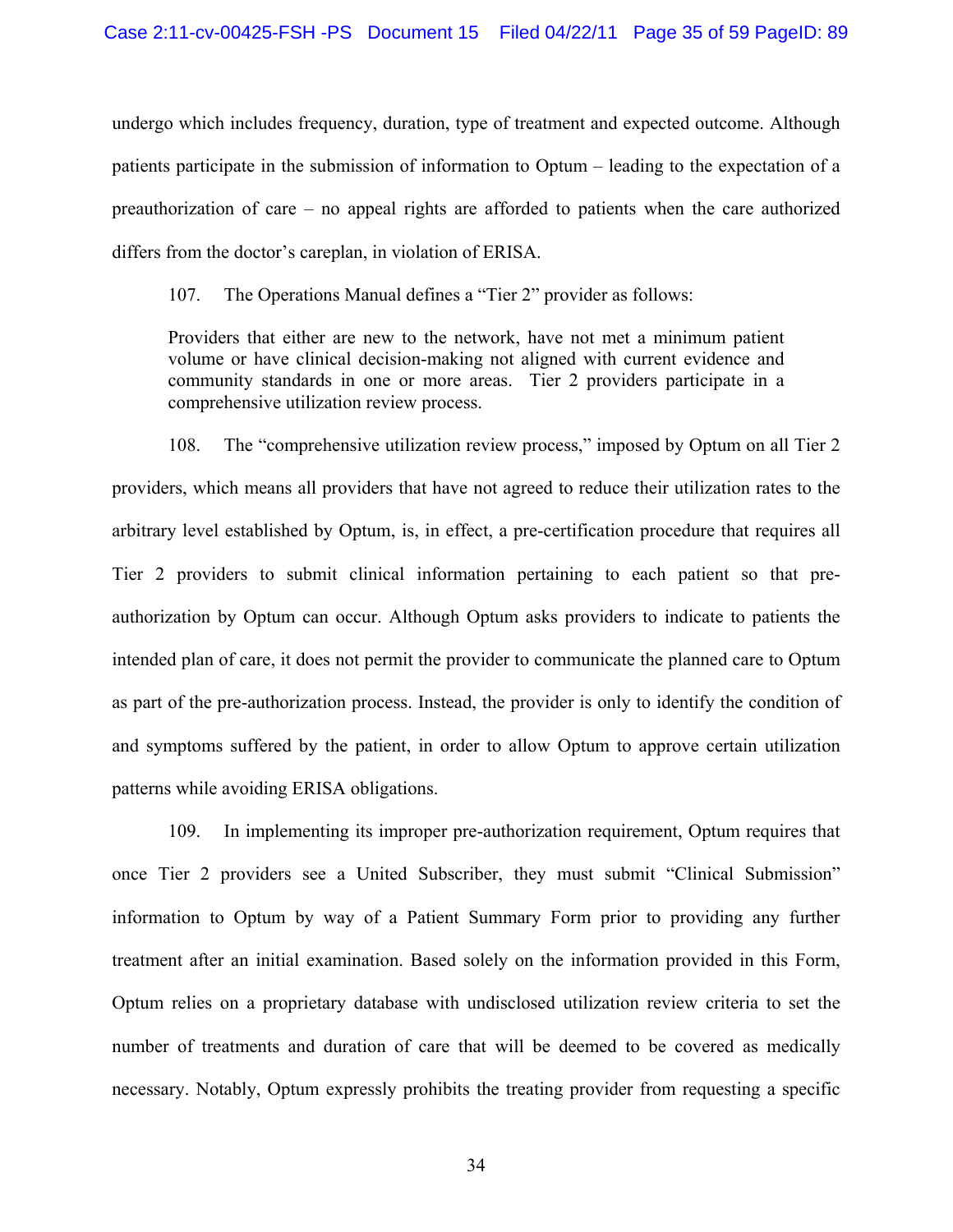number of visits as part of a treatment plan or the number of procedures that the treating provider believes are necessary as is common for preauthorization requests. Similarly, Optum refuses to take or consider any additional clinical information offered by the treating provider which would allow for making a proper clinical determination of the appropriate level of treatment to be offered to the patient. Instead, the treating provider may only submit the limited information requested by Optum to allow Optum to apply the coverage limits specified in its database. The coverage decision is therefore set by Optum based on "black box" computer policies that do not apply clinical information applicable to particular patients, contrary to acceptable standards under ERISA.

110. Optum refuses to allow providers to request a particular number of sessions or procedures, or to submit clinical information, in a deliberate and intentional effort to avoid its obligations under ERISA. By providing its pre-determined coverage limit based on its computer model, but without actually taking and thereby "denying" a level of requested care, Optum takes the position that it is not denying a claim for benefits and thereby does not need to comply with ERISA requirements for dealing with an adverse benefit determination.

111. Once Optum receives the Patient Summary Form from the Tier 2 provider, it provides a "Response to Submission" which dictates the approved number of visits, level of chiropractic manipulative treatment ("CMT"), number of therapeutic procedures and the timeframe within which the treatment must be given. The endpoint of this period is called the "recovery milestone." While Optum's Operations Manual states that the recovery milestone "is informational only" and "[s]ubmission of the Patient Summary Form is not linked to claims payment," that is false. In fact, in virtually all cases Optum will only pay benefits that it has specifically pre-authorized as falling within its computerized parameters for the specified recovery milestone.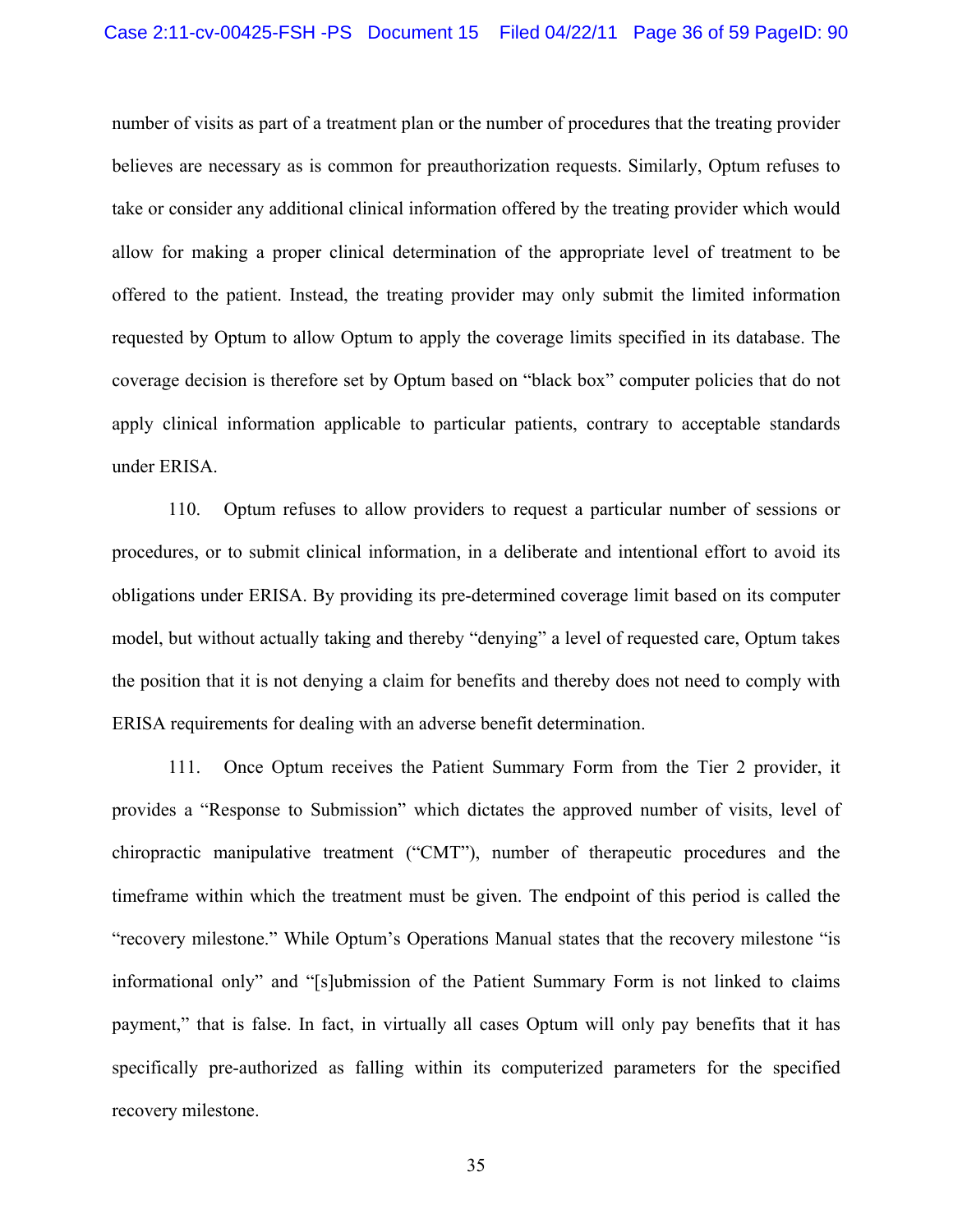# Case 2:11-cv-00425-FSH -PS Document 15 Filed 04/22/11 Page 37 of 59 PageID: 91

112. Once the recovery milestone is met, the provider must submit new materials to Optum and seek another pre-authorized treatment plan. Optum consistently denies payment for any care a provider renders without pre-authorization beyond the recovery milestone.

113. Optum also uses the recovery milestone as a means to limit coverage for chiropractic services and to punish Tier 2 providers so as to pressure them to reduce the amount of care they provide to the patients. For example, the favored Tier 1 chiropractors may receive approval for up 12 months of care, whereas chiropractors who receive the standard "Tier 2" rating may receive approval for only up to two months of care.

114. Without offering any means to appeal a denial of benefits, Optum requires a Tier 2 provider to submit updated paperwork and request pre-authorization for any care beyond that level originally authorized. Optum then repeats the process by reauthorizing or denying care, a process that is not only burdensome, but also creates an improper break in the proper treatment plan, requiring the provider either to forego treatment, or to provide it without assurance of coverage since it is not pre-authorized. When Optum receives the renewed requests it continues to apply its proprietary computerized model, without considering clinical records. Aside from placing burdensome administrative requirements on the Tier 2 providers, Optum also has used the utilization data from the providers to place undue pressure on them to reduce their utilization rates, including threatening to reduce them to a lower tier, to not renew them into the network, or to terminate them from the INET provider list if they did not reduce the amount of care they provide to their patients. Significantly, even though providers are only providing the services that have been pre-authorized by Optum, it continues to declare that the averages derived from those authorizations are inappropriate and pressures them to reduce care even further.

115. In addition to punishing Tier 2 providers improperly merely for providing treatment to their patients, it also does so without taking into account variations in patient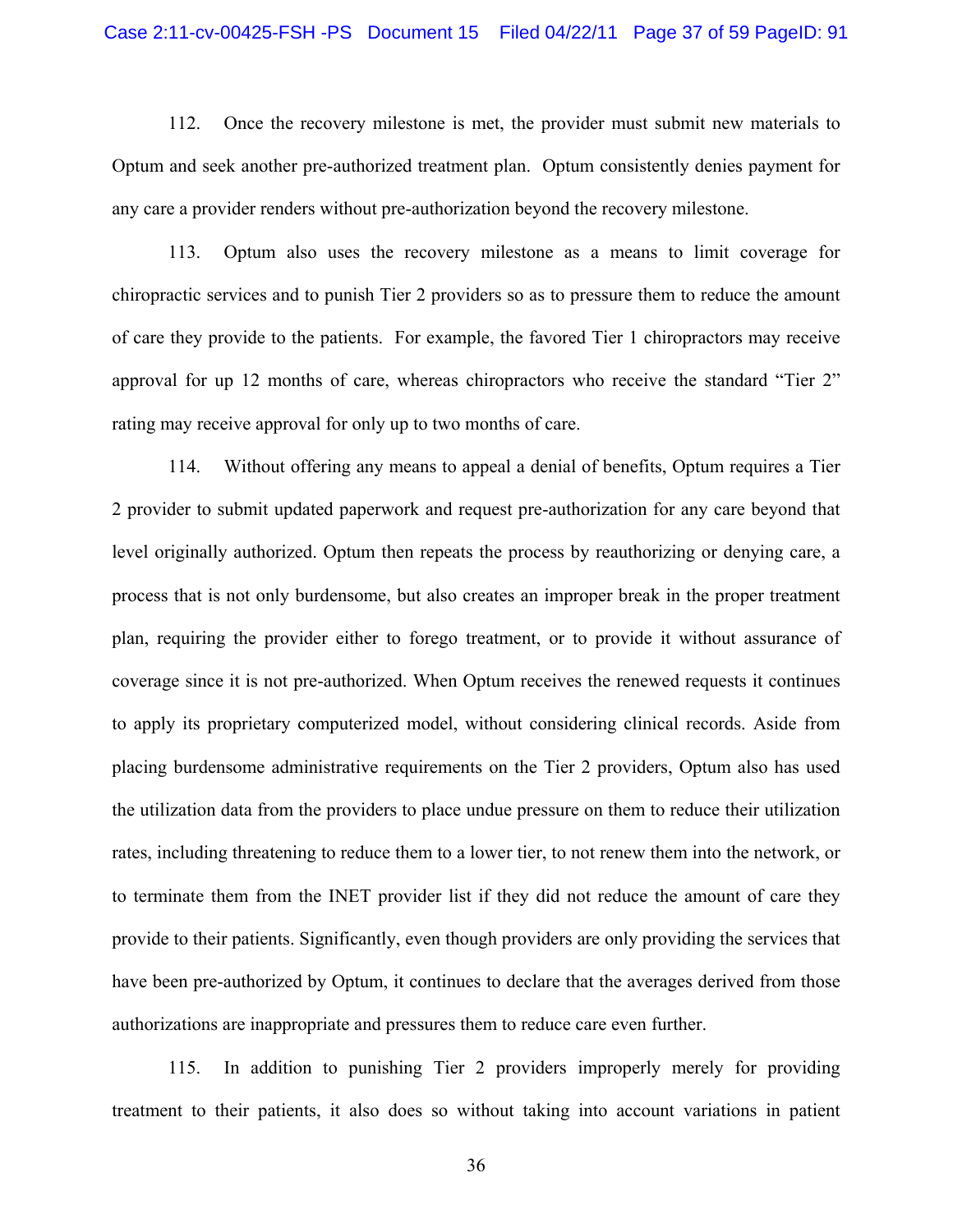# Case 2:11-cv-00425-FSH -PS Document 15 Filed 04/22/11 Page 38 of 59 PageID: 92

patterns. For example, providers who happen to treat a cohort of patients who require disproportionate care (for example, providers who treat an elderly population) are nevertheless placed in the higher tier with no rational basis for doing so. It also harms providers with a practice specialty or emphasis that causes them to perform particular services disproportionately.

116. Optum's system ignores not only the specific needs of a particular provider's patients, but also the terms of the health plans under which those patients are covered. On information and belief, Optum does not review members' health plan documents prior to preauthorizing a particular treatment plan. In other words, Optum effectively determines the level of coverage for patients without so much as consulting the health plans that cover those patients.

117. Frequently, providers who have been identified as outliers are subjected to "Provider Outreach Activities," which means that they are subjected to threatening telephone calls and letters in an effort to pressure them to reduce utilization rates.

118. Prior to 2009, providers who exceeded Optum's statistical parameters could be placed in "Tier 3" status. Tier 3 providers were subjected to a Performance Improvement Program ("PIP") that encouraged them to bring their practice statistics back below Optum's parameters, and were required to sign PIP agreements to reduce the number of services provided. Optum threatened these providers with termination from Optum's network if they failed to meet Optum's parameters or refused to sign the PIP agreements, and has terminated many providers on that basis.

119. Today, providers are intimidated in the same manner. Among other things, Optum reportedly targets providers who are "on the top ten percent of the bell curve" in terms of utilization for particular types of treatment and are told to reduce care or they will be subjected to additional administrative burdens (reduced to a lower tier) or removed from the network. The threat of termination was particularly significant because not only would it create a material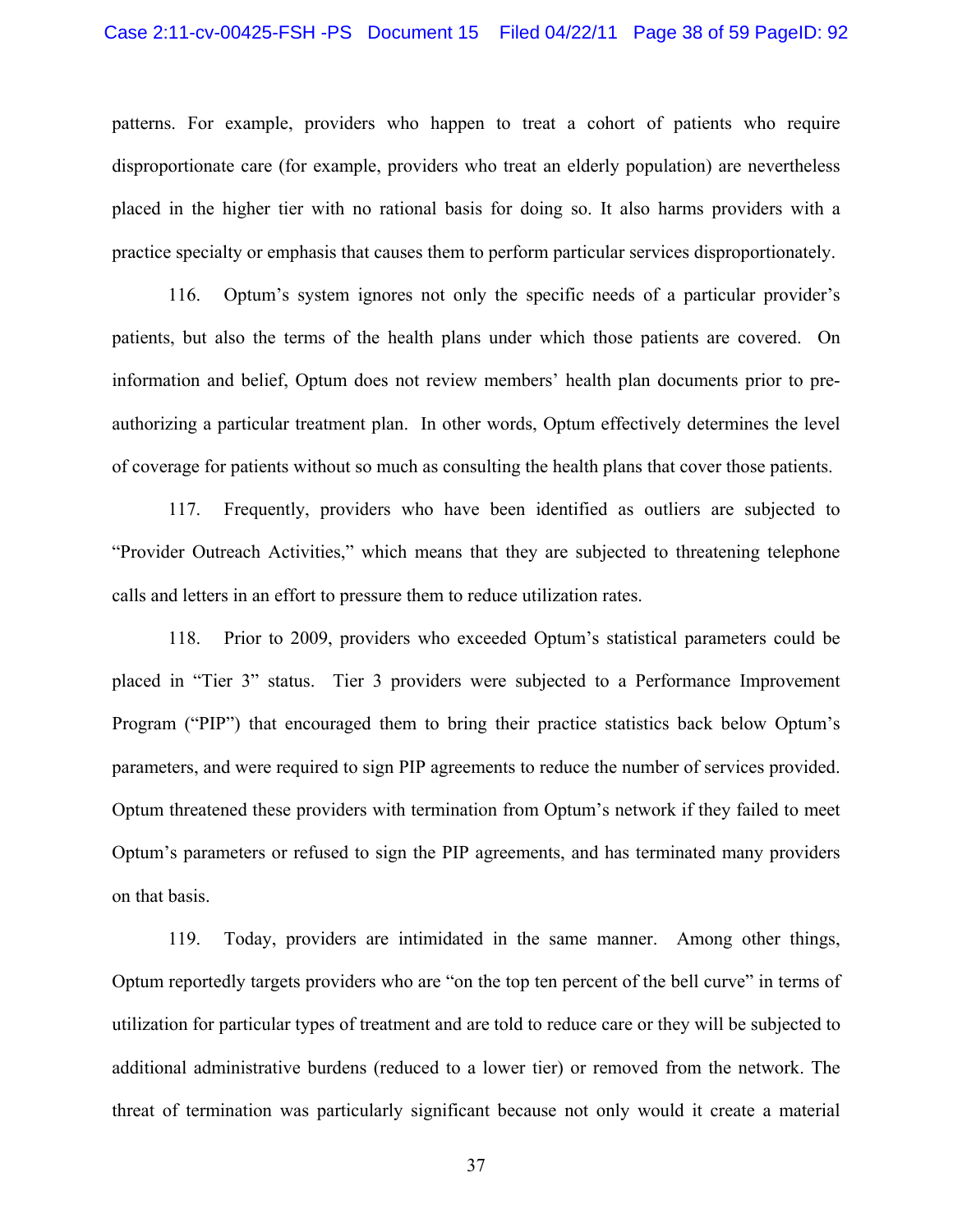adverse impact on providers who would have lost access to United subscribers, but any termination would also be reported to the National Provider Databank ("NPD"), which placed the provider into jeopardy with other insurers as well. Termination also caused providers to be forced to report on future credentialing applications that they had been terminated from a managed care organization, effectively barring them from all future acceptance into other networks. Even Optum, which states they allow terminated providers to apply to rejoin their network after a period of two years, disallows providers previously terminated by them, after the two-year waiting period, from rejoining their network on the basis that they have once been terminated by a managed care organization. Optum's previous practice of routine termination of providers was somewhat curtailed due to this practice being brought to the attention of state regulators. Now, equally egregious, the non-renewal of providers causing interruption of care plans and interference in the doctor-patient relationship diminishes providers' ability to provide access to care for Subscribers in their communities.

120. By imposing artificially and unsupported limits on approved services, Optum also has created an adverse impact on patient care. Because Optum's pre-authorization and provider tiering practices make no effort to take patients' particular medical needs into account, they have the obvious effect of, in many cases, denying medically necessary care to patients. They also encourage, and indeed require, providers to either ignore their ethical obligations to treat patients based on those patients' medical needs, or face the economic consequences of being terminated from Optum's network.

121. Moreover, when patients receive notice that Optum has limited the number of authorized services, they frequently do not follow through with their recommended care plans from their health care providers due to cost concerns. This greatly lessens the benefit of the treatment that is authorized and could lead to more expensive and less effective treatments for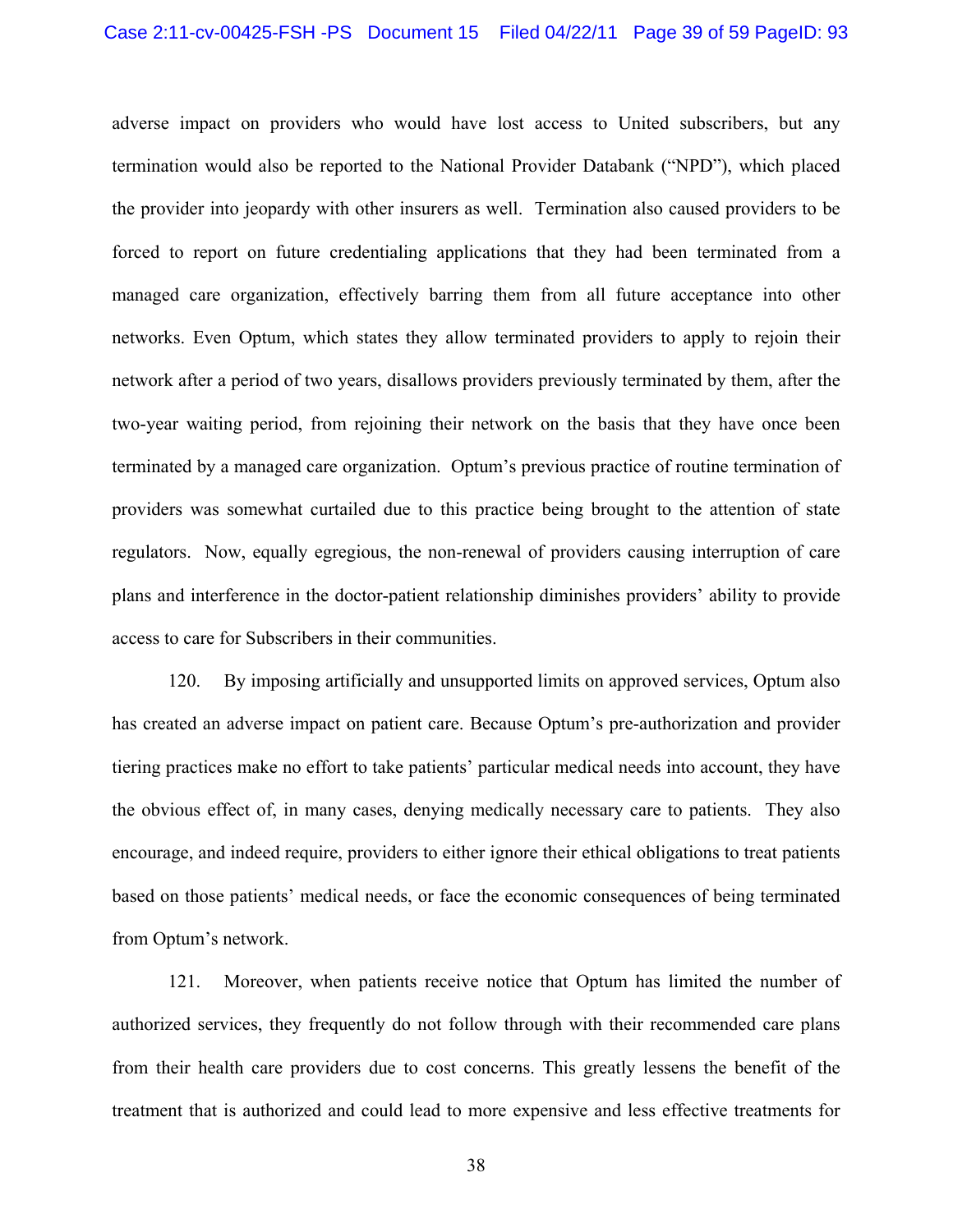the condition, putting greater strain on the health care plans.

122. In creating profiles for purposes of determining whether providers exceed "community standards," Optum relies on statistically invalid data, sometimes using as few as four patients to determine average utilization rates. This is so even though internal Optum information acknowledges that no fewer than 18 patients permit for a statistically valid analysis. Moreover, by pressuring providers to reduce care, they are manipulating the data so that it continues to reduce what is reported as the "community standard" for proper levels of care, even though these standards are inconsistent with what is generally recognized as appropriate levels of care in the chiropractic community. Prior to 2005, for example, when Optum began implementing its aggressive utilization review procedure, the mean number of visits for an Optum patient was 7.0-7.5. After the restrictive utilization review procedures were imposed, the mean number of visits per patient has dropped to approximately 5, representing a decrease of approximately 30%. This decrease does not result from application of proper clinical guidelines, as Optum suggests, but through the invalid computer model and the pressure it continues to place on providers. To avoid the adverse consequences resulting from exceeding Optum approved utilization rates, many Optum providers are forced to reduce care below the levels they otherwise would recommend or to provide such treatments without reporting them to Optum. As a result, not only are the providers being unfairly reimbursed, but the data Optum relies upon for reporting standard levels of care is understated.

123. In establishing "community standards," Optum also ignores variability among providers in terms of the types of patients they see, as well as material variations among different regions in the country based on age, economic status, weather, types of work and other variables that will influence the level of chiropractic care that is needed. Rather than using appropriate geographical-based community standards, for example, Optum has, in the past, used manipulated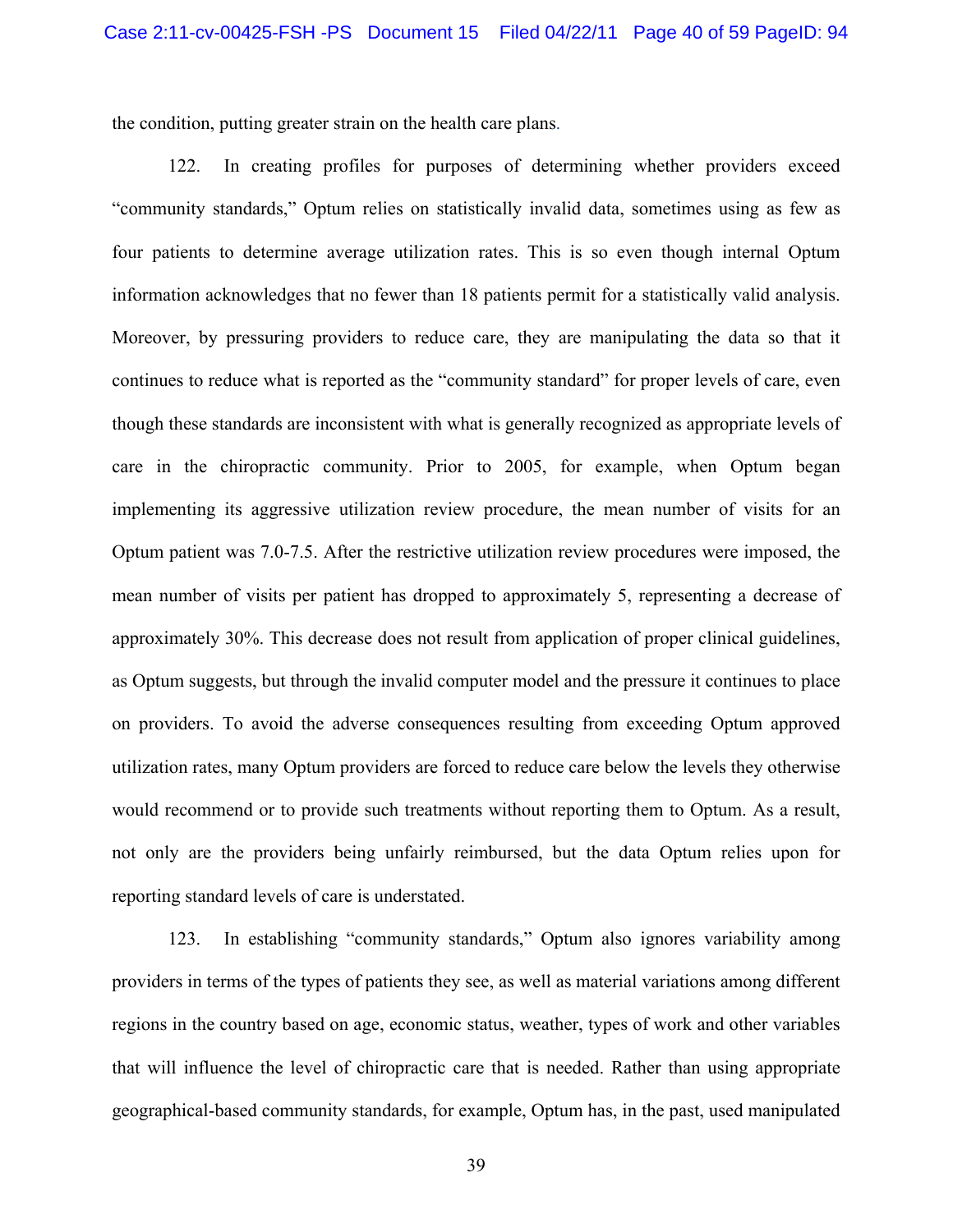data from one region – Minnesota. To justify its approved level of utilization rates, Optum has cited two levels provided in Minnesota, claiming – falsely – that "[t]he characteristics of patients presenting for chiropractic care are virtually identical in every market across the country." In fact, Minnesota is a highly homogeneous region that cannot be compared to other geographic areas with many different variables. In any event, the Minnesota data itself was arbitrarily reduced as a result of Optum's improper practices designed to lower utilization rates.

124. These "community standards" are imposed on ONET providers as well. ONET providers' profiles are analyzed, often resulting in threatening calls with demands that certain patients be discharged. Reimbursement is reduced to Medicare rates, reimbursement checks are sent to the insured despite designations assigning benefits to the provider, and patients are sent letters directing them away from their present provider to an in-network provider. These practices serve to coerce providers into joining the Optum network. As a fiduciary of plans offering insureds the option to choose ONET providers, United failed to act fairly by attempting to coerce patients to use INET providers, and ONET providers to become INET, so it could retain greater profits. The flaws and inadequacies in the data relied upon by Optum to establish its standards for care are evidenced by the fact that they conflict with generally accepted standards of care in the chiropractic community. In August 2005, the ACA requested the New York Chiropractic College ("NYCC"), which is accredited by the Council on Chiropractic Education, to analyze the protocols utilized by Optum in light of what is taught in the NYCC curriculum. Noting that "[t]he minimum and maximum amount of care available [under Optum's policies] is consistently less than what is in NYCC's Educational and Clinical Care Protocols," it then concluded: "If NYCC were to use ACN material above as a cornerstone for our educational process, we would need to significantly alter our curriculum, protocols and practices and *would expect to see a significant decline in positive patient outcomes.*" (emphasis added)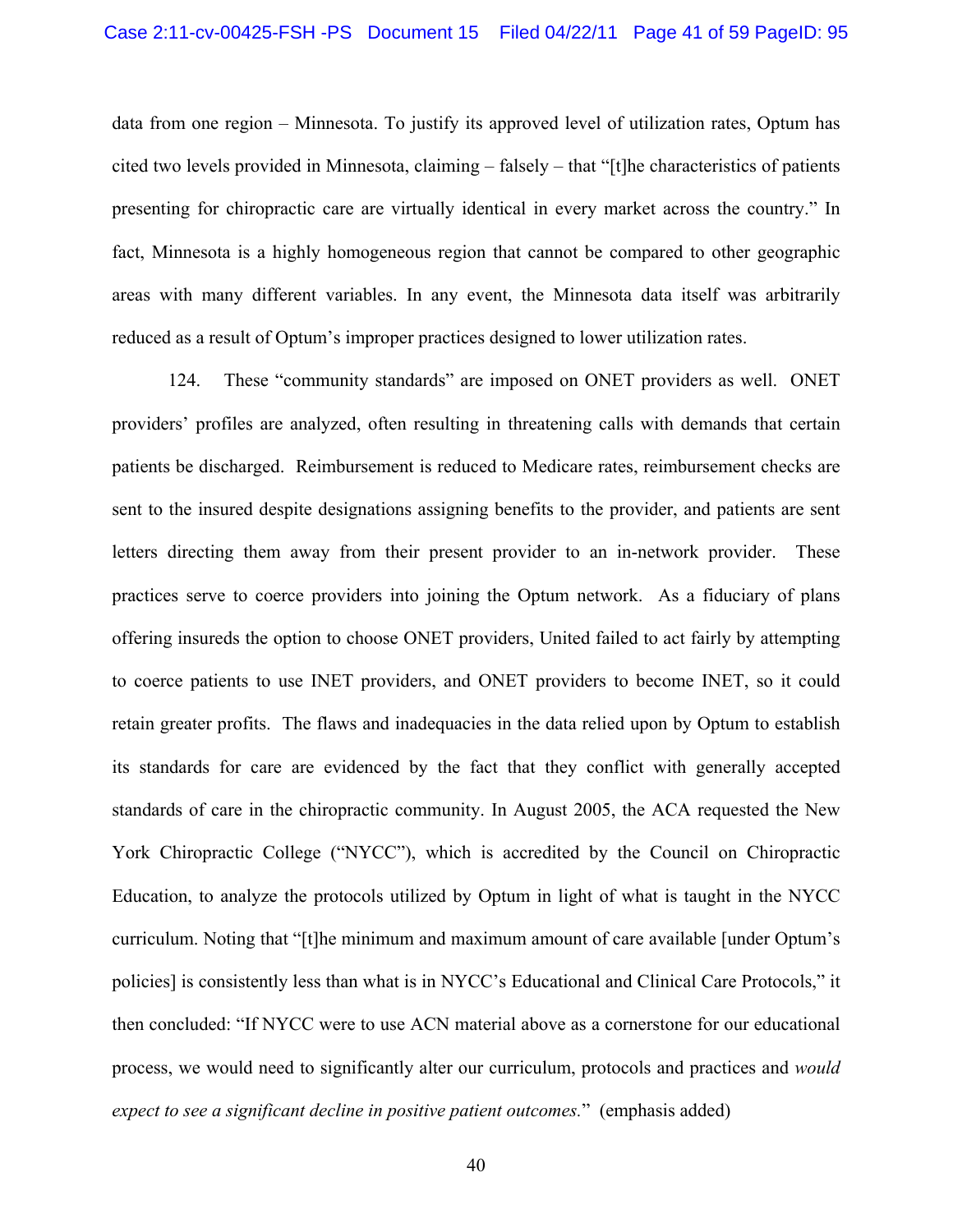125. Optum's improper practices have been recognized by various state regulators, although nothing significant has been done to halt the misconduct. In an October 19, 2006 report, for example, the Kentucky Department of Insurance ("KOI") evaluated Optum's conduct after a lengthy investigation. At that time, Optum was operating under the name "American Chiropractic Network," or "ACN," but its practices have remained largely the same, or worsened since then. The report included the following findings:

After investigating the issues advanced by the complaints [by chiropractic providers], and after discussing the issues with ACN and its parent company, UnitedHealthcare Group, the KOI makes findings as expressed below.

Documents propounded to the office evidence that ACN has been nonresponsive to chiropractic providers' requests for approval of certain procedures. ACN maintains that preauthorization of procedures is not required or implemented. However, the providers in the ACN network are under the impression that ACN must approve treatments prior to the initiation of such treatments. Whether or not preauthorization of services is required is an issue properly decided based on the terms of the insurance contract between the insurer and the insured. ACN shall only require preauthorization if the applicable insurance contracts so require. Should preauthorization be required, ACN shall be responsive to the procedure requested by either affirming the requested procedure or denying the requested procedure. Should the procedure be denied, ACN shall grant and give notice to the provider/insured of the insured's statutory appeal rights in accordance with [Kentucky law]. . . . The failure to acknowledge a requested procedure shall be considered and treated as a denial. If preauthorization is not required according to the insurance contract, ACN shall treat the requested procedure as a claim and acknowledge the claim within the time frames established by [Kentucky law]. . . .

With respect to the handling of claims, ACN shall consider the claim in light of the benefits provided in the insurance contract. Acting as a TPA for insurers, ACN is responsible for handling claims in accordance with the relevant claims' payment statutes. Further, ACN is responsible for administering the benefits in accordance with the insurance contract. Consequently, ACN shall either affirm or deny claims in accordance with [Kentucky law]. For any adverse determination as defined in [Kentucky law], ACN shall afford the insured appeal rights granted by [Kentucky law].

Lastly, the KOI recognizes the need for insurers to manage provider networks and to implement processes and procedures that ensure that policy benefits are not misused but are delivered in a manner that is in the best interests of both the insured and the insurer. Despite this recognition, the KOI has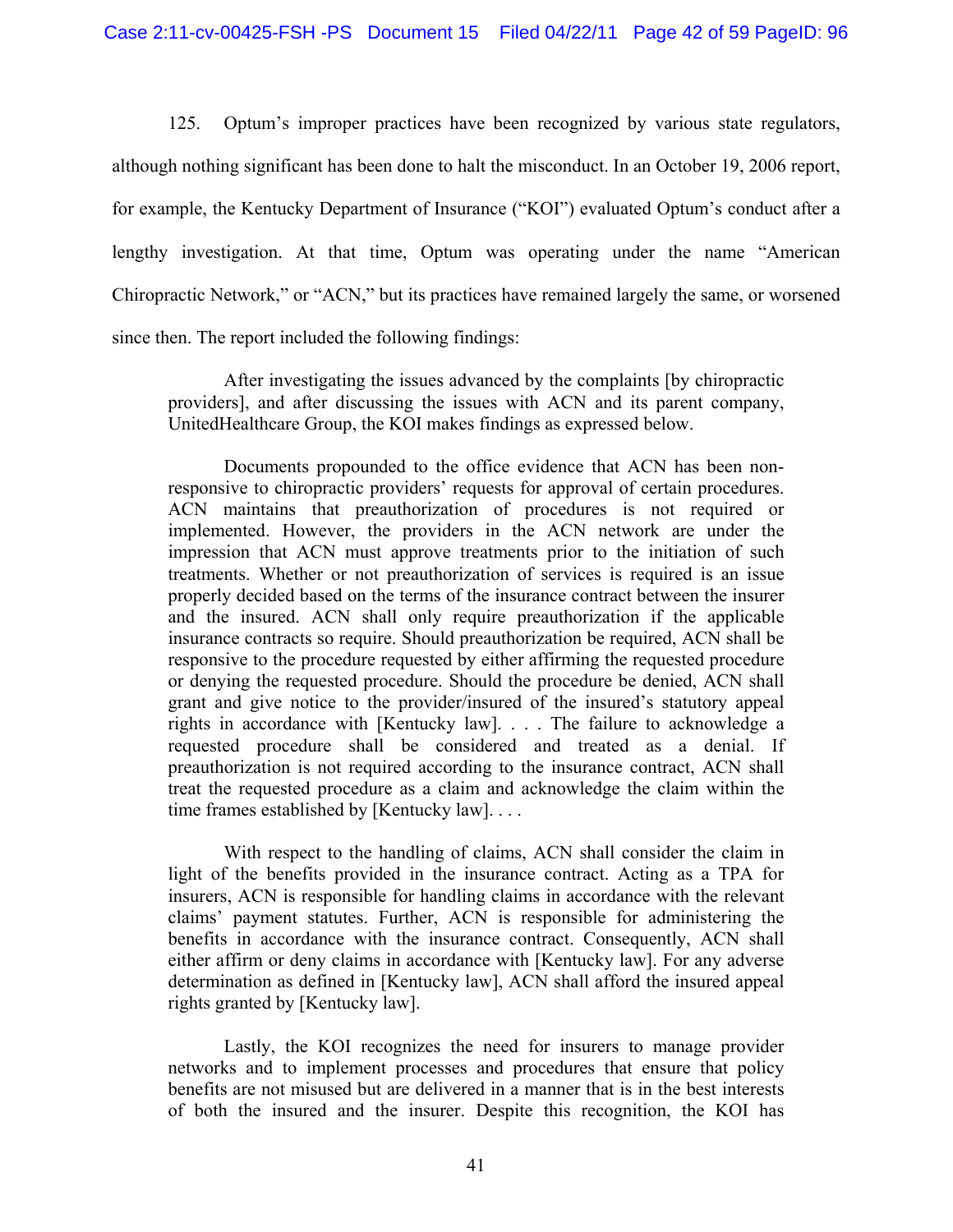determined that ACN's Performance Improvement Program, as implemented, is in violation of the Kentucky insurance code.

ACN has indicated to the KOI that the Performance Improvement Program is a mechanism that is used to guard against unnecessary services to the insured. Further, through extensive data collection efforts, ACN has developed "best practices" standards that providers in the ACN network are required to follow. While the premise and concept may be considered noble, the best practice standards are developed and administered in a manner that is contrary to Kentucky law. The position of the KOI regarding the Performance Improvement Program is specifically noted to be as follows:

- The Performance Improvement Plan requires providers to meet artificially established best standards. ACN's best standards are developed based on data compiled from chiropractors that are subject to the Performance Improvement Plan rather than from a universal group of chiropractors both in and outside of the ACN network. Given this, the "best practices" standards will always be biased toward ACN's standards. The KOI finds that ACN's data collection techniques to be in violation of [Kentucky law.]
- Services deemed by ACN to be medically unnecessary should be treated as such through the claims process. That is, ACN should deny claims that it deems to be medically unnecessary rather than employ punitive measures against the chiropractors for delivering the services that, in the chiropractor's professional opinion, are necessary. The Performance Improvement Programs serves to limit treatment available through the insured's contract and permits ACN and the insurers it represents to circumvent an insured's right to either be treated or appeal the adverse claim determination. . . .
- The chiropractic providers in the ACN network have indicated that the Performance Improvement Plan has a chilling effect on the delivery of services. Due to the threat of punitive measures associated with being subject to the Performance Improvement Program, chiropractors are reluctant to treat a patient in a manner that the chiropractor deems necessary. Consequently, the chiropractors are forced to either place their patient on a cash for service plan, change treatment options, retreat from the network, or refuse to treat patients. The Performance Improvement Program forces the chiropractor to make a decision that pits the patients' treatment needs against the chiropractor's reputation should the provider be subject to corrective action. This practice is in violation of [Kentucky law.]
- The Performance Improvement Plan has not been appropriately divulged in the provider contracts. The contracts reviewed by the Office refer generally to required compliance with operation manuals, policies and procedures. Providers who have been terminated from the ACN network were not appropriately warned of the Performance Improvement Program and the consequences for failing to meet the "best practices" standards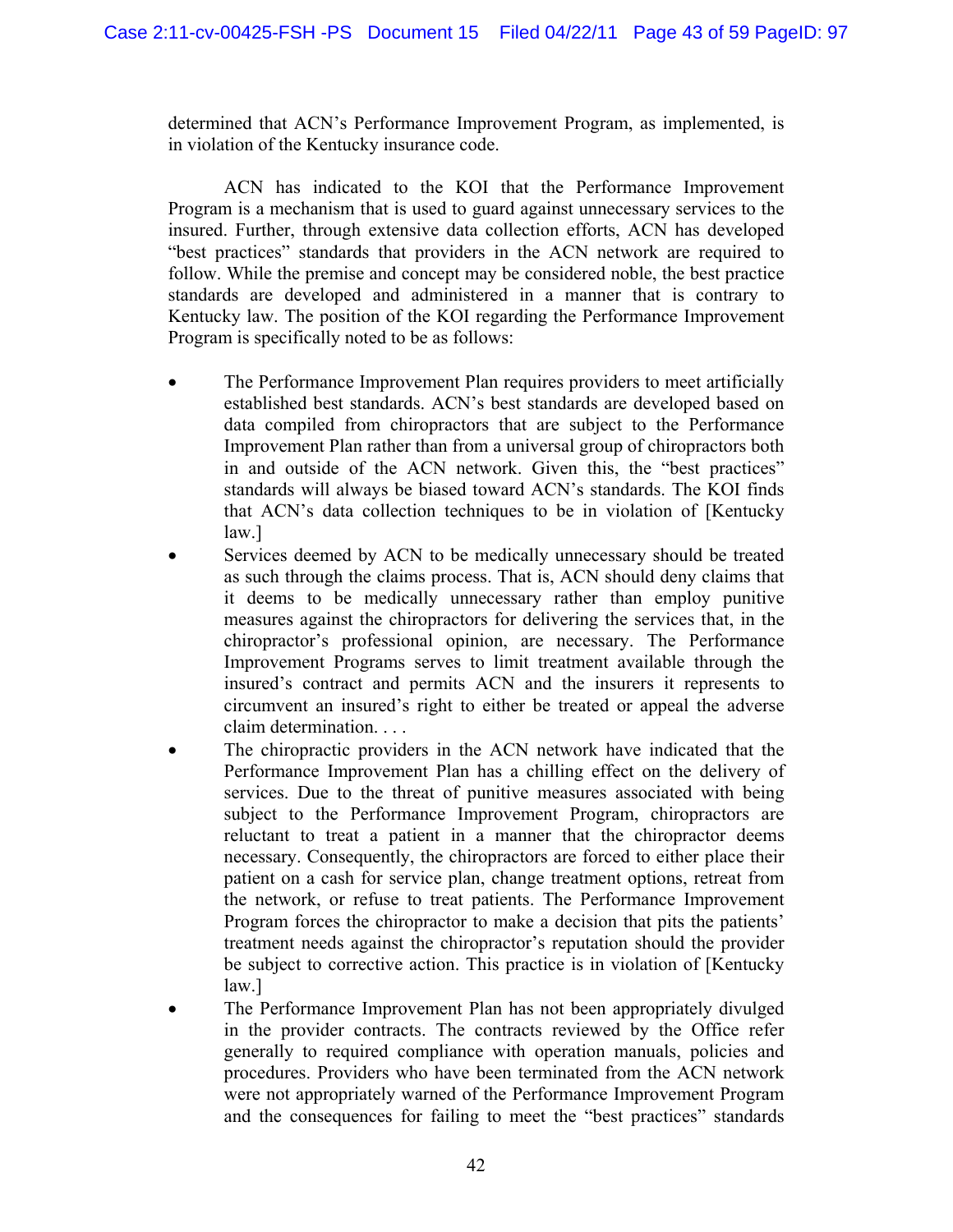#### established by ACN. This failure is in violation of [Kentucky law.]

It is the opinion of the Kentucky Office of Insurance that ACN is in violation of various provisions of [Kentucky law] based on the reasons outlined in this letter. The Office finds that the practices employed by ACN circumvent the laws regarding the payment and denial of claims. Further, while ACN claims that the Performance Improvement Plan is beneficial to the insured, the Office finds that this claim is not supported. Rather, the Performance Improvement Plan seemingly limits insureds' treatment options. Further, insureds are unable to use benefit afforded by their insurance contract and may be forced to refrain from seeking necessary care.

ACN's practices are being reviewed by other states that have received complaints similar to those received by Kentucky. Insurers that acquiesce in the practices employed by ACN are ultimately responsible for the actions of ACN and will be held responsible for harm suffered by insureds and providers. The Office offers this letter to advise of its position and to request a cease and desist with respect to (1) the improper denial of claims, (2) failure to acknowledge and act upon requests for treatment, (3) failure to afford appeal rights to insureds in the event of an adverse determination, (4) the implementation of the Performance Improvement Program, and (5) the termination of providers from the network based on the terms of the Performance Improvement Program. . .

126. While the findings of the KOI apply to Kentucky law, they are equally applicable

to ERISA and each and every finding by the KOI that Optum was in violation of Kentucky law also supports a finding that Optum is in violation of ERISA. For example, as the KOI found, the extent to which pre-certification of services may be permitted must be determined "based on the terms of the insurance contract between the insurer and the insured," and, in handling claims, Optum must do so "in accordance with the insurance contract," which requires application of ERISA. To the extent Optum applies its pre-certification requirements to authorize a number of treatments below the level that the providers believe to be necessary, that must be treated as a denial of benefits, with appropriate "notice to the provider/insured of the insured's statutory appeal rights" under ERISA. Further, the Clinical Support Program (which has now replaced Optum's Performance Improvement Program) and similar policies adopted by Optum to control and oversee the utilization of services by its INET providers are "biased" and "serve[] to limit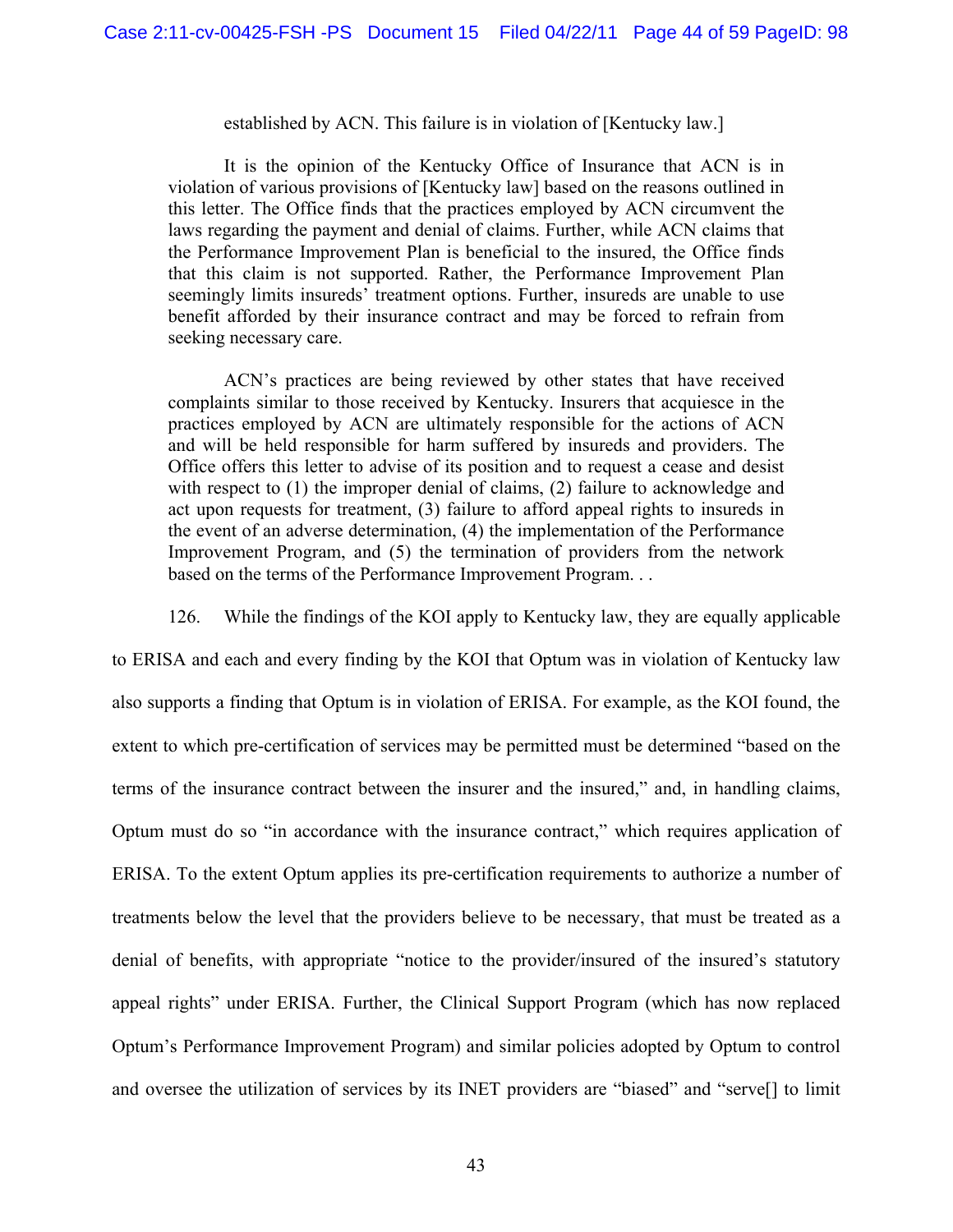treatment available through the insured's contract and permits [Optum] and the insurers it represents to circumvent an insured's right to either be treated or appeal the adverse benefit determination," as required under ERISA. Just as the KOI ordered Optum to "cease and desist" its statutory violations of Kentucky law, so too should this Court order United and Optum to "cease and desist" their statutory violations of ERISA.

127. Optum utilized the Performance Improvement Program that was the subject of the KOI findings until 2009. At that point it modified its procedures, moving to the two tier approach described herein. The same failures and inadequacies of the Performance Improvement Program, however, continue with the revised approach. Moreover, Optum's policies continue to violate ERISA for the same reasons.

128. Optum's pre-certification requirement which it imposes on Tier 2 providers is inconsistent with many of United's ERISA plan documents which do not require preauthorization before a subscriber receives chiropractic services. Because the plan terms govern the benefits to be provided by United, its imposition of pre-authorization requirements on the providers is therefore in violation of ERISA.

129. This conclusion is demonstrated by an appeal letter that was sent by one United Insured to the "United Healthcare Central Escalation Unit," located in Salt Lake City, Utah, in May 2007. It states, in part:

In April of this year I was denied chiropractic benefits by my insurance company, United Healthcare (UHC). In the benefits book it states that I'm "limited to 24 visits per calendar year" . . . It also states that no prior notification is required. \* \* \* \*

[The American Chiropractic Network ("ACN"), now Optum,] started interfering by requiring four pages of paperwork periodically throughout the year, annoying but doable. Then they required 3 pages of paperwork every time I went in for an adjustment. When I called to question this I was told by the ACN that I could continue to go to the chiropractor as long as the paperwork was filled out. Then they started to determine how many visits I could have and what time frame I was allowed to use the visits. The benefits book clearly states that no notification is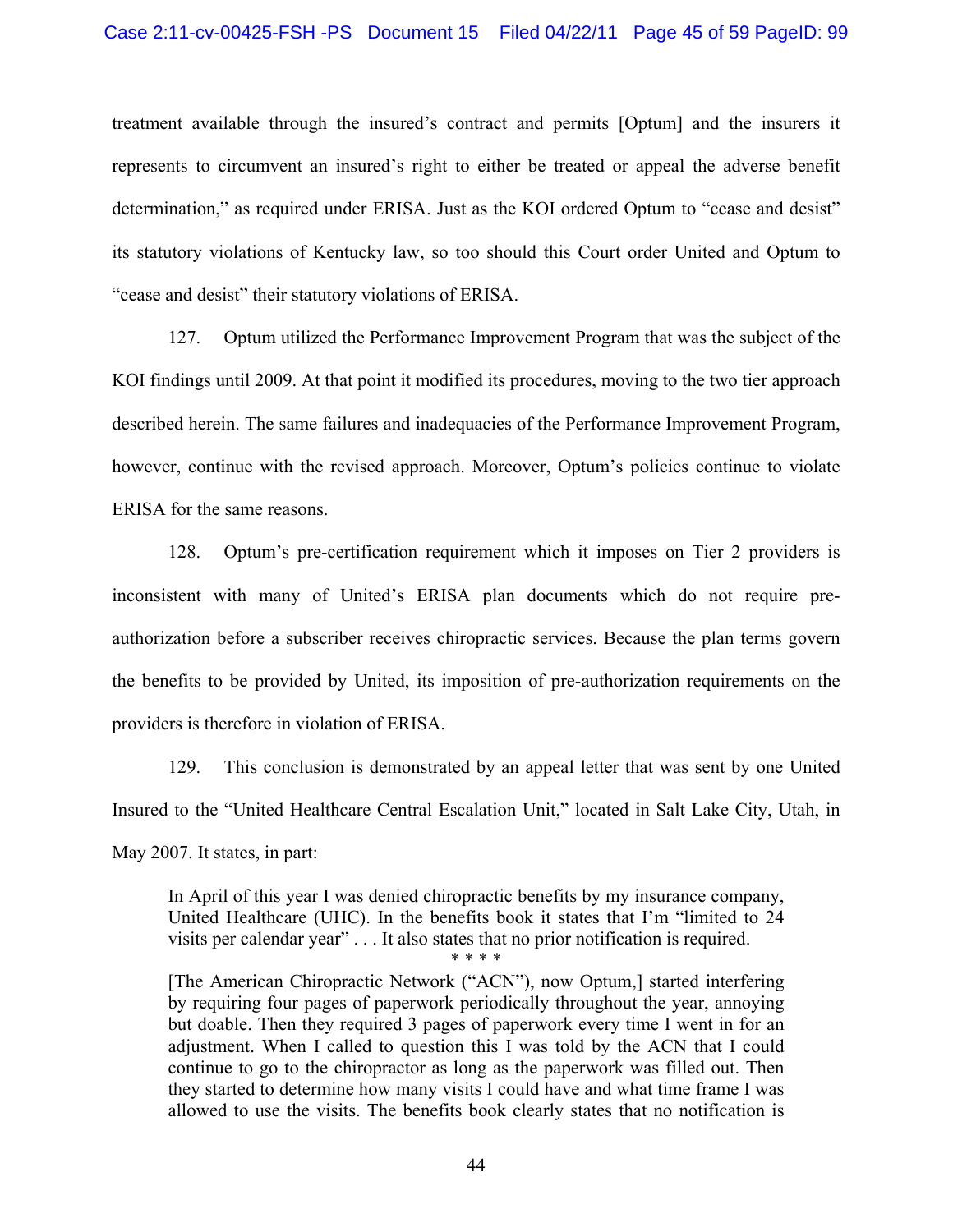required . . ., but I have to get permission from the ACN for visits. Then if I can't complete all visits in their timeline I'm out of luck.

I can't remember when the ACN started to interfere with my health care just that my quality of life has significantly declined since then. . . . I never receive any Explanation of Benefits (EOB) so I did not know that this was not reflected until I went to myuhc.com and looked up my claims. We pay over \$2600 a year for health insurance. My husband's company pays over \$10,600 a year, together that's over \$13,000 a year for our healthcare.

The ACN told me there is not an appeal process. It seems to me that they need a copy of the benefits book or better yet UHC needs to "trim the fat" by cutting out unnecessary organizations instead of my healthcare. . . . I find this decision [to deny me coverage for my care] to be in breach of contract.

130. As this letter demonstrates, the pre-certification requirement imposed by Optum

on Tier 2 providers is directly contrary with the health care plans of United Insureds that do not require pre-authorization. As such, by imposing pre-certification, Optum and United are violating ERISA. Similarly, as reflected in the letter, by using the pre-certification requirement to deny coverage for services, but then failing to treat such decisions as an adverse benefit determination, and then providing the proper disclosures and "full and fair" review under ERISA, Optum and United are similarly violating federal law. Moreover, Optum's policies violate generally accepted standards of care in the insurance and utilization review industries, including those established through the Utilization Review Accreditation Commission ("URAC") and its Health Utilization Management (UM) Standards.

131. Defendants are fully aware that their policies are misleading and violate the terms of their health care plans. For example, the former Senior Director for Consumer Health at Optum, Stephen Bolles, DC, revealed United's agenda toward shifting more cost to consumers during an interview for an online journal on May 12, 2006, entitled, *Forum with United Healthcare/ACN - Consumerism Leader Bolles on the Inexorable Retailizing of Health Care.* He stated: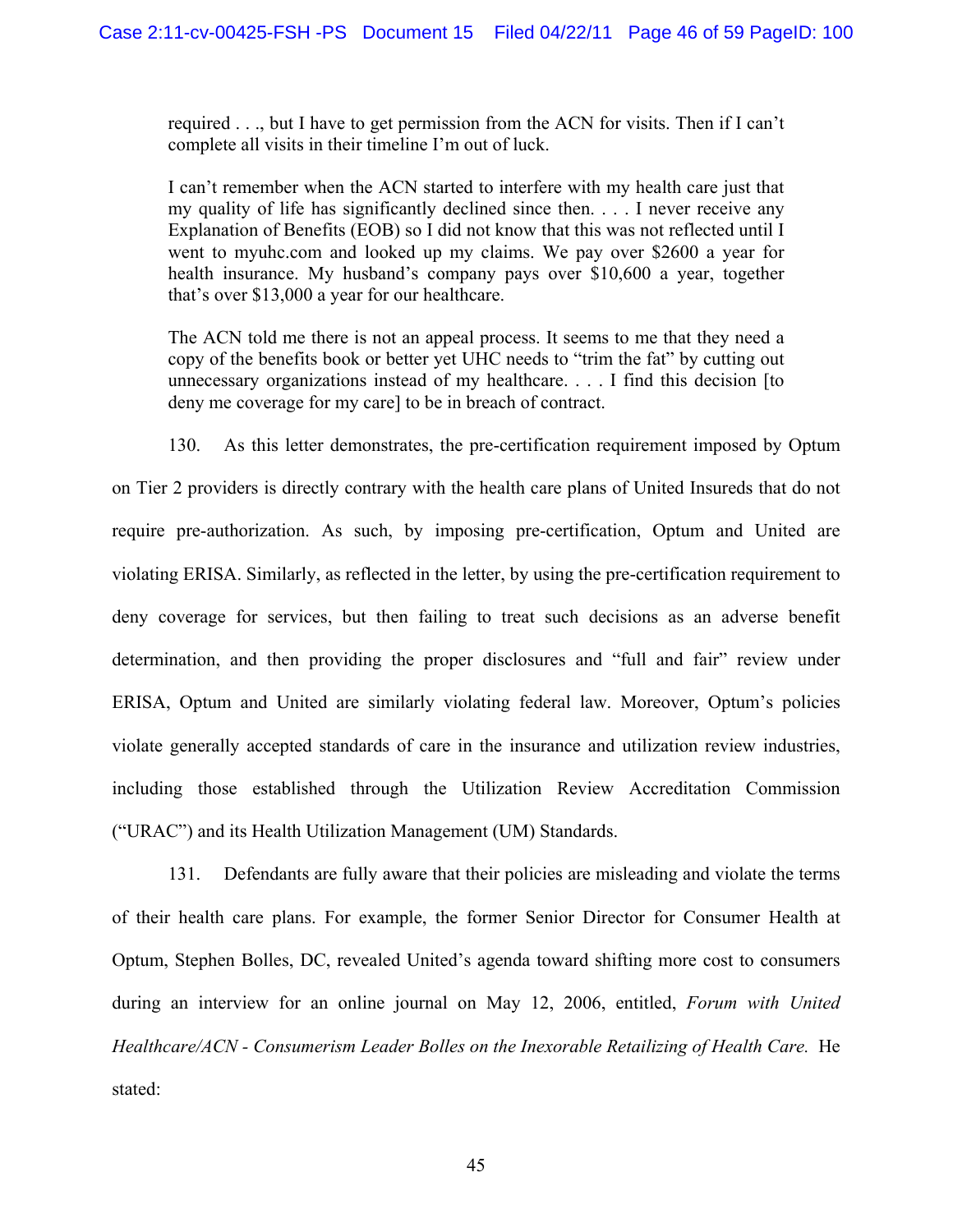Healthcare providers are going to have to learn how to be retailers. They will have to learn to speak in new ways and communicate new value propositions to consumers. . . . The brave new world is this. . . . [P]lans will have to begin communicating more clearly and honestly about what's covered. Instead of saying, for instance, that they have an "open-ended" chiropractic benefit that starts with a certain number of visits and can be adjusted upward, depending, the plan will say: If it's acute chiropractic condition, you get six visits." Period. The plan will not get involved in the documentation tug-of-war with the provider to increase the number of covered visits. For providers and patients/consumers, this transparency will facilitate the transition to more retail, self-pay, cash-based purchasing decisions.

132. Shortly after the interview was published, Dr. Bolles emailed the author to plead that he pull it from the site, stating: "John, I have run into a huge brick wall here with my comments and the interview. I have been informed that the interview 'needs to come down'. I understand the journalistic implications on this. I am in very hot water. Please let me know your thoughts. Stephen." Dr. Bolles' job was at stake as a result of speaking the truth about United's policies. He has since left his position with United.

133. The Bolles' interview reflects the disparity between what United (through Optum) is doing and what its plans provide. While its ERISA plans purport to give its subscribers an open-ended level of chiropractic services, based on medical necessity, or perhaps up to a specified number of visits (from 20 to 30 sessions), Optum's undisclosed policies and procedures in fact limit care to "acute" conditions and for a limited number of sessions. These policies are therefore in clear violation of United's obligations under ERISA, which require it to comply with plan terms.

134. As detailed herein, United's utilization procedures, as implemented through Optum, violate ERISA. They are used to allow United to avoid its ERISA obligations, including by denying health care benefits without complying with ERISA's "full and fair" review requirement, and they serve to pressure providers improperly to reduce care that they would otherwise provide pursuant to United's ERISA plans.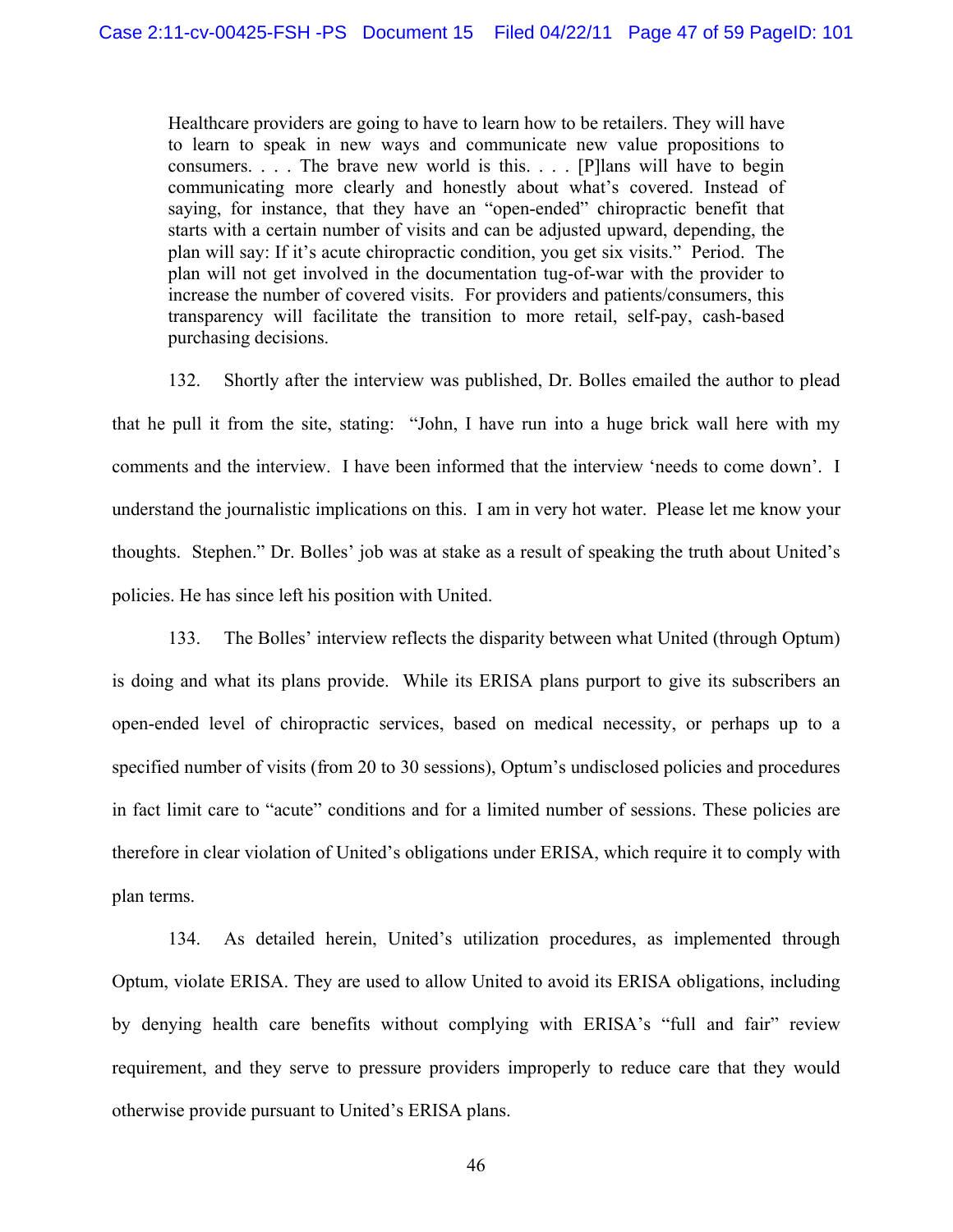## **CLASS DEFINITIONS**

135. The Individual Plaintiffs bring this action on their own behalf and on behalf of an

"ERISA Class," defined as:

All healthcare providers (such as individual practitioners, durable medical equipment providers or facilities) who, from six years prior to the filing date of this action to its final termination ("ERISA Class Period"), provided healthcare services to patients insured under healthcare plans governed by ERISA and insured or administered by Defendants, and who, after having received payments from Defendants, were subjected to retroactive requests for repayment of all or a portion of such payments and/or to recoupments or coerced repayments of prior benefits.

136. Premier Health and Drs. Sprandel, Hicks, Rodgers and O'Donnell (the

"Individual Chiropractor Plaintiffs") further bring this action on their own behalf and on behalf

of an "ERISA Chiropractor Class," defined as:

All chiropractic physicians who, from six years prior to the filing date of this action to its final termination ("ERISA Class Period"), provided healthcare services to patients insured under healthcare plans governed by ERISA and insured or administered by Defendants, and whose claims were subjected to utilization review requirements imposed by United and/or Optum.

137. The Individual Plaintiffs bring claims against Defendants on their own behalf and

on behalf of the ERISA Class, and the Association Plaintiffs brings claims against Defendants in a representational capacity on behalf of their members, (1) to enjoin Defendants from continuing to compel return of prior payments of plan benefits; (2) to order Defendants to return to all Class members all funds, plus interest, that Defendants have withheld to offset the amounts demanded or that have been paid by Class members to Defendants in response to such demands; and (3) to declare that any future efforts to recoup payments for errors or mistakes in prior payments must comply with the specific requirements under ERISA for adverse benefit determinations. Further, the Individual Chiropractor Plaintiffs bring claims against United on their own behalf and on behalf of the ERISA Class, and the Association Plaintiffs brings claims against United in a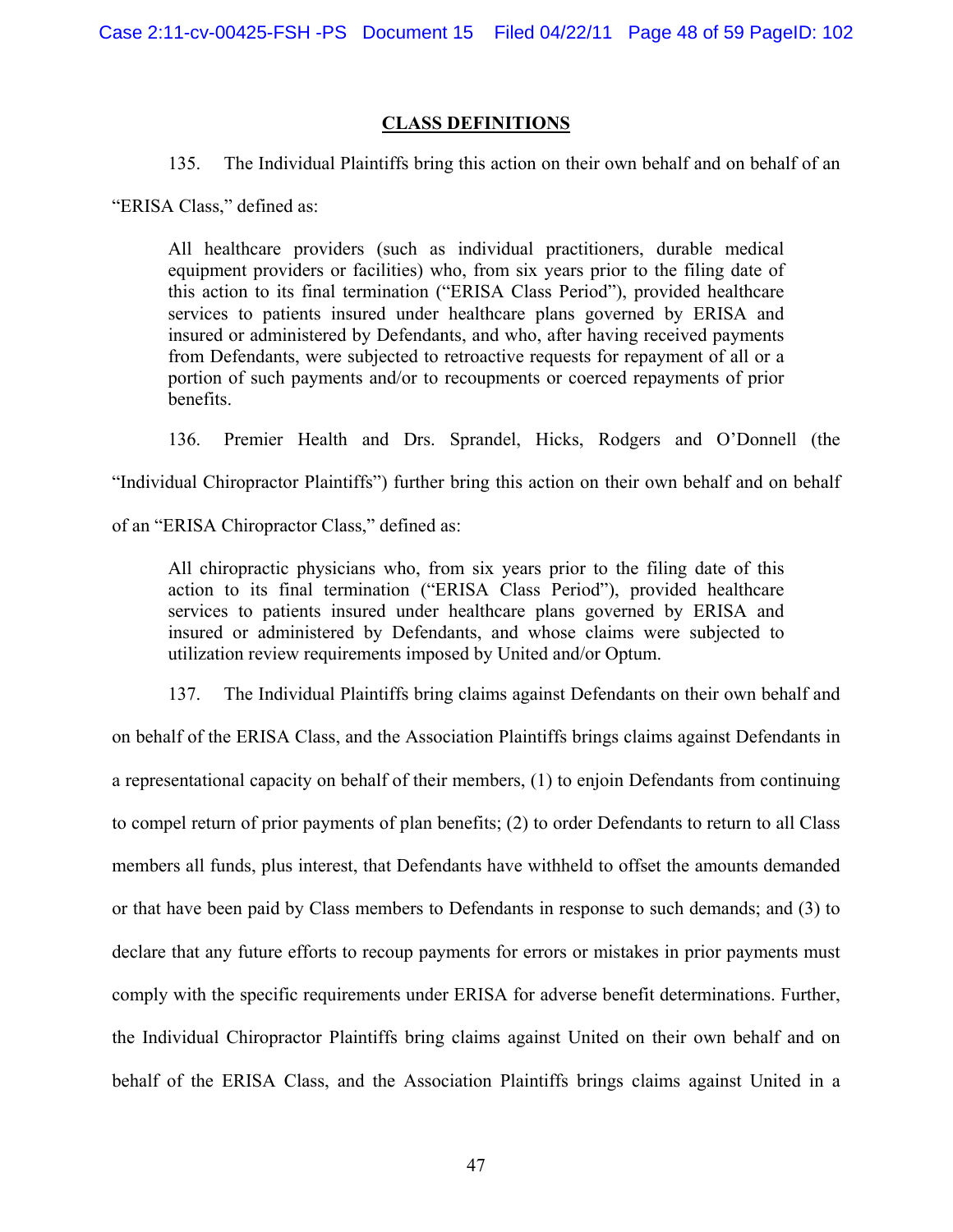representational capacity on behalf of its members, to enjoin Defendants from (1) tiering providers based on statistical parameters, (2) denying treatment plans without regard to patients' medical needs, (3) imposing pre-certification requirements on patient care without regard to the terms of the ERISA health care plans, and (4) threatening providers with being placed on a lower tier or potential loss of network participation if they do not defer to Optum's demands by limiting care to patients, and to compel United and Optum to replace them with policies and procedures which comply with ERISA.

# **COMMON CLASS CLAIMS, ISSUES AND DEFENSES FOR THE CLASS**

138. The following common class claims, issues and defenses for the Plaintiffs and the ERISA Class arise for the defined Class Period:

(1) Whether ERISA applies to Defendants' efforts to compel repayment of previously paid benefits;

(2) Whether Defendants' recoupment of previously paid benefits based on offsets of new and unrelated claims violate ERISA;

(3) Whether ERISA requires each Class member to prove exhaustion or other legal reason excusing exhaustion;

(4) Whether Defendants' actions with regard to Class members result in a waiver of any objection to the validity of any assignments that may have been given by United Insureds, or whether Defendants are otherwise estopped from asserting such an objection;

(5) Whether Class members may recover amounts repaid to Defendants or unpaid benefits and if so, the amounts they should receive;

(6) Whether Defendants' failure to provide accurate plan documents, EOCs, SPDs and other information upon request entitles Class members to any relief;

(7) Whether, in addition to unpaid benefits, interest should be added to the payment of unpaid benefits under ERISA;

(8) Whether Defendants' claims review procedures comply with ERISA; and

(9) The standard of review applicable to evaluate Defendants' benefit determinations under ERISA.

139. The following common class claims, issues and defenses for the Plaintiffs and the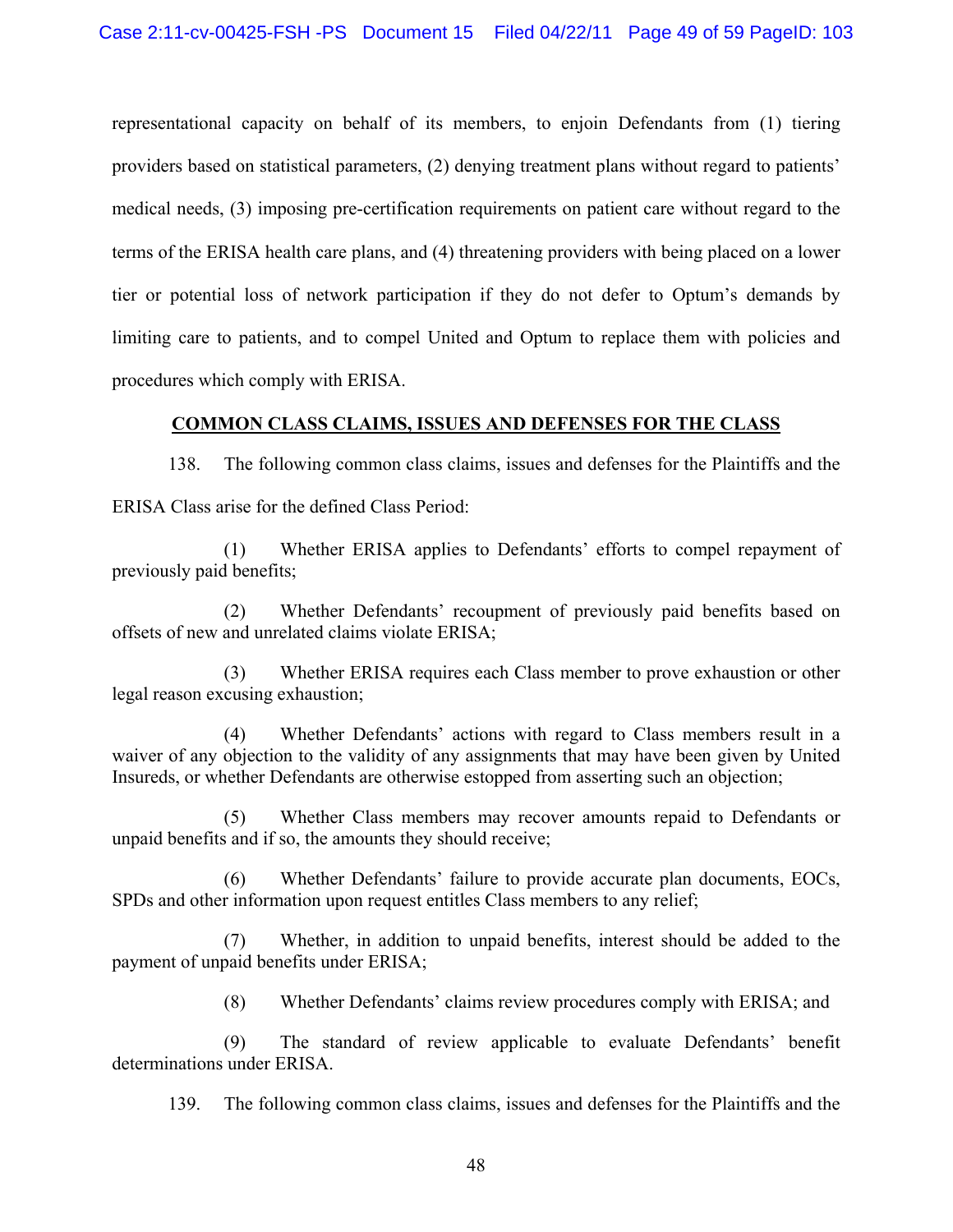ERISA Chiropractor Class arise for the defined Class Period:

(1) Whether Optum's imposition of pre-certification requirements on doctors of chiropractic should be treated as pre-service claims and denials of benefit under ERISA;

(2) Whether Optum's imposition of pre-certification requirements on doctors of chiropractic violate ERISA where such requirements are not expressly incorporated into ERISA Plan documents;

(3) Whether Defendants' recoupment of previously paid benefits based on offsets of new and unrelated claims violate ERISA;

(4) Whether ERISA requires each Class member to prove exhaustion or other legal reason excusing exhaustion;

(5) Whether Defendants' actions with regard to Class members result in a waiver of any objection to the validity of any assignments that may have been given by United Insureds, or whether Defendants are otherwise estopped from asserting such an objection;

(6) What equitable relief is appropriate for Optum's ERISA violations;

(7) The standard of review applicable to evaluate Defendants' benefit determinations.

## **ADDITIONAL CLASS ACTION ALLEGATIONS**

140. The members of the Classes are so numerous that joinder of all members is impracticable. Upon information and belief, the Class consists of, at a minimum, hundreds if not thousands of health care providers for the ERISA Class and doctors of chiropractic for the ERISA Chiropractor Class who provided services to United Insureds covered by commercial group health plans insured, offered, or administered by Defendants. The precise number of members in the Class is within Defendants' custody and control. Based on reasonable estimates, the numerosity requirement of Rule 23 is easily satisfied for the Class. Common questions of law and fact exist as to all Class members and predominate over any questions affecting solely individual members of the Class, including the class action claims, issues and defenses listed above.

141. The Individual Plaintiffs' claims are typical of the claims of the Class members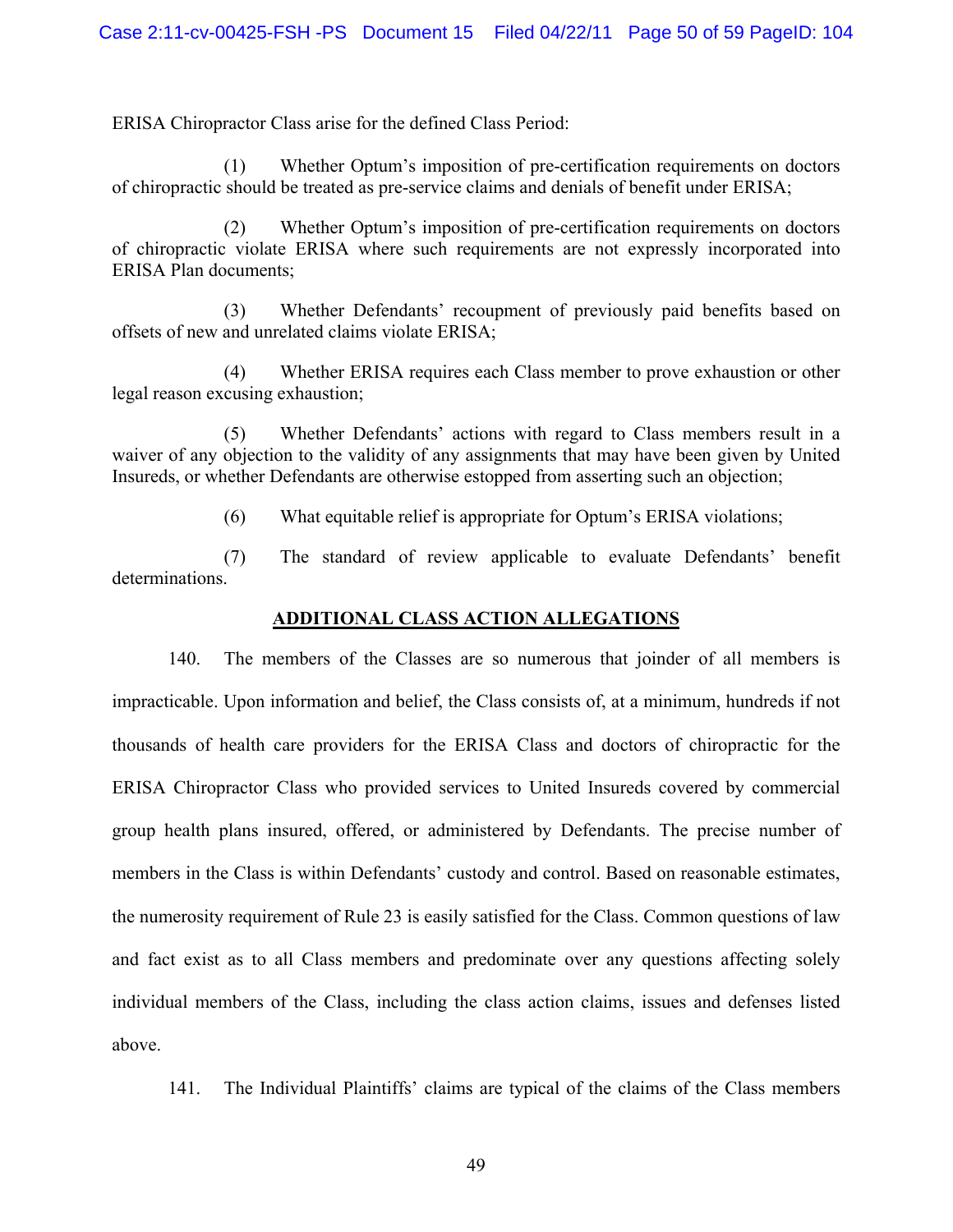because, as a result of the conduct alleged herein, Defendants have breached their statutory and contractual obligations to the Individual Plaintiffs and the Class through and by uniform patterns or practices as described above, including but not limited to their efforts to compel repayment of prior paid benefits and their forced recoupment through conversion or withholding of unrelated benefit payments.

142. The Individual Plaintiffs will fairly and adequately protect the interests of the members of the Class, are committed to the vigorous prosecution of this action, have retained counsel competent and experienced in class action litigation and in the prosecution of ERISA claims and have no interests antagonistic to or in conflict with those of the Class. For these reasons, the Individual Plaintiffs are adequate class representatives under Fed. R. Civ. P. 23.

143. The prosecution of separate actions by individual members of the Class would create a risk of inconsistent or varying adjudications that could establish incompatible standards of conduct for Defendants.

144. A class action is superior to other available methods for the fair and efficient adjudication of this controversy because joinder of all members of the Class is impracticable. Further, because the unpaid benefits denied Class members may be relatively small, the expense and burden of individual litigation make it impossible for the Class members individually to redress the harm done to them. Defendants maintain computerized claims information that enables them to calculate unpaid amounts resulting from their benefit determinations for Class members. Given the uniform policy and practices at issue, there will also be no difficulty in the management of this litigation as a class action.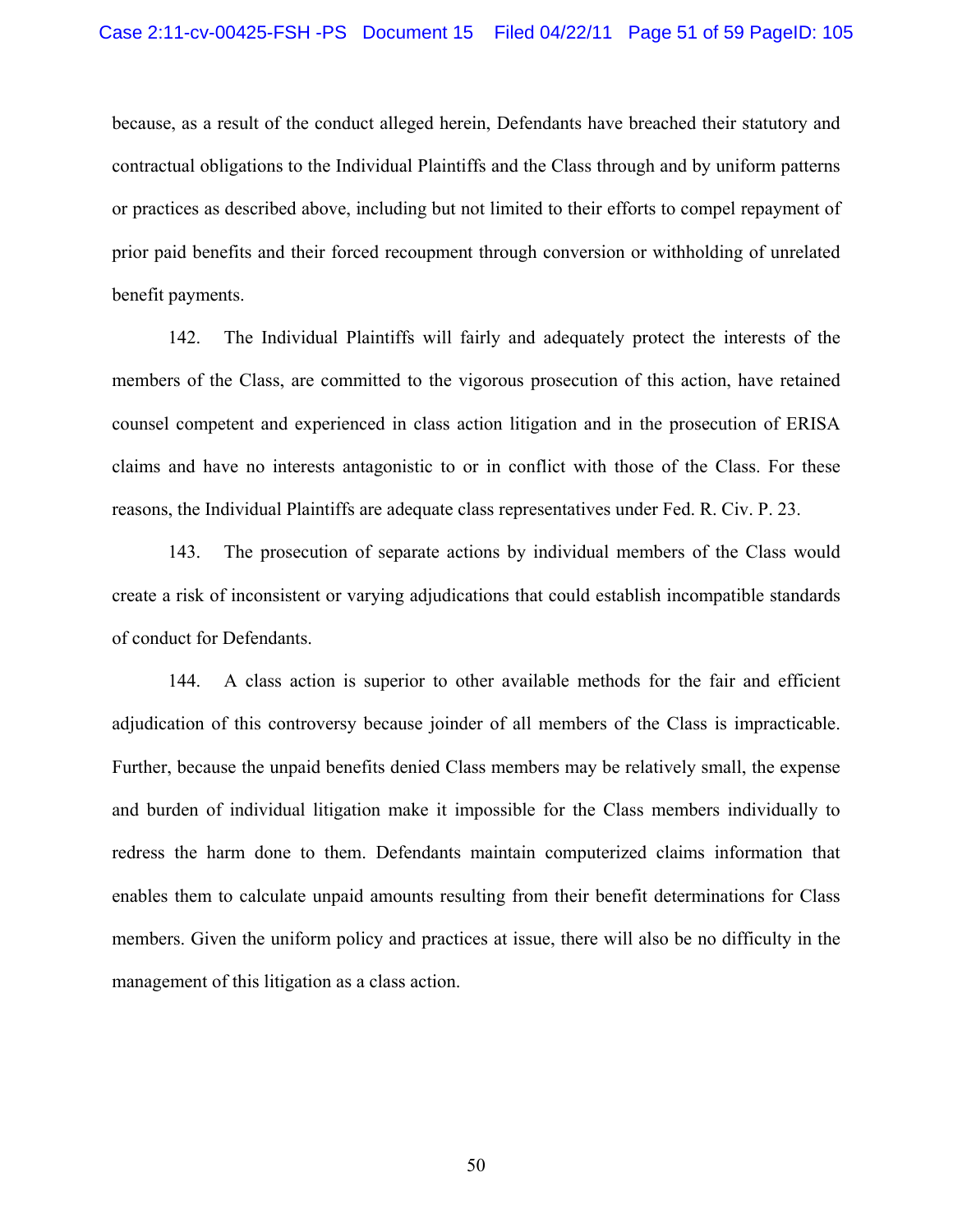#### **COUNT I**

# **CLAIM FOR BENEFITS UNDER GROUP PLANS GOVERNED BY ERISA (on behalf of Plaintiffs and the ERISA Class)**

145. The allegations contained in this Complaint are realleged and incorporated by reference as if fully set forth therein. Count I is brought under 29 U.S.C.  $\S$  1132(a)(1)(B).

146. United must pay benefits to United Insureds, or to their providers pursuant to assignments, that are insured, funded or administered by United pursuant to the terms of their United Plans.

147. To the extent United has determined that charges submitted for reimbursement on behalf of Plaintiffs and the members of the ERISA Class are no longer Covered Services under its health care plans, and to the extent United offsets benefits otherwise due and payable under an ERISA plan as a means to recoup funds that it deems to have been overpaid in the past, such a findings constitute "adverse benefit determinations" under ERISA.

148. United sought to compel the Individual Plaintiffs and the members of the ERISA Class to repay previously paid benefits without complying with terms and conditions required by ERISA for dealing with adverse benefit determinations.

149. United violated its legal obligations under ERISA and federal common law each time it denied benefits through the practices detailed herein without complying with ERISA's requirements for dealing with adverse benefit determinations.

150. United's lack of disclosure to the United Insureds and Providers relating to adverse benefit determinations, as required under ERISA, violated its legal obligations.

151. Due to United's failure to comply with ERISA in pursuing recoupment efforts, it is estopped from pursuing such efforts and, further, is required to repay members of the ERISA Class any amounts: 1) paid to United in response to its recoupment demands; or 2) unilaterally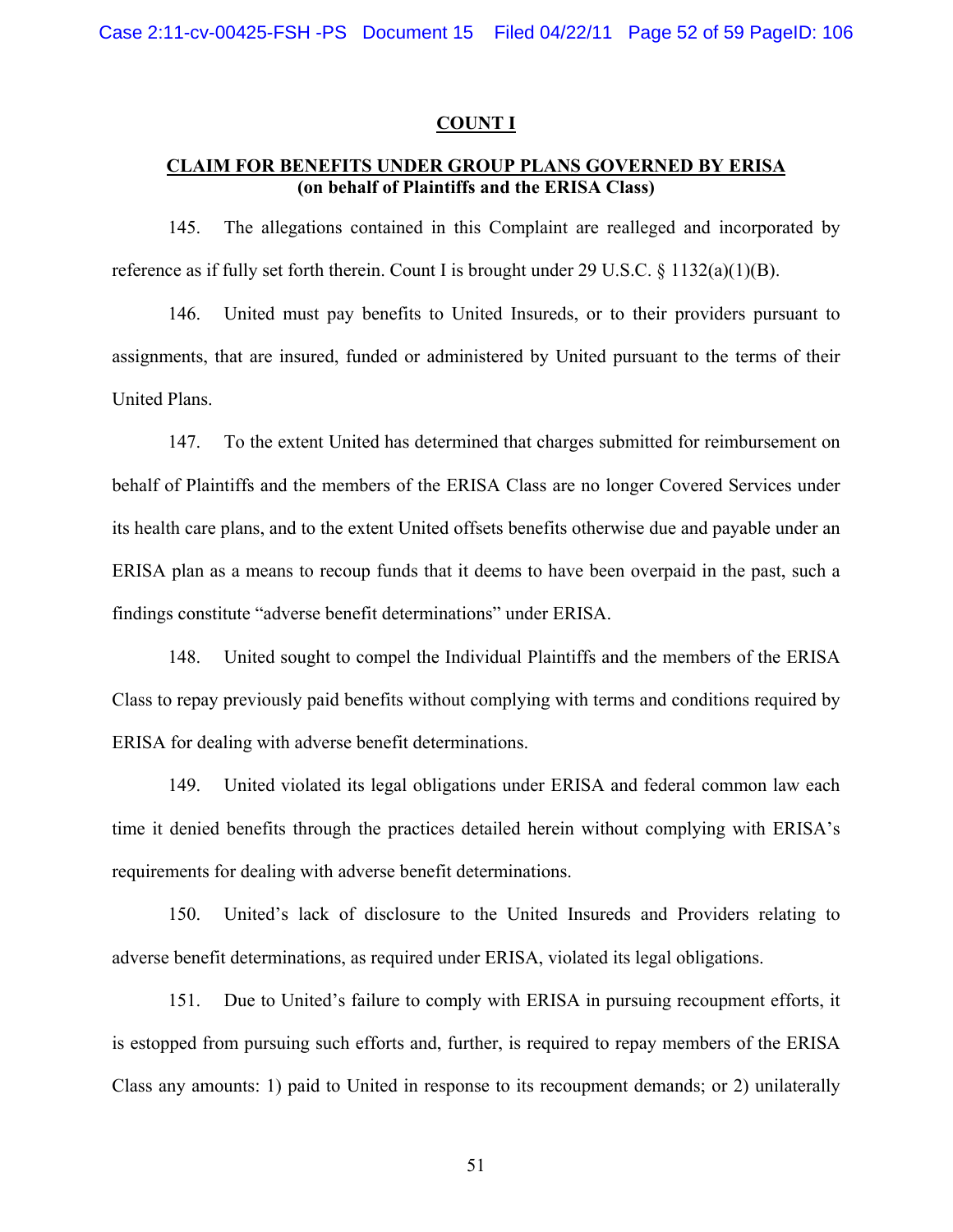withheld by United in order to apply them to sums United demanded be repaid.

152. ERISA precludes United's recoupment efforts, as they do not satisfy the requirements for equitable restitution.

153. Due to United's failure to comply with ERISA in making the above-detailed adverse benefit determinations, United is estopped from making such findings and precluded from denying coverage without complying with ERISA.

154. The Individual Plaintiffs, on their own behalf and on behalf of the members of the Class, seek unpaid benefits, interest back to the date their claims were originally submitted to United, withdrawal of all claims for rescission or other relief against Providers or members of the ERISA Class, and repayment of any amounts paid by or withheld from members of the ERISA Class in response to any such letters or demands. Plaintiffs, including the Association Plaintiffs, also sue for declaratory and injunctive relief related to enforcement of plan terms, and to clarify their rights to future benefits. Plaintiffs further request attorneys' fees, costs, prejudgment interest and other appropriate relief against United.

#### **COUNT II**

# **CLAIM FOR BENEFITS UNDER GROUP PLANS GOVERNED BY ERISA (on behalf of All Plaintiffs, except Tri3 and BHSC, and the ERISA Chiropractor Class)**

155. The allegations contained in this Complaint are realleged and incorporated by reference as if fully set forth therein. Count II is brought under 29 U.S.C.  $\S$  1132(a)(1)(B).

156. United must pay benefits to United Insureds, or to their providers pursuant to assignments, that are insured, funded or administered by United pursuant to the terms of their United Plans.

157. To the extent United, through Optum, has refused to authorize services following pre-certification requirements and based on the application of flawed and improper policies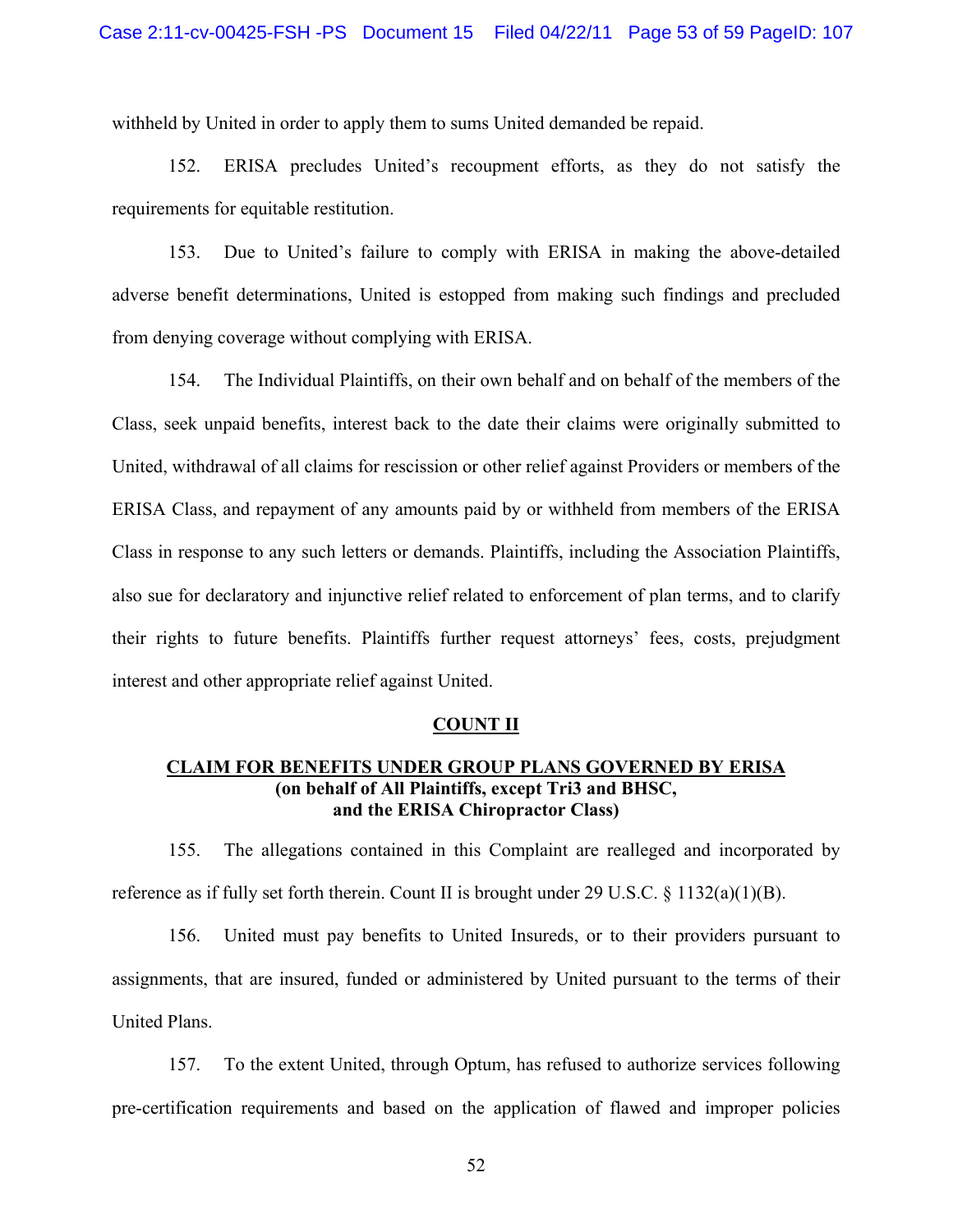#### Case 2:11-cv-00425-FSH -PS Document 15 Filed 04/22/11 Page 54 of 59 PageID: 108

governing coverage for chiropractic services, such a determination constitutes an "adverse benefit determinations" under ERISA.

158. United violated its legal obligations under ERISA and federal common law each time it denied benefits as detailed herein without complying with ERISA's requirements for dealing with adverse benefit determinations.

159. United's lack of disclosure to the United Insureds and Providers relating to adverse benefit determinations, as required under ERISA, violated its legal obligations.

160. Due to United's failure to comply with ERISA in applying its pre-certification requirements, and in relying on invalid and improper policies governing coverage for chiropractic services, it is estopped from applying such policies and is precluded from denying coverage without complying with ERISA. Further, United should be ordered to disgorge the profits or fees it has earned by denying chiropractic services through the policies that were in violation of ERISA.

161. Plaintiffs further request attorneys' fees, costs, prejudgment interest and other appropriate relief against United.

#### **COUNT III**

## **FAILURE TO PROVIDE FULL AND FAIR REVIEW AS REQUIRED BY ERISA (on behalf of All Plaintiffs and the Classes)**

162. The allegations contained in this Complaint are realleged and incorporated by reference as if fully set forth herein.

163. United functioned and continues to function as the "plan administrator" within the meaning of such term under ERISA, both directly and through its control over Optum. During the Class Period, Subscribers were entitled to receive a "full and fair review" of all claims denied by United, and entitled to assert a claim under 29 U.S.C. § 1132(a)(3) for failure to comply with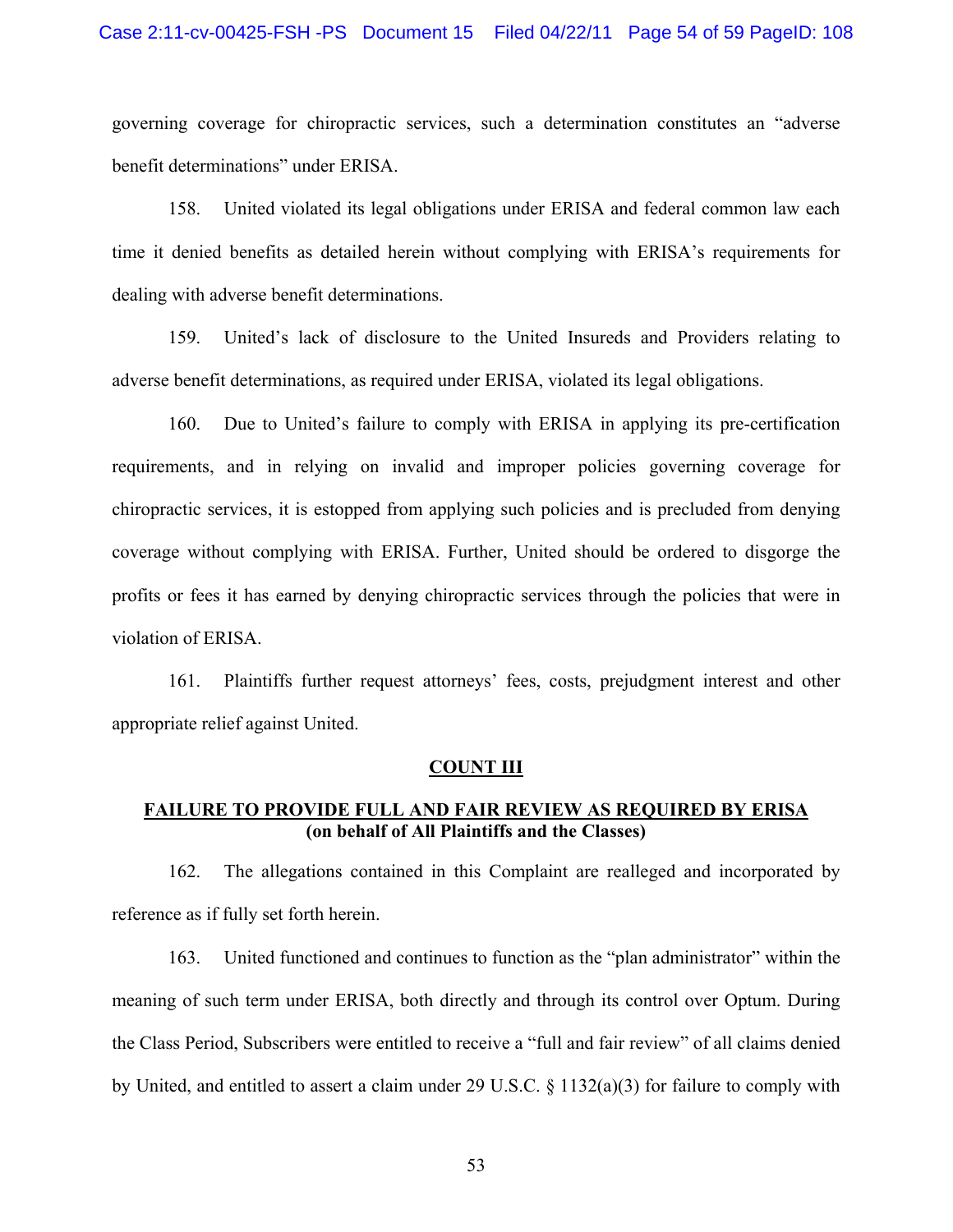these requirements.

164. Although United was obligated to do so, it failed to provide a "full and fair review" of denied claims pursuant to 29 U.S.C. § 1133 (and the regulations promulgated thereunder) for Plaintiffs and the Classes by making claims denials that are inconsistent with or unauthorized by the terms of Members' EOCs and SPDs, as well as by failing to disclose its methodology and other critical information relating to such claims denials.

165. By engaging in the conduct described herein, including using improper, invalid and undisclosed policies relating to the specified health care services, making baseless threats regarding overpayments and the pursuit of litigation, withholding payments for properly submitted claims to apply toward the demanded amount, and for effecting other systematic benefit reductions without disclosure or authority under the plans, United failed to comply with ERISA, its regulations and federal common law.

166. As a result, United failed to provide a "full and fair review," failed to provide reasonable claims procedures, and failed to make necessary disclosures to its Insureds.

167. Appeals of Providers and members of the Classes should be deemed exhausted or excused by virtue, *inter alia*, of United's numerous procedural and substantive violations.

168. The failed appeals of the Individual Plaintiffs show the futility of exhausting appeals to United. Exhaustion of internal appeals under ERISA should, therefore, be deemed to be futile.

169. During the Class Period, the Individual Plaintiffs and the members of the Classes have been harmed by United's failure to provide a "full and fair review" of appeals under 29 U.S.C. § 1133, and by its failure to disclose relevant information in violation of ERISA and the federal common law. All Plaintiffs and the members of the Classes are also entitled to injunctive and declaratory relief to remedy United's continuing violation of these provisions.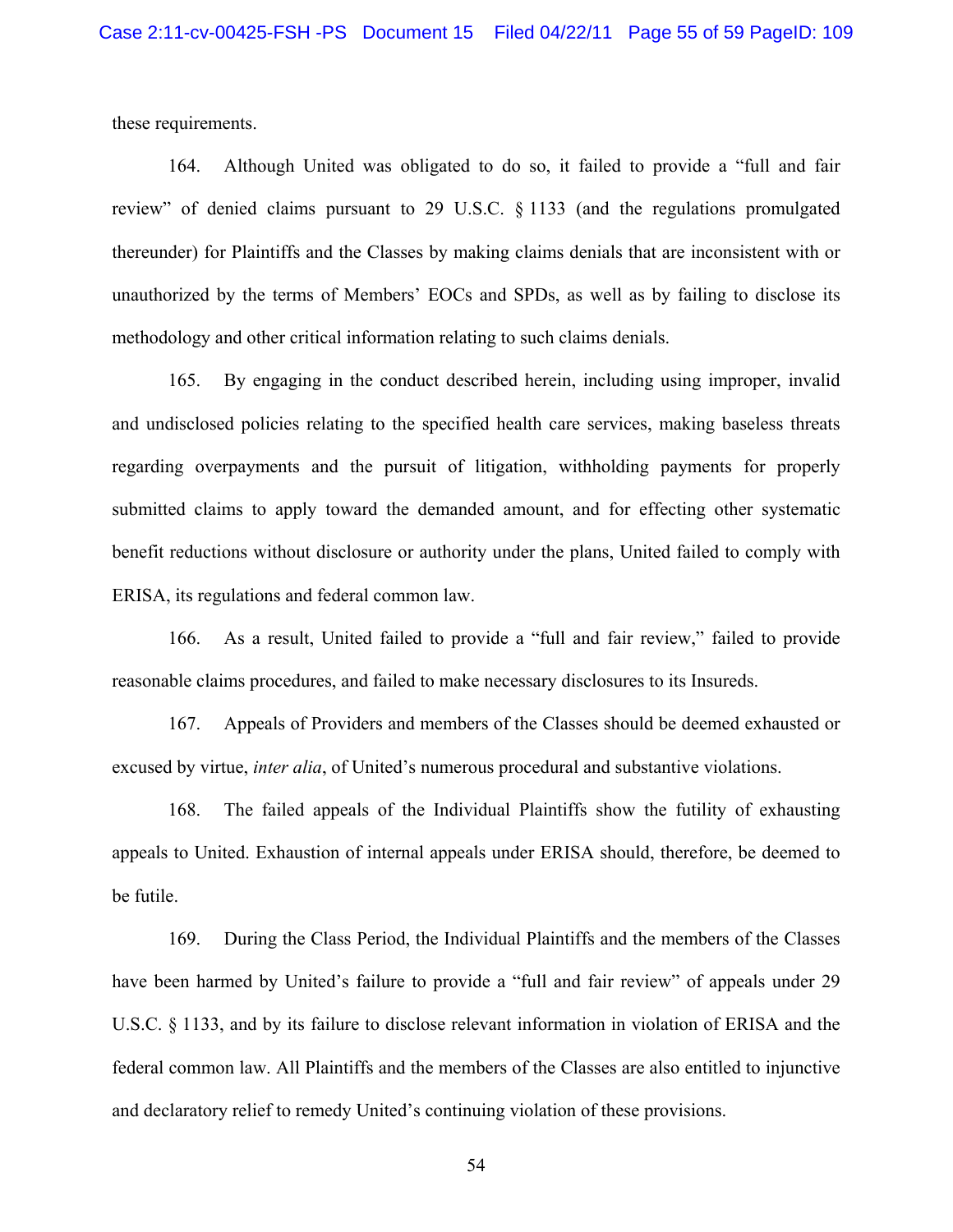#### **COUNT IV**

## **EQUITABLE RELIEF UNDER ERISA (on behalf of All Plaintiffs and the Classes)**

170. The allegations contained in this Complaint are realleged and incorporated by reference as if fully set forth herein.

171. United issued demand letters to Providers seeking to compel repayment of previously paid benefits, and forcibly recouped benefits from unrelated claims to apply toward the alleged overpayment, without any authority or validation, or sought to compel payment through lawsuits or other actions. Similarly, United, acting through Optum, imposed preauthorization requirements in contravention of ERISA plan terms, pressured providers to reduce benefits to United Insureds, and denied benefits without proper disclosures or provide a full and fair review of such denials. In so doing, United failed to comply with the terms and conditions of its healthcare plans, both those under ERISA and otherwise, with regard to making adverse benefit determinations.

172. United has no legal basis upon which to pursue recoupment from Providers, the Individual Plaintiffs and other Class members, but is merely seeking to coerce payments for retrospective adverse benefits determinations. In addition, United also has no valid basis for imposing limits on chiropractic treatments based on flawed and invalid methodologies, or for using invalid pre-certification requirements based on invalid computer databases to deny coverage.

173. Plaintiffs seek appropriate declaratory and injunctive relief (1) to enjoin United from pursuing its efforts to coerce recoupment or otherwise compel payment and, further, to order United to return any funds it has received or withheld from the Individual Plaintiffs and members of the Class as a result of its recoupment efforts, and (2) to enjoin United from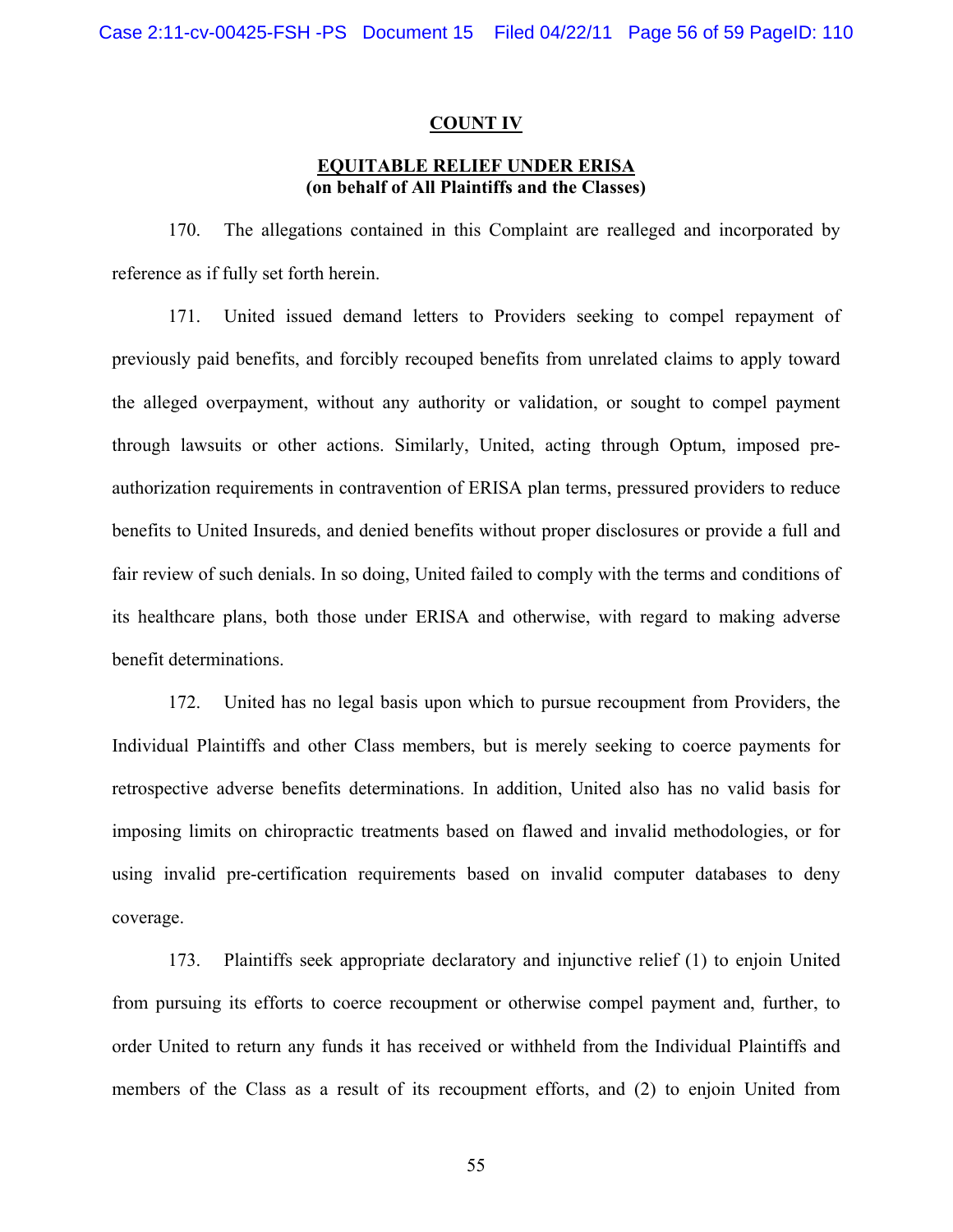applying the Optum policies which violate ERISA and disgorge profits it has earned through improper benefit denials.

**WHEREFORE**, Plaintiffs demand judgment in their favor against Defendants as follows:

A. Certifying the Classes, as set forth in this Complaint, and appointing the Individual Plaintiffs as Class representatives.

B. Declaring that United has breached the terms of its EOCs and SPDs and awarding unpaid benefits to the Individual Plaintiffs and the members of the Class, as well as awarding injunctive and declaratory relief to prevent United's continuing actions detailed herein that are undisclosed and unauthorized by EOCs and SPDs;

C. Declaring that United failed to provide a "full and fair review" to the Individual Plaintiffs and ERISA Class members under 29 U.S.C. § 1133, and awarding injunctive, declaratory and other equitable relief to ensure compliance with ERISA and its regulations;

D. Declaring that United violated its disclosure and related obligations under ERISA and federal common law, for which all Plaintiffs and Class members are entitled to injunctive, declaratory and other equitable relief;

E. Declaring that United violated federal claims procedures, and awarding declaratory and injunctive relief to remedy such violations;

F. Ordering United to recalculate and issue unpaid benefits to Providers that were unpaid or underpaid as a result of United's actions, as detailed herein, with interest;

G. Enjoining United from continuing to pursue its recoupment efforts as detailed herein, and ordering it to pay proper benefits in the form of a return of any sums previously paid by or withheld from the Individual Plaintiffs and other Class members in response to United's recoupment efforts, plus interest;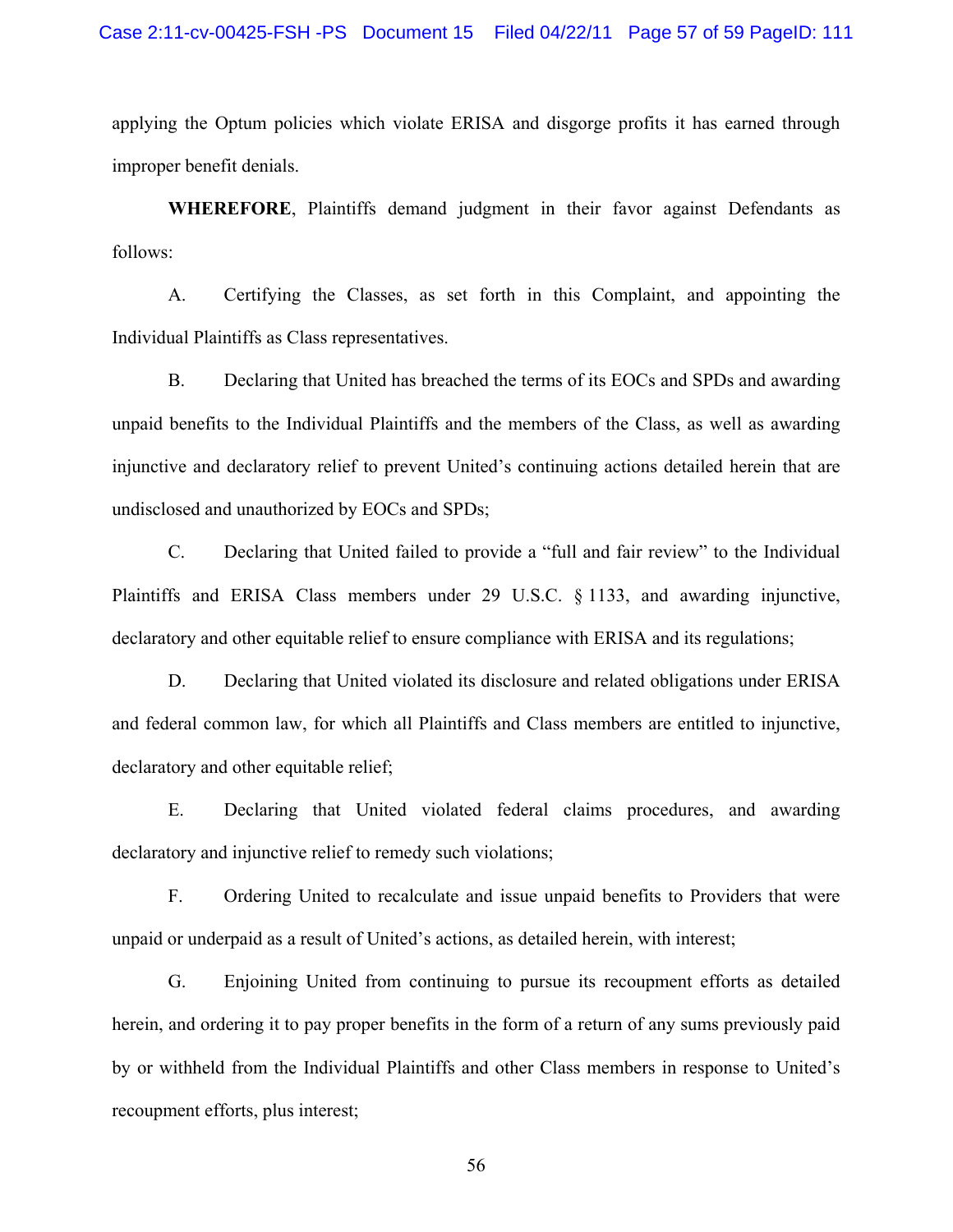H. Enjoining United from continuing to apply the Optum policies that are applied to improperly reduce coverage for chiropractic services, and ordering to disgorge the profits it has earned by denying such coverage through its actions taken in violation of ERISA, plus interest;

I. Awarding Plaintiffs disbursements and expenses of this action, including reasonable counsel fees, in amounts to be determined by the Court; and

J. Granting such other and further relief as is just and proper.

CARELLA, BYRNE, CECCHI, OLSTEIN, BRODY & AGNELLO Attorneys for Plaintiffs

By: /s/ James E. Cecchi JAMES E. CECCHI

Dated: April 22, 2011

D. Brian Hufford Robert J. Axelrod Murielle Steven Walsh Susan J. Weiswasser Anthony F. Maul POMERANTZ HAUDEK GROSSMAN & GROSS LLP 100 Park Avenue New York, NY 10017 212.661.1100

Vincent N. Buttaci John W. Leardi BUTTACI & LEARDI, LLC 103 Carnegie Center, Ste. 101 Princeton, NJ 08540 609.799.5150

Kim Driggers BROOKS, LeBOEUF, BENNETT, FOSTER & GWARTNEY, P.A. 909 East Park Avenue Tallahassee, FL 32301 850.222.2000